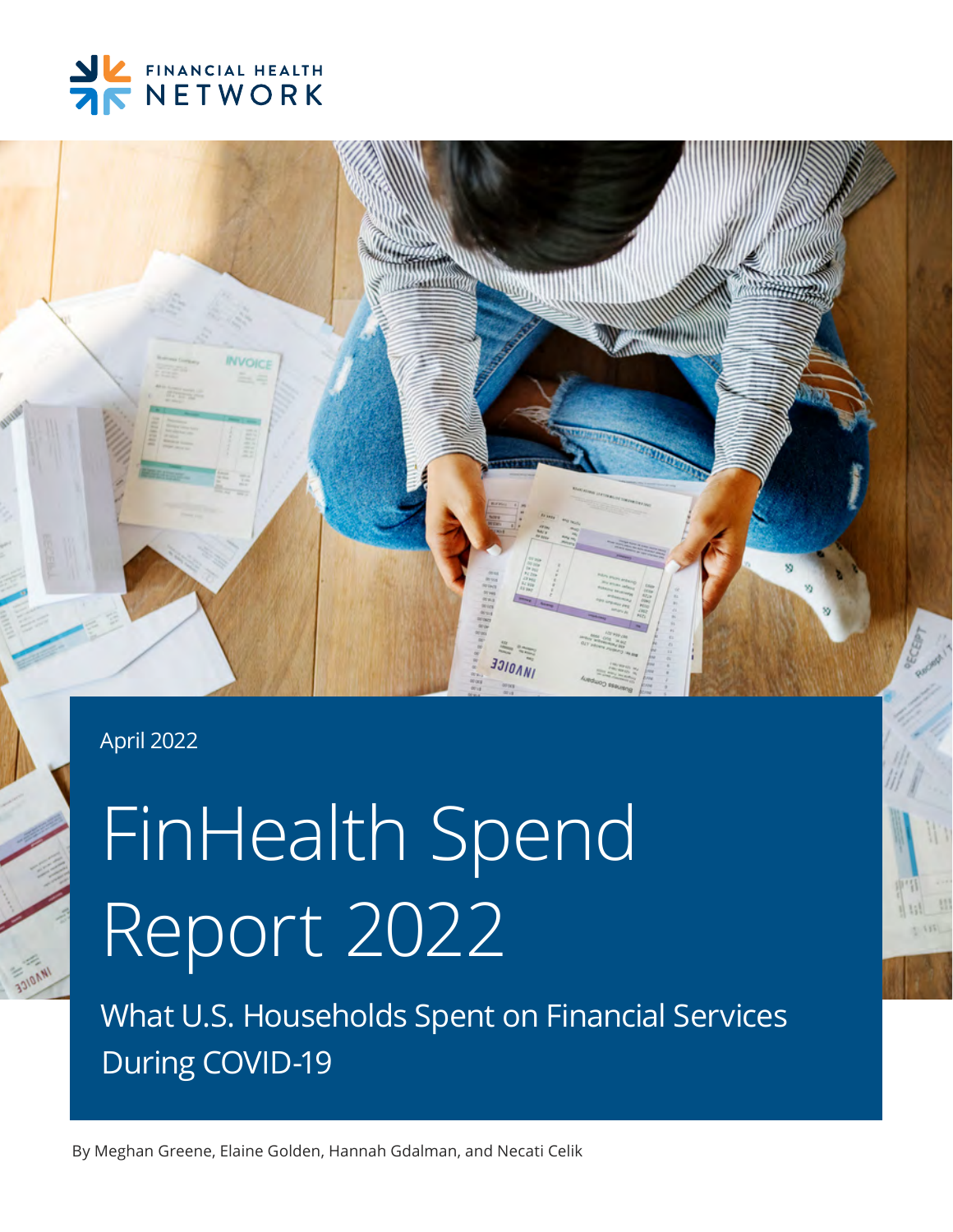### **Acknowledgments**

This report would not have been possible without the insights and contributions of many.

We are particularly grateful for the strategic guidance and insights of our colleagues Rob Levy and David Silberman, as well as the support of Stephen Arves. We also thank the following current and former Financial Health Network staff for their product insights and narrative support: Naomi Adams Bata, Beth Brockland, Andrew Dunn, Thea Garon, Heidi Johnson, Devina Khanna, Tanya Ladha, Dan Miller, Dan Murphy, Sarah Parker, Brenton Peck, Garry Reeder, Corey Stone, John Thompson, and Marisa Walster. In addition, Arjan Schütte from Core Innovation Capital provided valuable insights.

The report benefited from the review of Carolina Souza from Prudential Financial.

We are grateful to the wide range of experts from the following organizations who shared with us their unique insights into market trends, including the Student Borrower Protection Center, Aite-Novarica Group, Mercator Advisory Group, the Consumer Financial Protection Bureau (CFPB), the Center for Responsible Lending, Navient, Experian, RiteCheck, the Nationwide Multistate Licensing System & Registry, and more.

Marco Angrisani, Jill Darling, Tania Gutsche, and Bart Orriens from the University of Southern California Dornsife Center for Economic and Social Research provided valuable input throughout this project.

This report is made possible through the financial support of Prudential Financial.

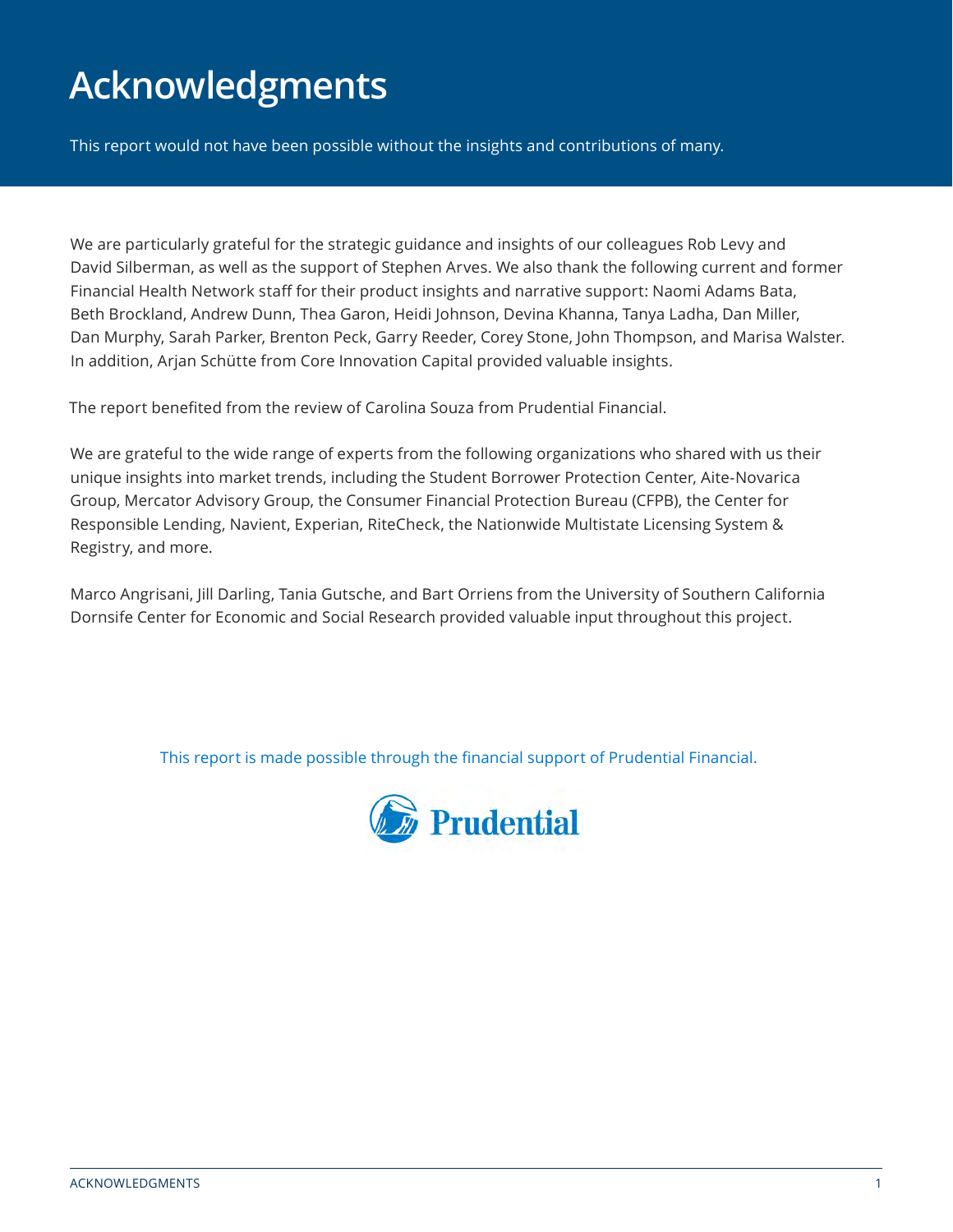# Contents

|    | <b>Executive Summary</b>                                                                                                                                                                                                                                                                                  |
|----|-----------------------------------------------------------------------------------------------------------------------------------------------------------------------------------------------------------------------------------------------------------------------------------------------------------|
|    | About This Report<br>Methodology in Brief                                                                                                                                                                                                                                                                 |
|    | Household Demographics and Trends<br>Race and Ethnicity<br>Income<br><b>Financial Health</b>                                                                                                                                                                                                              |
| 13 | <b>Products and Trends</b><br><b>Transaction and Deposit Services</b><br>• Overdraft and Other Bank Account Fees<br>• Remittances and Prepaid Cards<br><b>Credit Services</b><br>• Payday, Pawn, and Title Loans<br>• Credit Cards<br>• Auto Loans<br>· Installment Loans<br>· Student Loans<br>Insurance |
| 22 | Conclusion                                                                                                                                                                                                                                                                                                |
| ノイ | Appendices                                                                                                                                                                                                                                                                                                |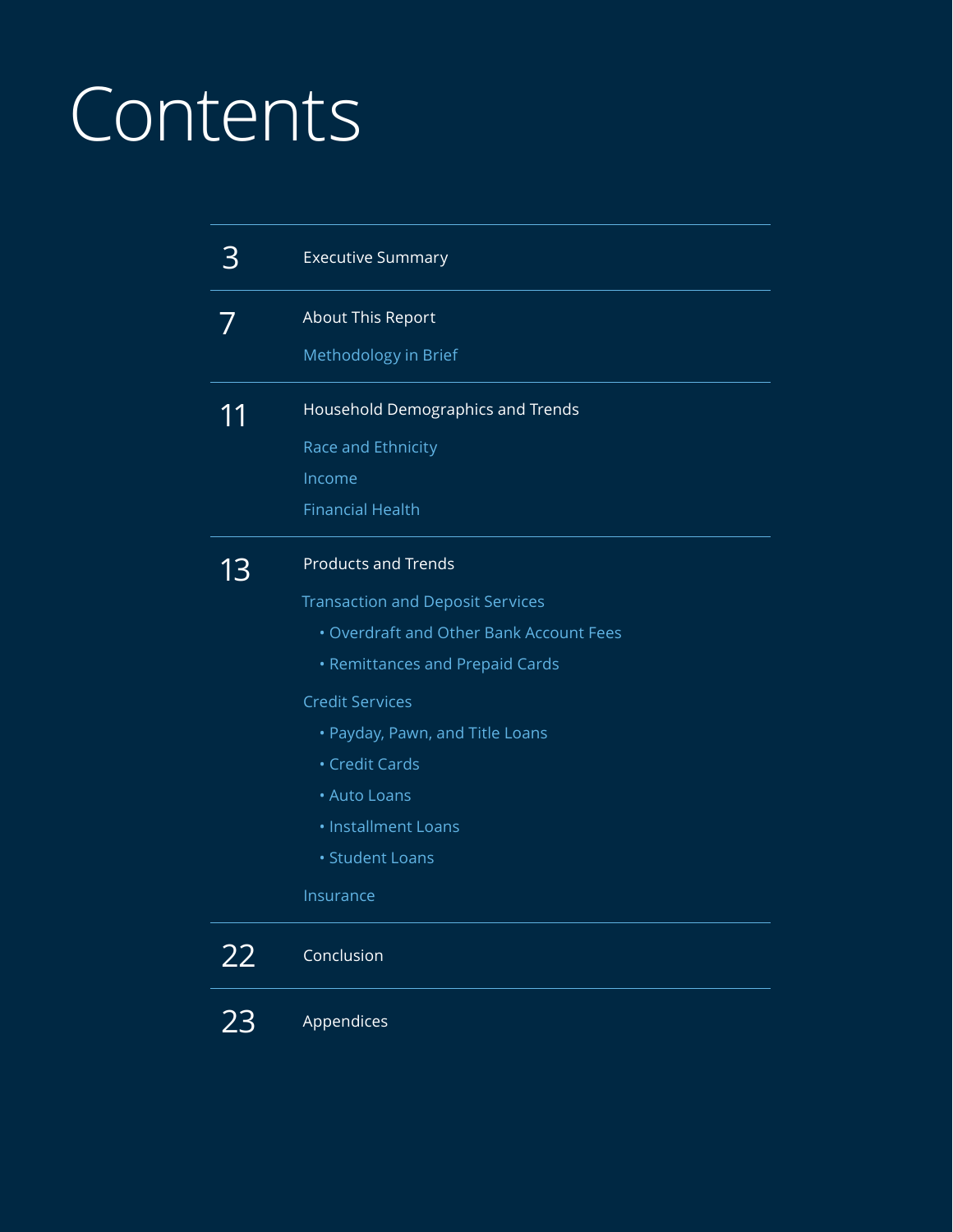## <span id="page-3-0"></span>Executive Summary

This year's annual FinHealth Spend Report examines how households in America managed their finances and accessed credit during the second year of the pandemic, analyzing year-over-year trends for more than two dozen financial products and services.

In 2021, households reduced their credit card debt and reliance on alternative financial services with help from stimulus payments and other government support. They also saved billions in student loan expenses due to the continued moratorium on federal student loans. **Spending on total interest and fees declined to \$305 billion in 2021 from a high of \$319 billion in 2020.1**

Yet, disparities in total fees and interest paid by race, ethnicity, and income remain vast, demonstrating little change year over year.

The costs to access financial services continue to weigh heavier on traditionally underserved populations.

We estimate that, on average, Black households spent more than twice what White households spent on interest and fees as a percentage of their income (7% vs. 3%), while Latinx households spent 1.4 times more than White households (5% vs. 3%). Households with low-to-moderate incomes (LMI) spent nearly three times more of their income on interest and fees than higher-income households (8% vs. 3%).



*Figure 1. Percentage of Household Income Spent on Interest and Fees*

*1 The 2021 FinHealth Spend Report reported \$303 billion in interest and fees for 2020. However, several of our estimates have been updated given new data availability, and the product mix has been adjusted. \$319 billion is our updated 2020 estimate for all products for which we have both 2020 and 2021 estimates.*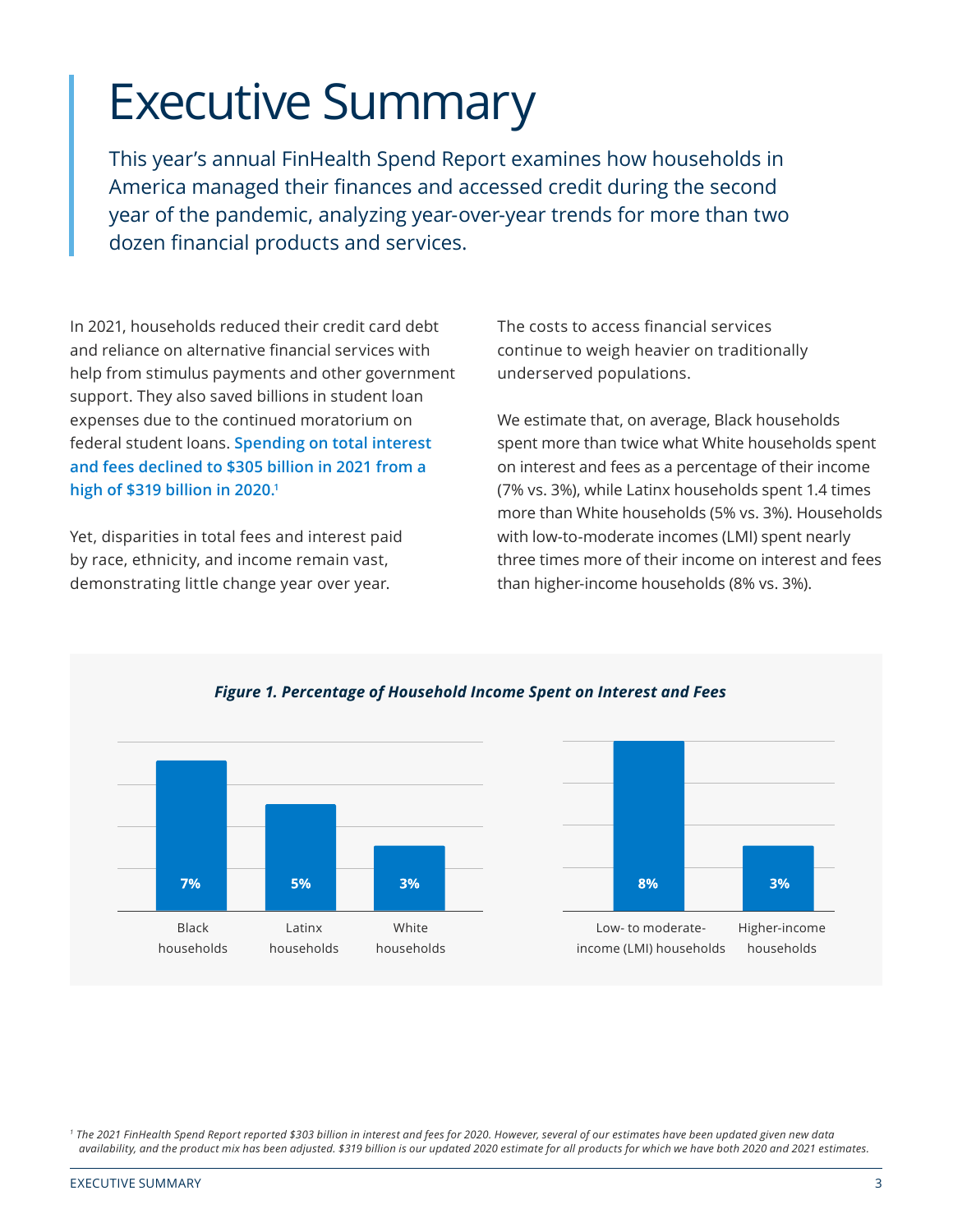### **Product Trends**

We examine in detail interest and fees paid for specific products, estimating spending by segment and drawing out key insights and trends. Expanded data tables are available in **[Appendix I](#page-23-0)**.

*Percentages throughout this report have been rounded. All incidence comparisons in text are statistically significant at the 95% confidence level unless otherwise noted.*

### Overdraft/Nonsufficient Funds (NSF) Fees

- Overdraft and NSF fees remained fairly steady year over year, totalling roughly \$11 billion both in 2020 and 2021.
	- This comes after a contraction from 2019, when fees totaled \$15.5 billion.
	- Following recent announcements of overdraft reform by several major banks, we may see substantial shifts in this market in 2022.
- Black households with bank accounts were 1.8 times as likely as White households to report having paid at least one overdraft fee, while Latinx households were 1.4 times more likely.
- Financially Vulnerable households with bank accounts were nearly 10 times as likely to overdraft as Financially Healthy households.

### Student Loans

- Although federal student loans comprise 92% of the \$1.7 trillion student loan portfolio, we estimate that interest and fees paid by private student loan borrowers in 2021 exceeded those paid by federal student loan borrowers (\$8.5 billion vs. \$6.3 billion).2
- Interest and fees on federal student loan totals fell precipitously from an estimated \$25 billion in 2019, due to the federal student loan moratorium, which went into effect in March 2020. As of this report's publication in April 2022, the moratorium is set to expire after August 31, 2022.

### **For every month that the moratorium is extended, we estimate that federal student loan borrowers avoid \$1.5 billion in interest payments.3**

### *Figure 2. Overdraft/NSF Fees*

*Total estimated annual fees, in billions.*



### *Figure 3. Estimated Interest and Fees From Student Loans by Type, 2019-21, in Billions*



*2 Elan Amir, Jared Teslow, & Christopher Borders, ["The MeasureOne Private Student Loan Report](https://f.hubspotusercontent00.net/hubfs/6171800/assets/downloads/MeasureOne%20Private%20Student%20Loan%20Report%20Q1%202021.pdf)," MeasureOne, June 2021. 3 Estimated using monthly average for 2019 federal Direct Loan and FFELP interest payments.*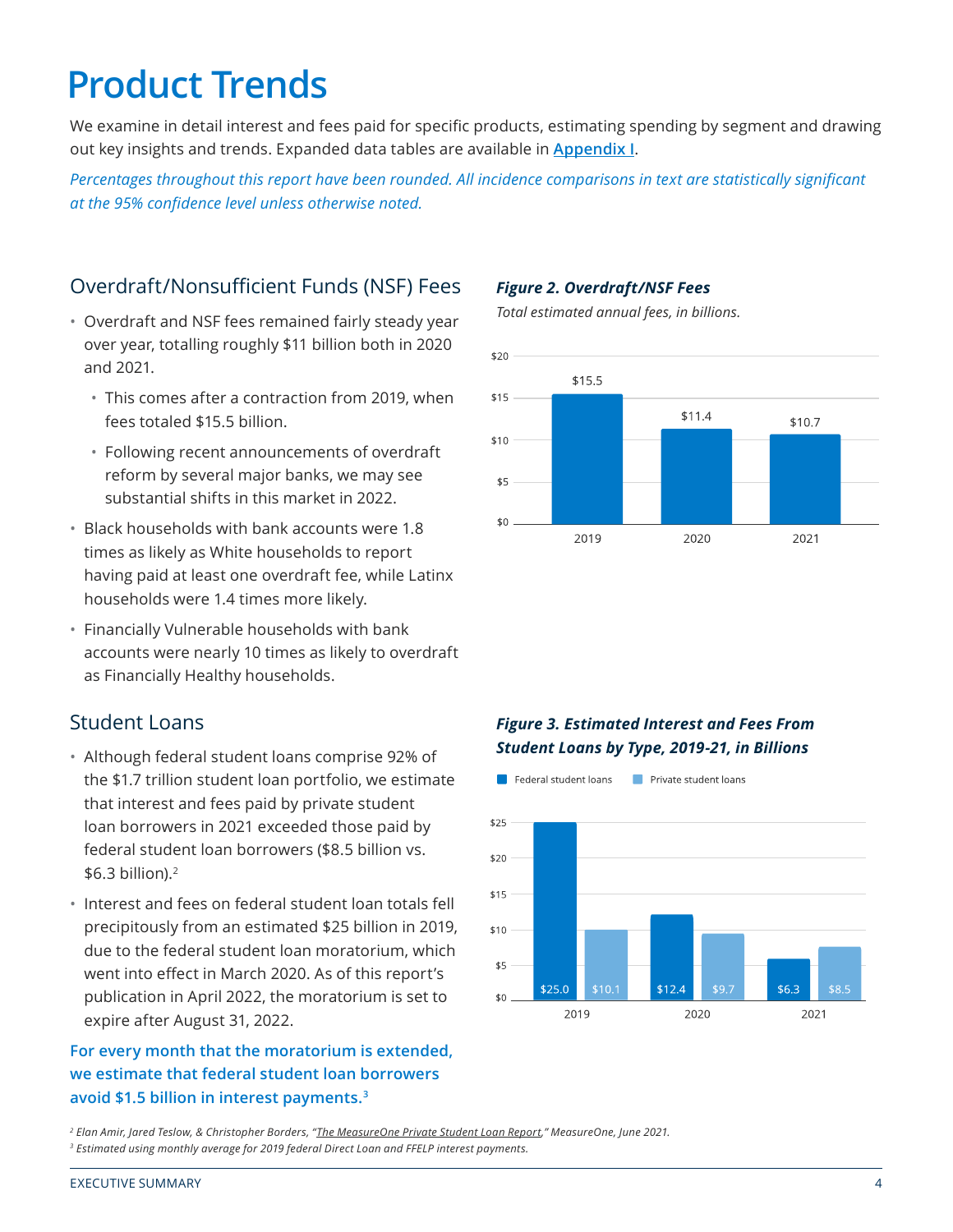### Credit Cards

- Interest and fees on revolving balances for both general purpose and private label cards declined in 2021, as stimulus payments and other government benefits enabled some families to pay down credit card debt early in the year.
- General purpose credit card fees and interest dropped an estimated 10% to \$95 billion, while private label credit card fees and interest dropped an estimated 13% to \$11.4 billion.
- However, balances rose closer to pre-pandemic levels in the second half of 2021, with a record jump in the final quarter of 2021.<sup>4</sup>

### Pawn, Payday, and Title Loans

- While changes between 2020 and 2021 were relatively small, interest and fees from pawn, payday, and title loans have dropped dramatically since 2019. Payday loans in particular saw significant usage drops that were closely aligned with the timing of the three stimulus payments.<sup>5</sup>
- Our survey found that the percentage of households reporting usage of payday loans dropped from 5% in 2020 to 3% in 2021, with meaningful drops in usage by Black households (from 10% to 6%), households with low-to-moderate incomes (from 7% to 5%), and Financially Vulnerable households (from 14% to 9%).

### Buy Now, Pay Later (BNPL)

- BNPL services, which have been the focus of heightened regulatory attention in recent months, are still quite small compared with the size of the credit card market by revenue.
- However, customers who are struggling in several areas of their financial lives use BNPL disproportionately.

See our supplemental **[BNPL brief](https://finhealthnetwork.org/research/buy-now-pay-later-implications-for-financial-health/)** for additional analysis.

### *Figure 4. Interest and Fees on Revolving Balances, 2020-21, in Billions*



### *Figure 5. Alternative Credit Products Show Deep Drops, 2019-21, in Billions*



### Auto Loans

- Overall fees and interest for used and new auto loans increased in 2021 as average loan sizes increased.6 This is partially attributable to the inventory shortages and supply chain issues that have plagued auto dealerships.
- Buy here, pay here (BHPH) auto loans, which carry very high rates and are targeted at customers with subprime credit or no credit score, brought in an additional estimated \$8.7 billion in interest and fees in 2021. Fully one-third of BHPH borrowers are unable to make payments and consequently lose their vehicles.7

*<sup>4</sup> "[Quarterly Report on Household Debt and Credit: 2021 Q4,](https://www.newyorkfed.org/medialibrary/interactives/householdcredit/data/pdf/hhdc_2021q4.pdf)" Federal Reserve Bank of New York, February 2022.*

*<sup>5</sup> "[Update: COVID-19 Impact Study on Small-Dollar Lending,](https://www.veritecs.com/2021-update-covid-19-impact-study-on-small-dollar-lending/)" Veritec Solutions, June 2021.* 

*<sup>6</sup> Melinda Zabritski, ["Auto Finance Insights: State of the Automotive Finance Market Q3 2021,](https://www.experian.com/automotive/auto-credit-webinar-form)" Experian, December 2021.*

*<sup>7</sup> "[Buy-Here, Pay-Here Trends Market Perspectives 2020,](https://www.sgcaccounting.com/Resources/BHPHBenchmarks2020.pdf)" National Alliance of Buy Here, Pay Here Dealers ("NABD") and Subprime Analytics, 2020.*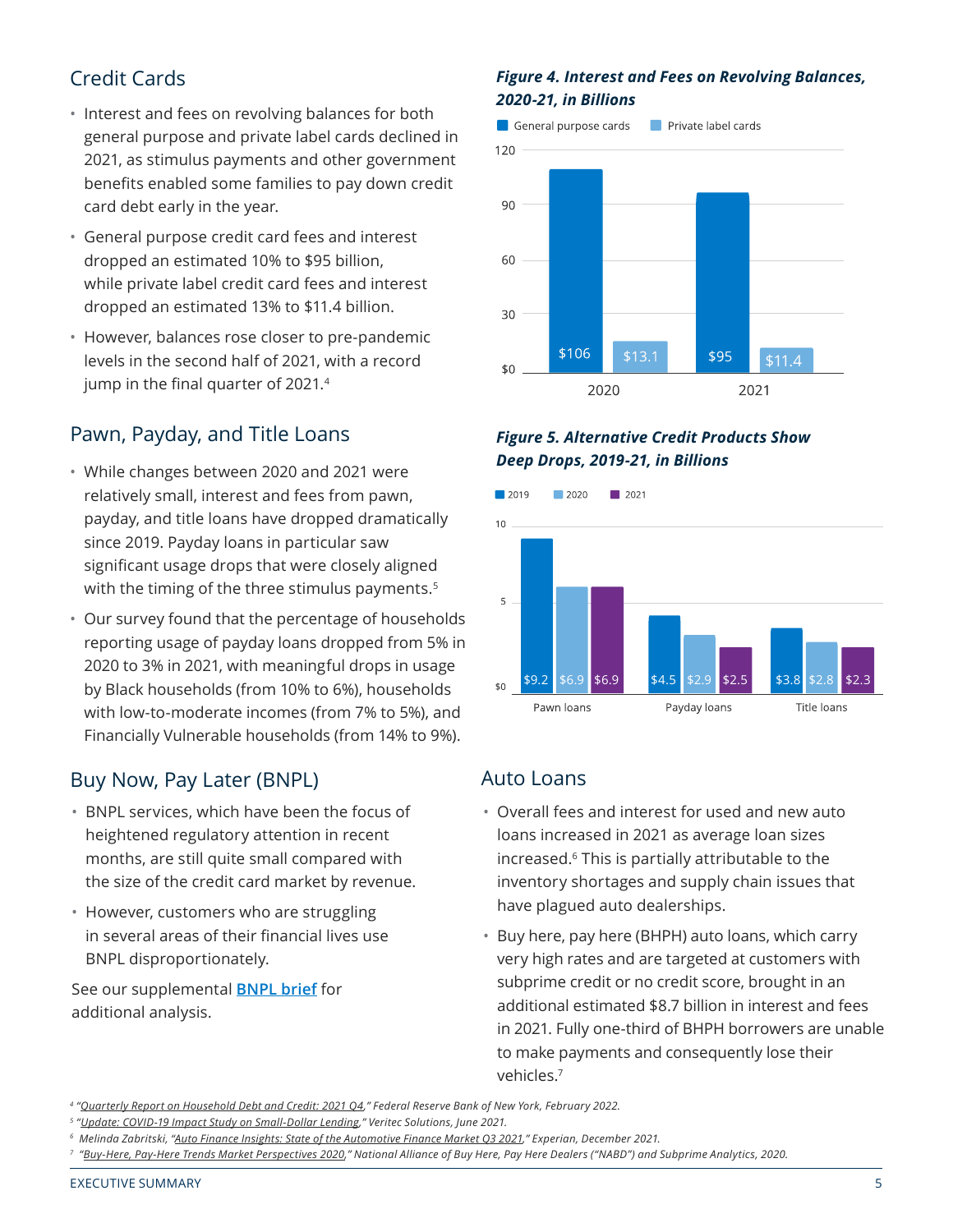### Installment Loans

- Households spent an estimated \$26.2 billion on interest and fees for both bank and nonbank installment loan products in 2021.<sup>8</sup> This is roughly flat from 2020.
- Installment loans for borrowers with prime credit carried average interest rates of 13%, while those with subprime or limited credit paid an estimated 27% on average.<sup>9</sup>
	- At the high end, some annual percentage rates (APRs) even topped 100%.10

### Insurance

- We estimate that consumers paid a total of \$500 billion in premiums on homeowners, life, auto, and renters insurance products in 2021, a \$21 billion increase over 2020. (Note that this category is not included in the total for interest and fees.)
- The first half of 2021 saw the largest growth of life insurance policy sales in almost 40 years.<sup>11</sup> Our survey found increased demand from both households with low-to-moderate incomes and those with higher incomes, as well as both White and Black households.
- Homeowners insurance also grew, due largely to a soaring real estate market.<sup>12</sup>

### **Looking Ahead**

As 2021 came to a close, spending on several products began rising to pre-pandemic levels, with accordant increases in interest and fees. For example, while credit card balances fell dramatically in the early days of the pandemic, balances jumped toward the end of the year. Balances on installment loans also grew in the second half of 2021, as did overdraft fees – though this may be moderated by the ongoing overdraft reform efforts.

If household spending continues to grow, interest rates increase as expected, and the remaining government supports end as projected, we anticipate that 2022 will bring an increase in overall interest and fees on financial services. Households that are struggling financially will likely feel these impacts most acutely.

*<sup>8</sup> Installment loans are also referred to as personal loans, unsecured personal loans, or unsecured installment loans.*

*<sup>9</sup> These subprime and prime average APRs were calculated by mapping Bankrate April 2021 interest rates by credit tier to TransUnion volume by credit tier. The subprime APR is the weighted average of near prime and subprime APRs. The prime rate is the weighted average of prime, prime plus, and super prime APRs. Both calculations use the share of balances by credit tier for the weighted average.*

*<sup>10 &</sup>quot;[10-K SEC Filing](https://app.quotemedia.com/data/downloadFiling?webmasterId=96104&ref=115918738&type=HTML&symbol=WRLD&companyName=World+Acceptance+Corporation&formType=10-K&formDescription=Annual+report+pursuant+to+Section+13+or+15%28d%29&dateFiled=2021-06-02&CK=108385)," World Acceptance Corp, March 2021.*

*<sup>11 &</sup>quot;[LIMRA: First Half of 2021 Had Highest U.S. Life Insurance Policy Sales Growth Since 1983](https://www.limra.com/en/newsroom/news-releases/2021/limra-first-half-of-2021-had-highest-u.s.-life-insurance-policy-sales-growth-since-1983/)," LIMRA, September 2021.*

*<sup>12</sup> Anna Bahney, "[The housing market was on a wild ride this year. Here's what to expect in 2022](https://www.cnn.com/2021/12/27/homes/us-real-estate-market-2021/index.html)," CNN Business, December 2021.*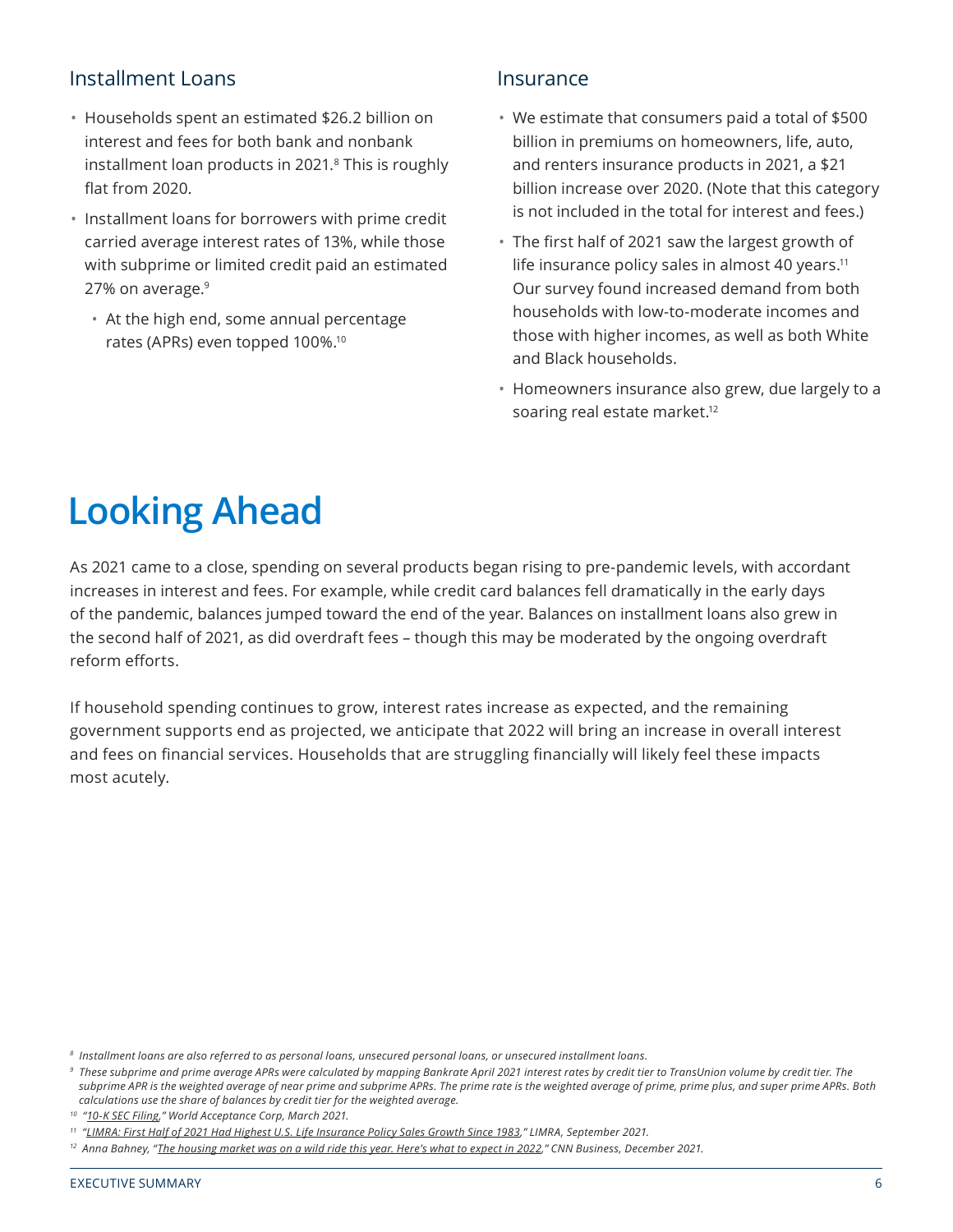## <span id="page-7-0"></span>What's New in the 2022 Report

More than a decade ago, the Financial Health Network debuted a paper called "The Underbanked Market Size Study" in partnership with Core Innovation Capital. Over the years, the report's title has changed, as have our methodologies, but our aim has remained the same: to reveal the costs of financial services to U.S. households, particularly those who have historically been underserved. We provide a unique set of objective data that can guide consumer protection as well as spur ideas for innovation.

This report marks the 10th in the series overall, and the second under our new methodology, which pairs extensive secondary research with a nationally representative survey on consumer spending. This enhanced methodology enables us to better understand the impact that interest and fees have on families in the United States and uncover the disparities in our system. With this report, we continue a legacy of insights into households' experiences in accessing credit, making payments, safeguarding against risk, and financing their daily lives.

### 2022 Additions and Expansions

- Year-over-year trend data on consumer spending on financial services
- Federal student loans
- Deepened analysis of buy here, pay here (BHPH) auto loans
- ATM fees
- Buy now, pay later (BNPL) and earned wage access (EWA) products

Our data tell a story of high-level economic trends while also providing unique insights into the particular issues shaping individual product markets. We hope financial institutions, policymakers, and innovators leverage our research to better understand the needs of households in America and design approaches that enable greater opportunity and resiliency.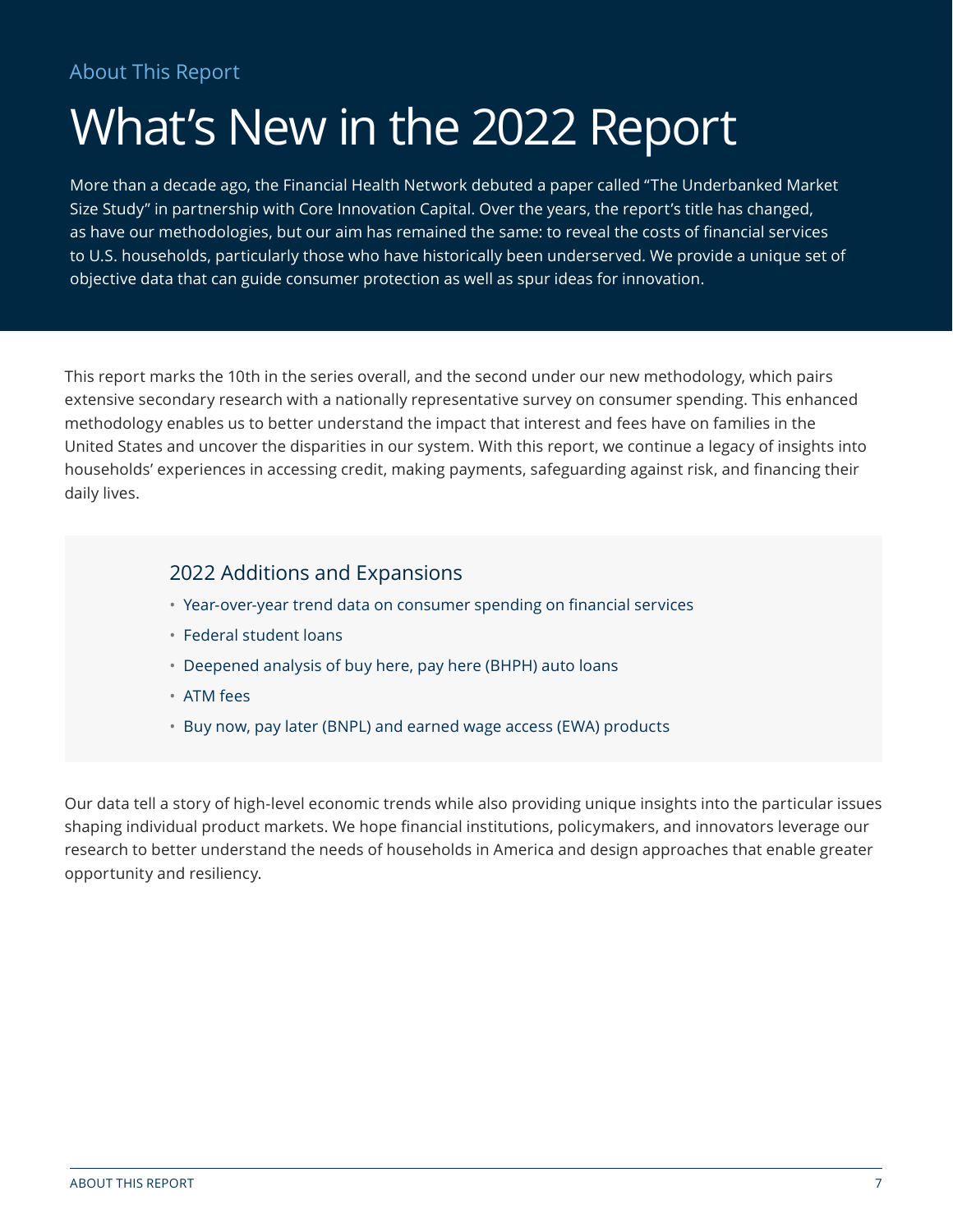### <span id="page-8-0"></span>**Methodology in Brief**

Leveraging the unique methodology that premiered in last year's report, we have continued to refine our approach for this publication:

- We conducted extensive research on market size, fees and interest, and growth projections for dozens of financial products and services (see Table 1) using the best-available secondary research as well as numerous expert interviews.
- We fielded a nationally representative survey (n = 5,033) in November 2021 to understand household usage of a variety of financial products. We aligned this survey with our secondary analyses.
- We utilized our secondary research to estimate national spending on each financial product and then used survey data to allocate spending among different demographic groups to reveal disparities and inequities in usage.

This year, we report estimates for calendar year 2020 as well as 2021, enabling us to see year-overyear trends. In many instances, 2020 estimates have been updated to include the most recent data available. Pairing this research with our survey data grants unique insight into how consumers are using financial services.

For some products, regular, vetted information is available, such as public filings or official government datasets, but others require significant extrapolation. All require some degree of estimation. We disclose our sources, as well as our level of confidence in the accuracy of our estimates, in Appendix II. We welcome feedback on how we can continue to enhance our analyses in the future.

### *Defining Usage by Households*

This study utilizes the household as the primary unit of measurement. All survey respondents self-identified as the primary or co-decision-maker on household financial matters. For person-level characteristics, such as race and ethnicity, we used the characteristics of the respondent to represent the household.<sup>13</sup>

<sup>&</sup>lt;sup>13</sup> This approach is commonly utilized among governmental sources, such as the Federal Deposit Insurance Corporation's (FDIC) "How America Banks: Household Use *[of Banking and Financial Services, 2019 FDIC Survey"](https://www.fdic.gov/analysis/household-survey/2019report.pdf) from October 2020. For further details, please see Appendix II-C.*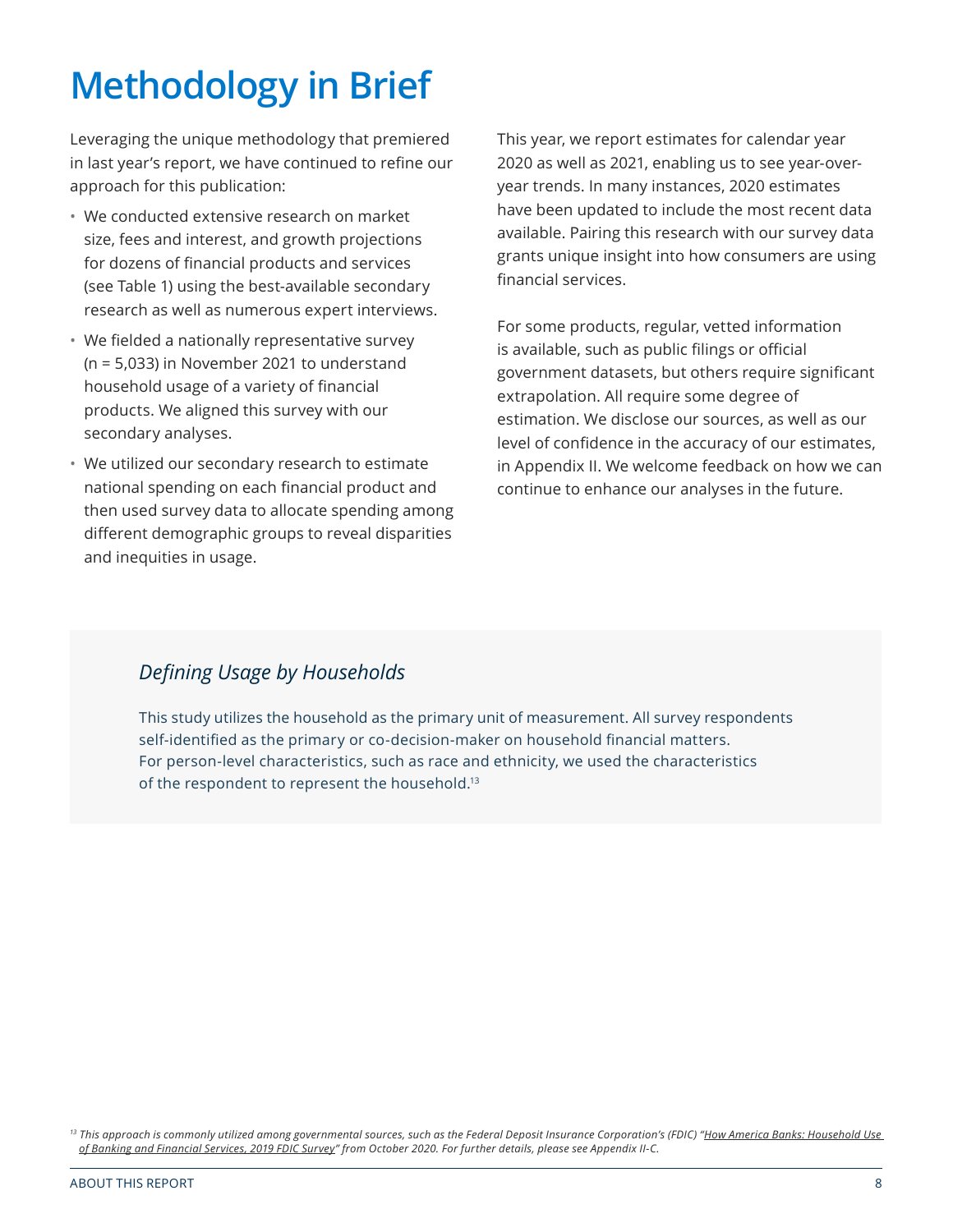### *Table 1. Products Analyzed*

| Transaction and<br>deposit services | Includes fees incurred to utilize a variety of services that facilitate<br>transactions or are associated with bank accounts, including:<br>· Transaction account fees, such as overdraft, account maintenance fees,<br>and ATM fees<br>• Nonbank financial transaction services, including international remittances,<br>check cashing, and money orders<br>• Prepaid cards, such as payroll, government, and general purpose<br>reloadable cards<br>We also provide initial insight into early wage access (EWA) products.           |
|-------------------------------------|----------------------------------------------------------------------------------------------------------------------------------------------------------------------------------------------------------------------------------------------------------------------------------------------------------------------------------------------------------------------------------------------------------------------------------------------------------------------------------------------------------------------------------------|
| Credit services                     | Includes fees and interest on most nonmortgage consumer credit, such as:<br>• General purpose and private label credit card revolving accounts,<br>and secured cards<br>• Auto loans and leases, including new; used; and buy here, pay here<br>(BHPH) loans<br>• Federal and private student loans<br>· Installment loans<br>• Alternative credit products, such as pawn loans, rent-to-own, title loans,<br>payday loans, and refund anticipation checks<br>We also provide initial insight into buy now, pay later (BNPL) services. |
| Insurance                           | Includes several products that manage risk by safeguarding against loss:<br>• Homeowners and renters insurance<br>• Auto insurance<br>· Individual life insurance<br>Note that we have calculated these separately from other categories,<br>given their differential revenue structure.                                                                                                                                                                                                                                               |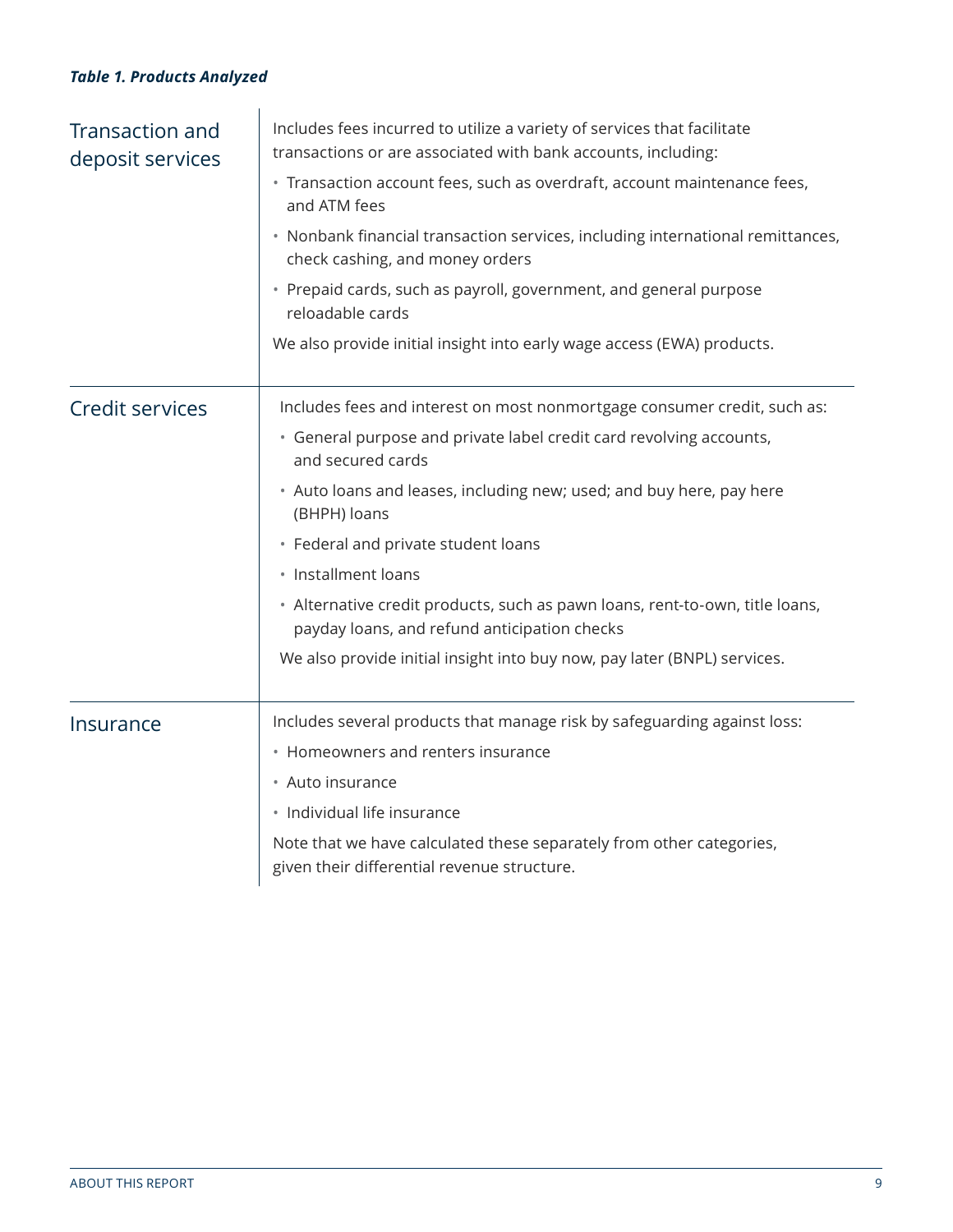### **What Is Financial Health?**

Financial health is a composite measurement of a person's financial life. Unlike narrow metrics such as credit scores, financial health assesses whether people are spending, saving, borrowing, and planning in ways that will enable them to be resilient and pursue opportunities. The analysis we present in this report leverages the FinHealth Score® framework, which is based on eight survey questions that align with the indicators of financial health. (See Figure 6 for more details).

We calculate an aggregate FinHealth Score based on an individual's answers to these eight questions. Figure 7 below shows how to interpret financial health scores across the spectrum of 0 to 100. Individuals who are Financially Healthy are able to manage their day-to-day expenses, absorb financial shocks, and progress toward meeting their long-term financial goals. Approximately two-thirds of people in America are classified as Financially Coping (struggling with some aspects of their financial lives) or Financially Vulnerable (struggling with almost all aspects of their financial lives).<sup>14</sup>

#### 1. Spend less than income SAVE **BORROV** PLAN 2. Pay bills on time 3. Have sufficient liquid savings 4. Have sufficient long-term savings 5. Have manageable debt 6. Have a prime credit score 7. Have appropriate insurance 8. Plan ahead financially

### *Figure 6. Eight Indicators of Financial Health*

### *Figure 7. Interpreting FinHealth Scores*

| <b>Financially Vulnerable</b> |  |  | <b>Financially Coping</b> |     |  | <b>Financially Healthy</b> |  |    |    |     |
|-------------------------------|--|--|---------------------------|-----|--|----------------------------|--|----|----|-----|
|                               |  |  |                           | 40. |  | 60                         |  | 80 | 90 | 100 |

Financial health scores between 0-39 are considered Financially Vulnerable. Individuals with scores in this range report healthy outcomes across few, or none, of the eight financial health indicators.

Financial health scores between 40-79 are considered Financially Coping. Individuals with scores in this range report healthy outcomes across some, but not all, of the eight financial health indicators.

Financial health scores between 80-100 are considered Financially Healthy. Individuals with scores in this range report healthy outcomes across all eight financial health indicators.

*14 Andrew Dunn, Jess McKay, Necati Celik, & Thea Garon, ["Financial Health Pulse™ 2021 U.S. Trends Report,](https://finhealthnetwork.org/research/financial-health-pulse-2021-u-s-trends/)" Financial Health Network, October 2021.*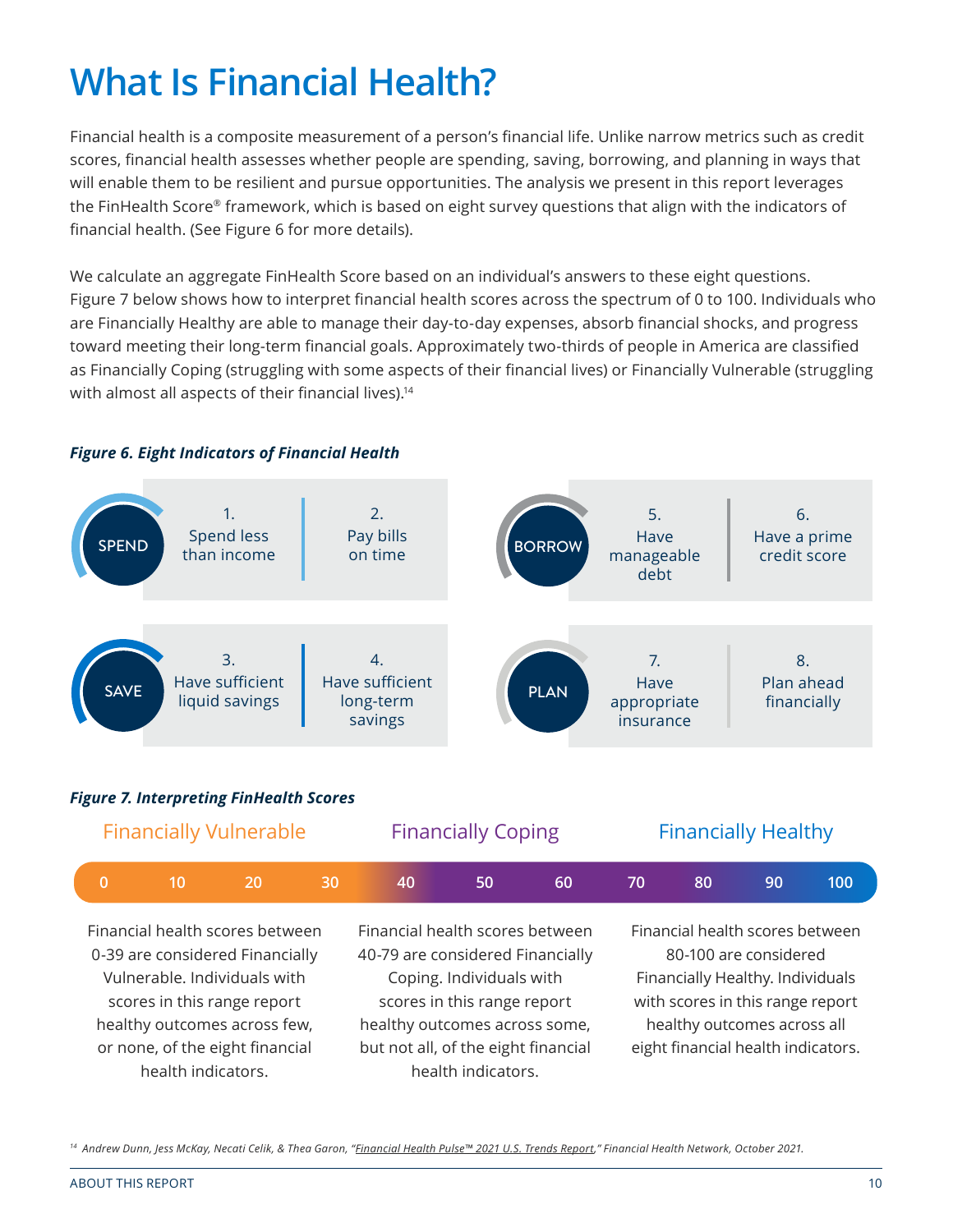# <span id="page-11-0"></span>Spending Dropped From 2020, but Significant Disparities Remain

Populations that traditionally have been underserved continue to bear an outsized proportion of the costs for financial services.

**Overall spending on interest and fees totaled an estimated \$305 billion in 2021, a 4% contraction from 2020.15** We attribute this drop largely to declines in general purpose credit card balances and the federal student loan moratorium. Toward the end of 2021, many product categories began to return to pre-pandemic trends.

However, we see massive disparities in spending by race and ethnicity, income, and financial health tier. These generally are in line with the disparities also seen in 2020 and reflect economic and racial inequities in access to affordable financial services, as well as deep-seated systemic and structural barriers for people of color.<sup>16</sup> In short, traditionally underserved households continue to bear an outsized proportion of the costs for financial services.

### **Race and Ethnicity**

Black and Latinx households spent greater proportions of their income on financial services than White households. We estimate that, **as a percentage of their income, Black households spent more than twice what White households spent on interest and fees (7% vs. 3%), while Latinx households spent 1.4 times more (5%).** 

Black and Latinx households disproportionately carry the weight of high-cost credit, like payday and pawn loans, reflecting disparities in access to mainstream financial services. For example, we estimate that Black and Latinx households account for over half of interest and fees on payday loans (22% and 29%, respectively), despite comprising less than a third of the population (12% and 17%, respectively).

*<sup>15</sup> The 2021 FinHealth Spend Report reported \$303 billion in interest and fees for 2020. However, several of our estimates have been updated given new data availability, and the product mix has been adjusted. \$319 billion is our updated 2020 estimate for all products for which we have both 2020 and 2021 estimates.*

*<sup>16</sup> We do not directly compare changes in percentage of household income spent by population from 2020 to 2021. First, the composition of products and 2020 estimates have changed since our last report. Additionally, our national product spending estimates are based on secondary research, and significance testing is not possible. We have examined demographics of survey respondents year over year and did not see significant differences in the percentage of the sample by race, ethnicity, income, or financial health.*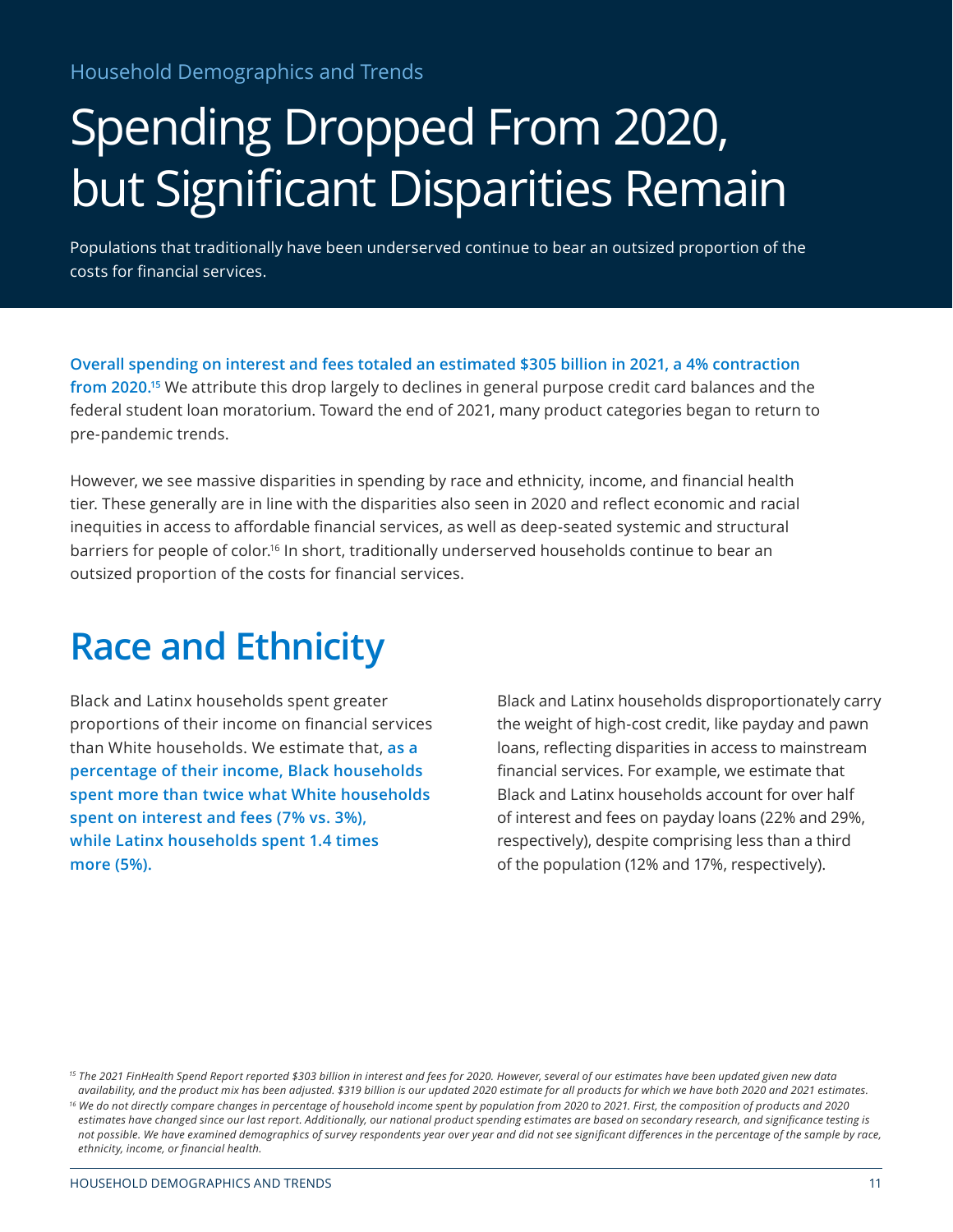### <span id="page-12-0"></span>**Income**

**As a percentage of their income, low- to moderateincome (LMI) households spent close to three times more on interest and fees than higher-income households (8% compared with 3%).17** We estimate that while LMI households were 50% of our sample, they accounted for 57% of fees on transaction and deposit services, like overdraft and money orders.

### **Financial Health**

Households that are not Financially Healthy (i.e., Financially Coping or Financially Vulnerable) spent an estimated \$252 billion in 2021, driving 83% of all fees and interest, despite comprising 65% of the population. **Financially Vulnerable households spent 14% of their incomes on interest and fees, vs. 1% for the Financially Healthy.18**





*<sup>17</sup> We follow Housing and Urban Development's (HUD) definition of low- and moderate-income households, which takes into account variability in cost of living. However, [HUD](https://www.huduser.gov/portal/datasets/il//il21/IncomeLimitsMethodology-FY21.pdf) uses area median family incomes for determining eligibility for certain public housing assistance programs. Given that the unit of analysis in our survey is a [household](https://www.census.gov/programs-surveys/cps/technical-documentation/subject-definitions.html#household)* (which differs from a *[family](https://www.census.gov/programs-surveys/cps/technical-documentation/subject-definitions.html#family)* as the census defines it), we use area median household incomes instead. According to this definition, a *household that has income below 50% of area household median income (AMI) is considered low-income, whereas a household that has income from 51% to below 80% of AMI is considered moderate-income. For most households, the area is a census tract. For some households, the area is the state of residence because of a lack of detailed geographic information.* 

<sup>18</sup> Spending per household is calculated by the total spending per financial health tier divided by the number of households in that segment nationwide. The *percentage of income is the average household income (using midrange points of categorical income variable) per segment divided by the spending per household in that segment.*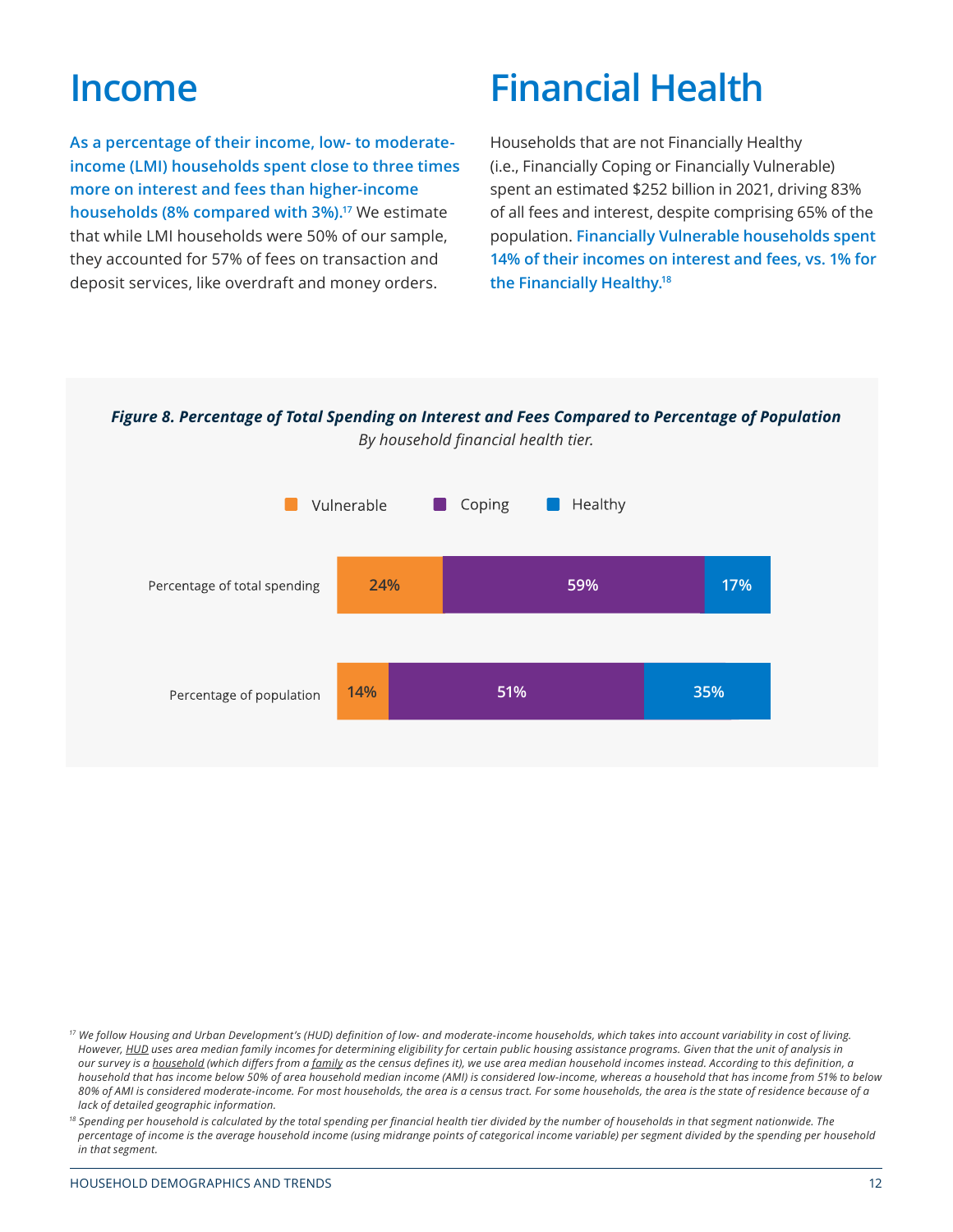# <span id="page-13-0"></span>Products and Trends

### **Transaction and Deposit Services**

In this section, we analyze the fees incurred to utilize a variety of services that facilitate transactions or are associated with bank accounts. We provide detailed analysis of:

- Overdraft and other account fees
- Remittances and prepaid cards

### *Table 2. Transaction and Deposit Services, Estimated Fees, and Reported Incidence of Product Use*

| <b>Product</b>              |        | <b>Total estimated fees, in billions</b> | <b>Household incidence</b> |               |                     |
|-----------------------------|--------|------------------------------------------|----------------------------|---------------|---------------------|
|                             | 2020   | 2021                                     | % change                   | 2020          | 2021                |
| Account maintenance fees    | \$5.0  | \$4.8                                    | $-4%$                      | $19\%^{\Psi}$ | $19\%^{\psi}$       |
| ATM fees                    | \$2.0  | \$2.3                                    | +15%                       |               | $37\%$ <sup>Ψ</sup> |
| Check cashing, nonbank      | \$1.6  | \$1.5                                    | $-3%$                      | 5%            | 4%                  |
| International remittances   | \$8.5  | \$8.9                                    | $+5%$                      | 8%            | 9%                  |
| Money orders                | \$0.9  | \$0.9                                    | $+2\%$                     | 17%           | 18%                 |
| Overdraft/NSF <sup>19</sup> | \$11.4 | \$10.7                                   | -6%                        | $16\%^{\psi}$ | $17\%^{\psi}$       |
| Prepaid cards <sup>20</sup> | \$6.2  | \$7.2                                    | $+17%$                     | 15%           | 16%*                |
| <b>Total</b>                | \$35.4 | \$36.4                                   | $+3%$                      |               |                     |

*\* Statistically significant difference from 2020 incidence rate (p < 0.05).*

*Ψ Among households who have a checking/savings account or (for 2021) had closed a checking account in the past 12 months.*

*Appendix II lists financial services for which our methodology of calculating total estimated fees has changed since our last published report. All 2020 data have been updated to align with the most recent methodology to make year-over-year comparison possible. Appendix II also lists the changes in survey questions used in calculating household incidence.*

*20 The estimate for prepaid cards includes fees across three subcategories: general purpose reloadable cards, payroll cards, and government benefits cards.*

<sup>&</sup>lt;sup>19</sup> In the 2021 survey, we asked about incidence of overdraft among both households with checking accounts and those who had recently closed their account. In the *2020 survey, the question was only asked of those with open accounts.*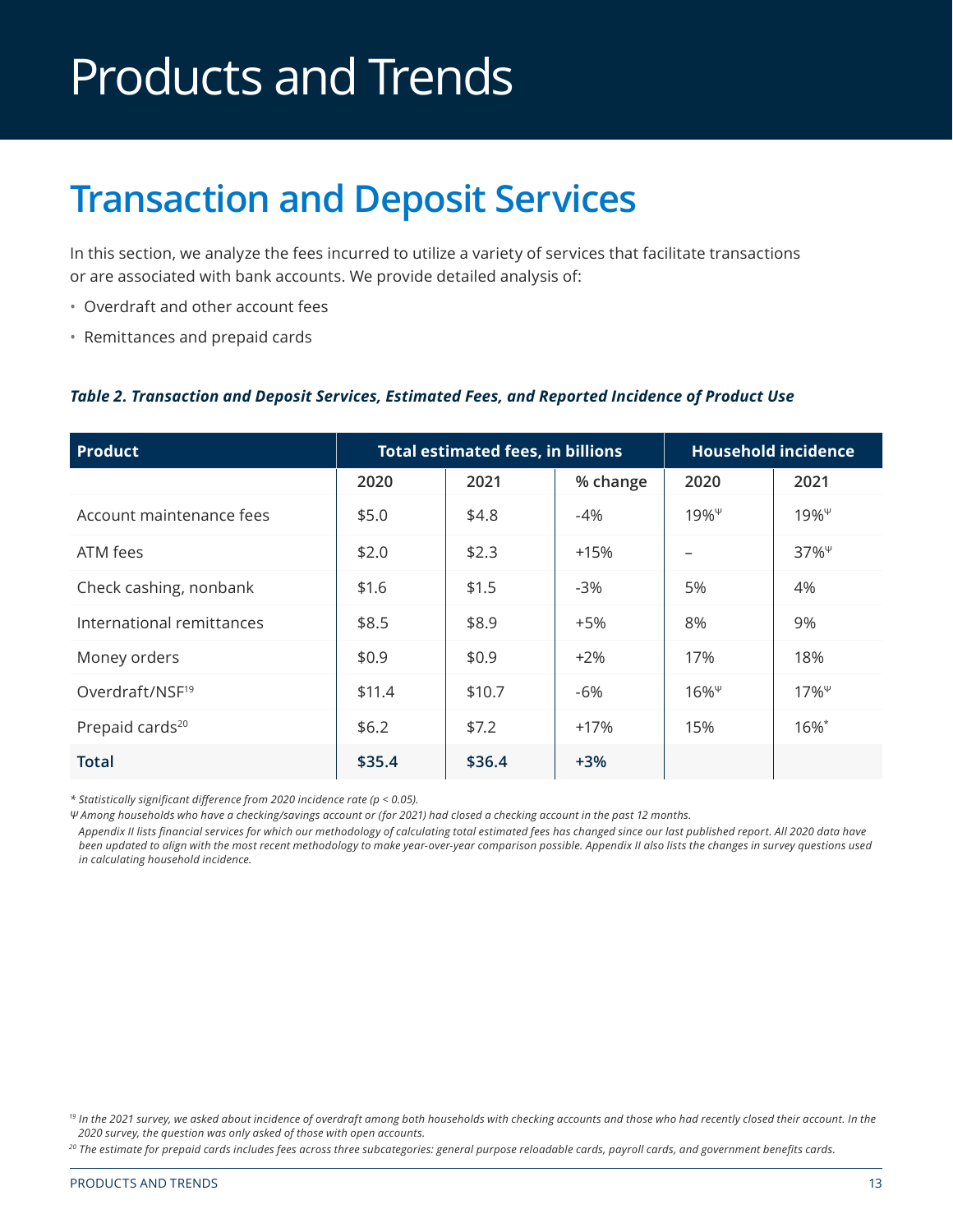### <span id="page-14-0"></span>Overdraft and Other Bank Account Fees

This year, we have estimated three types of fees associated with savings or checking accounts at a bank or credit union: overdraft (including NSF), maintenance fees, and ATM fees. Of these, overdraft has the lion's share, comprising close to two-thirds of all account fees.21

Overdraft/NSF fees remained fairly steady year over year, totalling roughly \$11 billion both in 2020 and 2021.22 This comes after a contraction from 2019, when fees totaled \$15.5 billion. Importantly, the percentage of households in our survey reporting more than 10 overdraft fees in 2021 increased significantly vs. 2020, rising from 7% to 10% of all overdrafters. This shift appears to be driven by households who overdrafted six to 10 times in 2020 reporting an even greater number of overdrafts in 2021.

As in 2020, we see disparities in reported incidence of bank fees by financial health, income, and race and ethnicity. Black households with accounts were 1.8 times as likely as White households to report having overdrafted in 2021 – similar to the rates we saw in 2020 – and banked Latinx households were 1.4 times as likely. Among Financially Vulnerable households, 48% with accounts overdrafted at least once in 2021, nearly 10 times more than the 5% of Financially Healthy households who overdrafted.23

Beyond overdraft, we also explore maintenance fees and ATM fees at banks and credit unions. While we estimate that maintenance fees totaled \$4.8 billion in 2021 – a slight dip from 2020 – we saw a rebound in ATM fees (from \$2.0 billion to an estimated \$2.3 billion), perhaps as more households returned to more typical usage patterns.<sup>24</sup>





*\* Statistically significant difference vs. 2020 (p < 0.05).*

*<sup>21</sup> The Consumer Financial Protection Bureau (CFPB) calls this "NSF/overdraft 'reliance'" and estimates that it comprised 66.5% in 2019 and 62.4% in 2020. Éva Nagypál, "[Data Point: Overdraft/NSF Fee Reliance Since 2015 – Evidence from Bank Call Reports](https://files.consumerfinance.gov/f/documents/cfpb_overdraft-call_report_2021-12.pdf)," Consumer Financial Protection Bureau, December 2021.*

*<sup>22</sup> While overdraft totals for 2020 and 2021 are similar, they display different seasonal patterns. Overdraft declined sharply in Q2 at the start of the pandemic. 2021 followed the more normal pattern of a decline in Q1 followed by increases over the rest of the year, still ending at a lower point than Q4 2019.*

*<sup>23</sup> While Black and Latinx households report greater incidence of any overdrafts than White households, we did not find a statistically significant difference in the number of overdrafts reported by race/ethnicity among households with bank accounts.* 

*24 Brink's indicated that in 2021, ATM transactions rebounded more than 30% over 2020 levels. "[Cash Usage](https://investors.brinks.com/cash-usage)," Brink's.*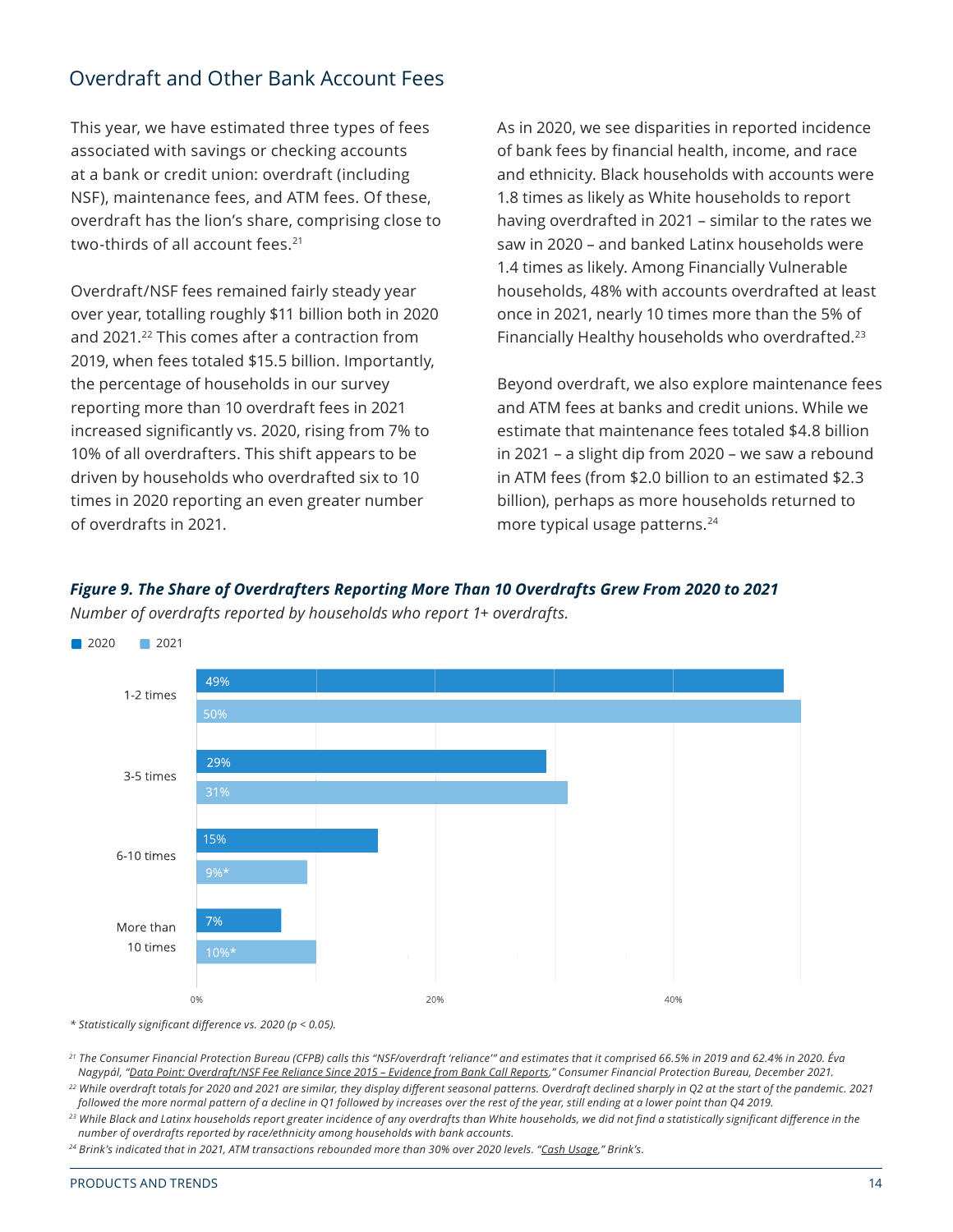<span id="page-15-0"></span>Overall, 49% of banked households reported paying some type of fee for their bank accounts in 2021. Households who are struggling financially paid far greater fees than those who are more stable. On average, banked Financially Vulnerable households paid \$182 in fees in 2021, while Financially Healthy households paid just \$11.

### *A Sea Change in Overdraft*

Beginning in mid-2021 and continuing into 2022, numerous institutions announced plans to eliminate overdraft, reform overdraft practices, and/or institute overdraft alternatives.<sup>25</sup> This suggests that overdraft usage and costs may decline in 2022.<sup>26</sup>

### 48%

of banked Financially Vulnerable households overdrafted.

5%

of banked Financially Healthy households overdrafted.

### Remittances and Prepaid Cards *What About Earned Wage Access?*

International remittances defied the precipitous drops projected due to the pandemic. Instead, we estimate only an 8% drop – from \$9.2 billion in 2019 to \$8.5 billion in 2020 – as users focused on supporting family and friends abroad, aided by government stimulus.<sup>27</sup> In 2021, we estimate that international remittances climbed to \$8.9 billion.

Open-loop prepaid loads – including general purpose reloadable (GPR) cards, payroll cards, and some government prepaid cards – also generally received a boost from pandemic-related surges in government assistance, as well as increasing digital payments. In fact, funds administered through governmentprovided prepaid cards increased 200% from 2019 to 2020, driven mostly by a surge in unemployment benefits.28 While GPR and payroll cards continued their growth trajectory in 2021, government prepaid card fees decreased in 2021, attributed to a leveling off from this 2020 peak in benefits.

There is an ongoing debate regarding whether earned wage access (EWA) products should be regulated as credit. These products are designed to address liquidity challenges and provide a means for consumers to access wages before payday or the day funds are accessible.<sup>29</sup> We collected data on different types of EWA in our survey, finding that only 5% of respondents who work for an employer have access to EWA products.<sup>30</sup> We will explore this market further in a future publication.

*<sup>25</sup> Alicia Adamcyzk, ["Big banks are slashing overdraft fees—here's how to avoid them altogether](https://www.cnbc.com/2022/01/19/bank-of-america-wells-fargo-announce-changes-to-overdraft-fees.html)," CNBC, January 2022.*

*<sup>26</sup> Ken Sweet, "[Banks slowly reconsider overdraft fees, amid public pressure,](https://abcnews.go.com/Business/wireStory/banks-slowly-reconsider-overdraft-fees-amid-public-pressure-81742084)" ABC News, December 2021.*

*<sup>27</sup> Dilip Ratha, Eung Ju Kim, Sonia Plaza, Ganesh Seshan, Elliott J Riordan, & Vandana Chandra, "[Migration and Development Brief 35: Recovery: COVID-19 Crisis](https://www.knomad.org/publication/migration-and-development-brief-35)  [Through a Migration Lens,](https://www.knomad.org/publication/migration-and-development-brief-35)" KNOMAD & World Bank Group, November 2021.*

*<sup>28 &</sup>quot;[Report to Congress, Government-Administered, General-Use Prepaid Cards,](https://www.federalreserve.gov/publications/files/government-prepaid-report-202110.pdf)" Board of Governors of the Federal Reserve System, October 2021.*

*<sup>29</sup> Devina Khanna and Arjun Kaushal, "[Earned Wage Access and Direct-to-Consumer Advance Usage Trends,](https://s3.amazonaws.com/cfsi-innovation-files-2018/wp-content/uploads/2021/04/26190749/EWA_D2C_Advance-_sage_Trends_FINAL.pdf)" Financial Health Network, April 2021.* 

*<sup>30</sup> Among low-wage workers, 13% have access to EWA products, according to a forthcoming report by the Financial Health Network.*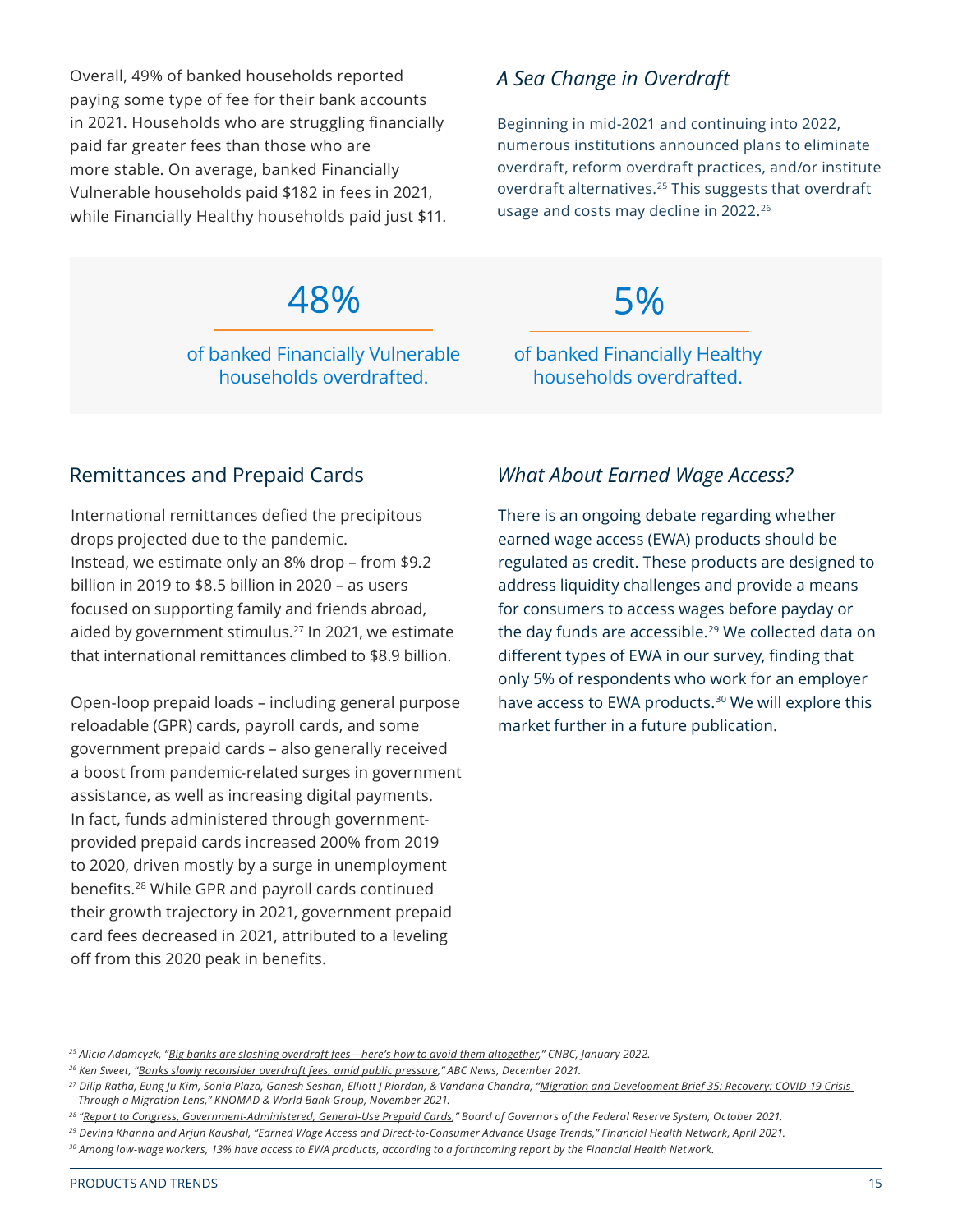### <span id="page-16-0"></span>**Credit Services**

This section explores the interest and fees that consumers paid for a wide range of credit products. We provide detailed analysis of:

• Payday, pawn, and title loans

• Credit cards

• Installment loans

• Auto loans

• Student loans

### *Table 3. Credit Services, Estimated Fees and Interest, and Reported Incidence of Product Use*

| <b>Product</b>                                                      |         |         | Total estimated fees and interest, in billions | <b>Household incidence</b>          |               |  |
|---------------------------------------------------------------------|---------|---------|------------------------------------------------|-------------------------------------|---------------|--|
|                                                                     | 2020    | 2021    | % change                                       | 2020                                | 2021          |  |
| Auto leases                                                         | \$8.9   | \$8.7   | $-2%$                                          | 13%                                 | 12%           |  |
| Auto loans - BHPH                                                   | \$9.0   | \$8.7   | $-3%$                                          | 3%                                  | 4%            |  |
| Auto loans - new                                                    | \$26.7  | \$29.9  | $+12%$                                         | 19%                                 | 19%           |  |
| Auto loans - used                                                   | \$53.0  | \$55.6  | $+5%$                                          | 24%                                 | 23%           |  |
| Credit cards - general purpose<br>(revolving balance) <sup>31</sup> | \$106.0 | \$95.0  | $-10%$                                         | $55\%$ <sup><math>\psi</math></sup> | 52%**Ψ        |  |
| Credit cards - private label<br>(revolving balance)                 | \$13.1  | \$11.4  | $-13%$                                         | $40\%^{\Psi}$                       | $39\%^{\Psi}$ |  |
| Credit cards - secured                                              | \$0.3   | \$0.3   | $+3%$                                          | 5%                                  | 6%            |  |
| Installment loans <sup>32</sup>                                     | \$26.6  | \$26.2  | $-2%$                                          | 12%                                 | $9\%*$        |  |
| Pawn loans <sup>33</sup>                                            | \$6.9   | \$6.9   | 0%                                             | 4%                                  | 4%            |  |
| Payday loans                                                        | \$2.9   | \$2.5   | $-15%$                                         | 5%                                  | $3%*$         |  |
| Refund anticipation checks                                          | \$1.0   | \$1.0   | 0%                                             | 1%                                  | 1%            |  |
| Rent-to-own                                                         | \$4.0   | \$5.2   | $+28%$                                         | 3%                                  | 3%            |  |
| Student loans - federal                                             | \$12.4  | \$6.3   | $-49%$                                         | 20%                                 | $17%$ *       |  |
| Student loans - private                                             | \$9.7   | \$8.5   | $-12%$                                         | 6%                                  | 5%            |  |
| Title loans                                                         | \$2.8   | \$2.3   | $-19%$                                         | 2%                                  | 2%            |  |
| <b>Total</b>                                                        | \$283.5 | \$268.4 | $-5%$                                          |                                     |               |  |

*\* Statistically significant difference from 2020 incidence rate (p < 0.05).*

*\*\* Statistically significant difference from 2020 incidence rate (p < 0.1).*

*Ψ Among households holding general purpose or private label credit cards.*

*Appendix II lists financial services for which our methodology of calculating estimated fees and interest has changed since our last published report. All 2020 data have been updated to align with the most recent methodology to make year-over-year comparison possible. Appendix II also lists the changes in survey questions used in calculating household incidence.*

*33 Pawn loans include both the cost of the loan as well as revenue from forfeited loan collateral.*

*<sup>31</sup> Credit card totals include interest on revolving balances as well as annual fees, transactional fees, and penalty fees for account holders with revolving balances.*

*<sup>32</sup> Installment loans now include both loans issued by banks and nonbanks, whereas in the 2021 FinHealth Spend Report, it was only nonbanks.*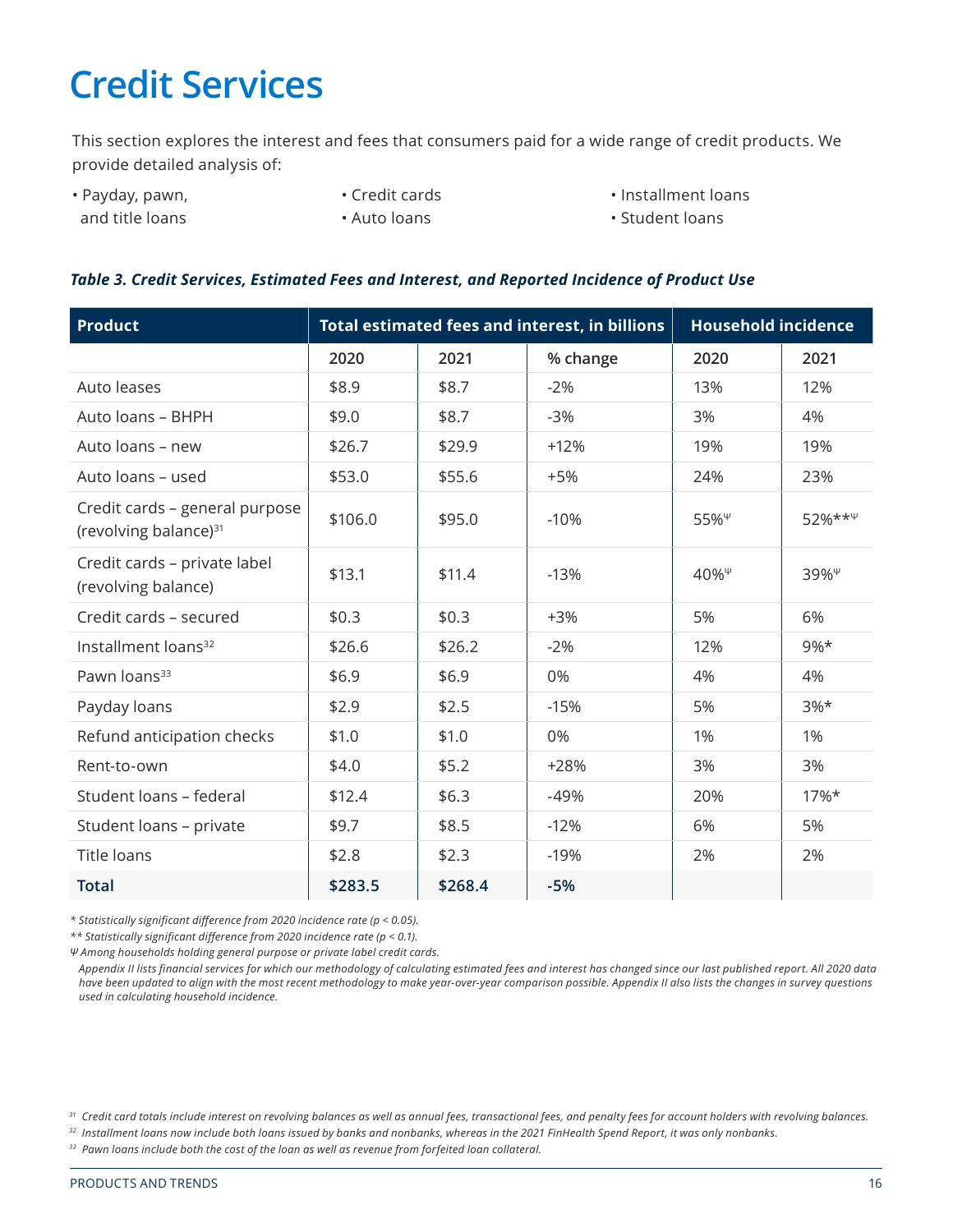### <span id="page-17-0"></span>Payday, Pawn, and Title Loans

Alternative financial services, such as payday, pawn, and title loans, carry high APRs and are targeted at households who have few other credit alternatives. Many such services show sizable drops compared with before the pandemic, with some seeing further contractions between 2020 and 2021. Payday loans contracted an estimated 45% over two years, from \$4.5 billion in 2019 to an estimated \$2.5 billion in 2021. Meanwhile, pawn loans fell sharply between 2019 and 2020 (from \$9.2 billion to \$6.9 billion), and remained depressed in 2021 (\$6.9 billion). Title loans have also seen contractions, both due to COVID-19 trends and the impact of state laws that restrict their use. These trends are presented below in Figure 10.

Trends in payday loans tracked closely with the disbursement of government aid, with dramatic drops in payday loan usage in April 2020, December 2020 to January 2021, and March 2021 that closely align with the timing of the three stimulus payments.34 Our survey found that reported usage of payday loans also dropped from 5% to 3%, with meaningful declines in the percentage of Black households reporting having used payday in the last year (from 10% to 6%). LMI households also reported lower incidence of payday loans (dropping from 7%

in 2020 to 5% in 2021), as did Financially Vulnerable households (from 14% to 9%). This suggests that direct payments, as a form of government assistance, allowed people to avoid higher-cost financial obligations. Given the high relative cost of alternative loan products for users, the stimulus and unemployment payments appear to have had an important positive impact on the financial situation of financially struggling households.

Still, demand for these products is driven by struggling households:

- Financially Vulnerable households were 28 times as likely to use pawn loans than Financially Healthy households (15% compared with 0.5%).
- Black households were more than twice as likely to use pawn loans than White households (7% compared with 3%).
- Fully 30% of pawn loan users in our survey reported that they had to forfeit an item due to their inability to repay.<sup>35</sup>

We estimate that the value of forfeited items makes up almost half of the pawn loan market revenue.



*Figure 10. Many Alternative Credit Products Show Deep Drops Compared With Pre-pandemic (2019) Levels Amount spent on various credit products, in billions.*

*34 "[Update: COVID-19 Impact Study on Small-Dollar Lending,](https://www.veritecs.com/2021-update-covid-19-impact-study-on-small-dollar-lending/)" Veritec Solutions, June 2021.* 

*35 Our estimate of pawn loan item forfeitures due to inability to pay (30%) was much higher than other industry estimates (15%). Emily Stewart, "[It's easy to assume](https://www.vox.com/the-goods/21611583/pawn-shop-covid-19-economy)  [pawnshops are doing great in the pandemic. It's also wrong](https://www.vox.com/the-goods/21611583/pawn-shop-covid-19-economy)," Vox, November 2020.*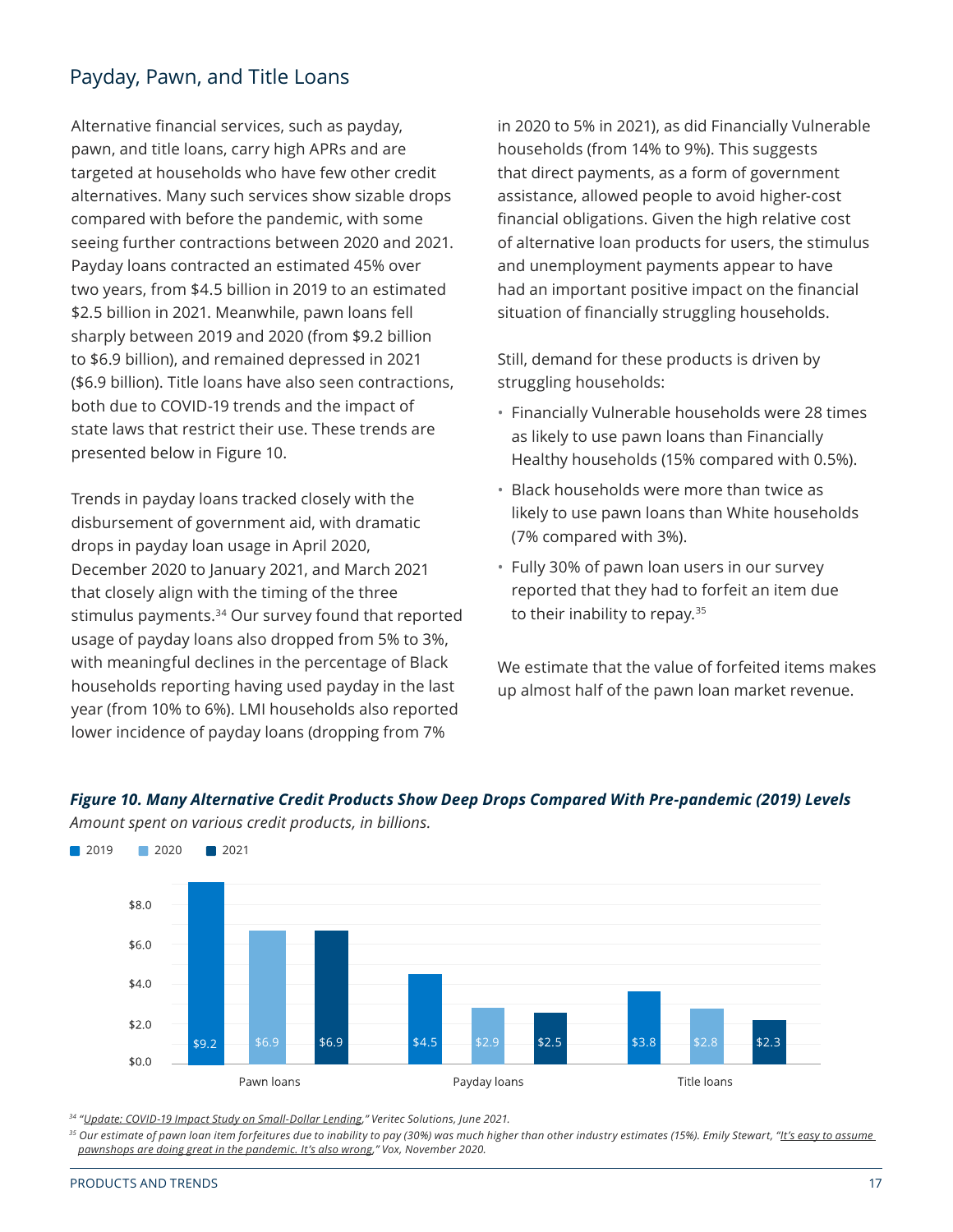Interest and fees for both general purpose and private label cards declined in 2021 as stimulus payments enabled some families to pay down credit card debt early in the year. Interest and fees on revolving balances for general purpose cards fell an estimated 10% (from \$106 billion to \$95 billion), while the interest and fees for revolving balances on private label cards fell from \$13.1 billion to \$11.4 billion. However, in the second half of the year, balances rose again; in fact, the fourth-quarter increase in balances was the largest on record, though balances are still below 2019 year-end totals.<sup>36, 37</sup>

In our survey, the percentage of revolvers, or cardholding households who reported carrying balances on general purpose credit cards, declined from 55% in 2020 to 52%\*\* in 2021. This contraction was driven largely by LMI households and the Financially Coping. The percentage of revolver LMI households fell from 61% to 57%, while the percentage of revolver Coping households fell from 72% to 66%\*\*. No significant changes were seen in revolvership among the Financially Healthy and Financially Vulnerable (29% and 86%, respectively). This stands in contrast to the patterns seen in alternative financial services, which saw the greatest change among Financially Vulnerable households.

Only about half of Black households (49%) in our survey report having general purpose credit cards, compared with three-fourths (74%) and four-fifths (88%) of Latinx and White households, respectively.38 However, Black households report revolving balances at higher rates.

### <span id="page-18-0"></span>Credit Cards *The Rise of BNPL*

There has been significant interest recently in the fast-growing buy now, pay later (BNPL) market, in which consumers can split a purchase into smaller installments, with the first installment due at checkout. BNPL has raised great interest from financial service providers and investors as well as concerns from regulators and consumer advocates. In March 2022 we released a BNPL data brief finding that BNPL is still a small fraction of the overall credit card market, with total interest and fees in the United States estimated at less than \$1 billion. However, it is powered disproportionately by Financially Vulnerable consumers. For more details, see our report **[Buy Now, Pay Later:](https://finhealthnetwork.org/research/buy-now-pay-later-implications-for-financial-health/)  [Implications for Financial Health](https://finhealthnetwork.org/research/buy-now-pay-later-implications-for-financial-health/)**.

*<sup>36 &</sup>quot;[U.S. National Consumer Credit Trends Report: Portfolio,](https://www.equifax.com/resource/-/asset/consumer-report/monthly-national-consumer-credit-report-portfolio-oct-2021/)" Equifax, October 2021.*

*<sup>37 &</sup>quot;[Quarterly Report on Household Debt and Credit: 2021 Q4,](https://www.newyorkfed.org/medialibrary/interactives/householdcredit/data/pdf/hhdc_2021q4.pdf)" Federal Reserve Bank of New York, February 2022.*

*<sup>\*\*</sup> Statistically significant difference (p < 0.10).*

*<sup>38</sup> The [FDIC How America Banks](https://www.fdic.gov/analysis/household-survey/2019appendix.pdf) study found similar rates of credit card ownership for Black and White households but somewhat lower figures for Latinx households.*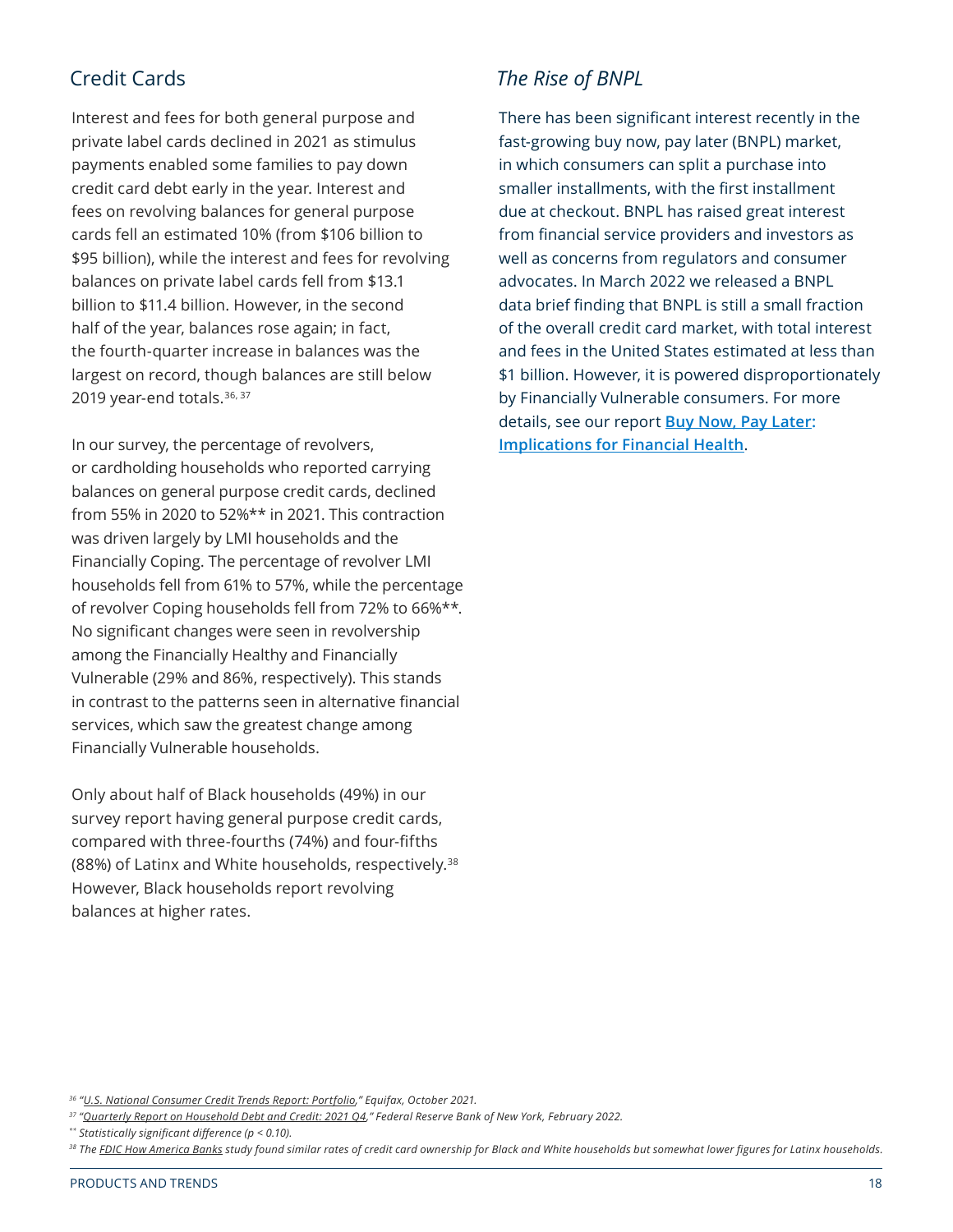In 2021 auto prices rose significantly amid an inventory shortage and supply chain difficulties, leading to increases in average loan size and overall fees and interest.39, 40

Our survey found that the share of households with a used or new auto loan remained roughly flat in 2021.41 However, the share of White households and higher-income households with used auto loans in our survey dropped in 2021, aligning with Experian's finding that prime consumers, who are more likely to be White and non-LMI, shifted away from used vehicles in 2021.42 These households may have gravitated toward new vehicles, given the financial bumps from stimulus checks as well as dealer and tax incentives.

Meanwhile, the subprime portion of total outstanding auto loan balances continued to shrink.43 This continual contraction of the subprime auto market could point to subprime consumers being priced out of the market or, more promisingly, could be attributed to the rising trend in consumer credit scores.44

### <span id="page-19-0"></span>Auto Loans *Buy Here, Pay Here Loans*

Buy here, pay here (BHPH) auto loans are also known as "no credit check loans." Data on BHPH loans remains scarce, but this market appears to generate billions in interest from borrowers who lack strong credit, with total interest and fees estimated at \$8.7 billion in 2021 – larger than all but a few of the products covered in this report.

Twelve percent of subprime borrowers reported turning to BHPH in 2021, up from 7% in 2020.45 Approximately 36% of BHPH borrowers default, with the cars often reclaimed by the lender.<sup>46</sup>

| BHPH average cash value <sup>47</sup> | \$6,400  |
|---------------------------------------|----------|
| Average amount financed <sup>48</sup> | \$12,200 |
| <b>Estimated APR</b>                  | 20%      |
| Average default rate                  | 36%      |

*46 "[Buy-Here, Pay-Here Trends Market Perspectives 2020,](https://www.sgcaccounting.com/Resources/BHPHBenchmarks2020.pdf)" National Alliance of Buy Here, Pay Here Dealers ("NABD") and Subprime Analytics, 2020.*

*47 Ibid.; actual cash value (ACV) is the wholesale value of a car assigned by a dealer, adjusted for depreciation and expected reconditioning costs.*

*48 Ibid.*

*<sup>39</sup> Andrew Haughwout, Donghoon Lee, Daniel Mangrum, Joelle Scally, & Wilbert van der Klaauw, "[Car Prices Drive Up Borrowing](https://libertystreeteconomics.newyorkfed.org/2022/02/car-prices-drive-up-borrowing/)," Federal Reserve Bank of New York, Liberty Street Economics, February 2022.*

*<sup>40 &</sup>quot;[New data shows delinquencies remain low amid rising average vehicle loan amounts](https://www.experianplc.com/media/latest-news/2021/new-data-shows-delinquencies-remain-low-amid-rising-average-vehicle-loan-amounts/)," Experian, December 2021.*

*<sup>41</sup> The Q4 2021 Quarterly Report on Household Debt and Credit shows a slight decline in the number of auto loan holders over 2021. "[Quarterly Report on Household](https://www.newyorkfed.org/medialibrary/interactives/householdcredit/data/pdf/hhdc_2021q4.pdf)  [Debt and Credit,](https://www.newyorkfed.org/medialibrary/interactives/householdcredit/data/pdf/hhdc_2021q4.pdf)" Federal Reserve Bank of New York, February 2022.*

*<sup>42</sup> Melinda Zabritski, ["Auto Finance Insights: State of the Automotive Finance Market Q3 2021,](https://www.experian.com/automotive/auto-credit-webinar-form)" Experian, 2021.*

*<sup>43</sup> Ibid.*

*<sup>44</sup> Stefani Wendel, "[State of Credit 2021: Rise in scores despite pandemic challenges,](https://www.experian.com/blogs/insights/2021/09/state-of-credit-2021/)" Experian, September 2021.*

*<sup>45</sup> Credit tiers were mapped according to survey responses to the question "How would you rate your credit score?" Responses of "Fair," "Poor," "I don't have a credit score," and "Don't know" were mapped to Subprime.*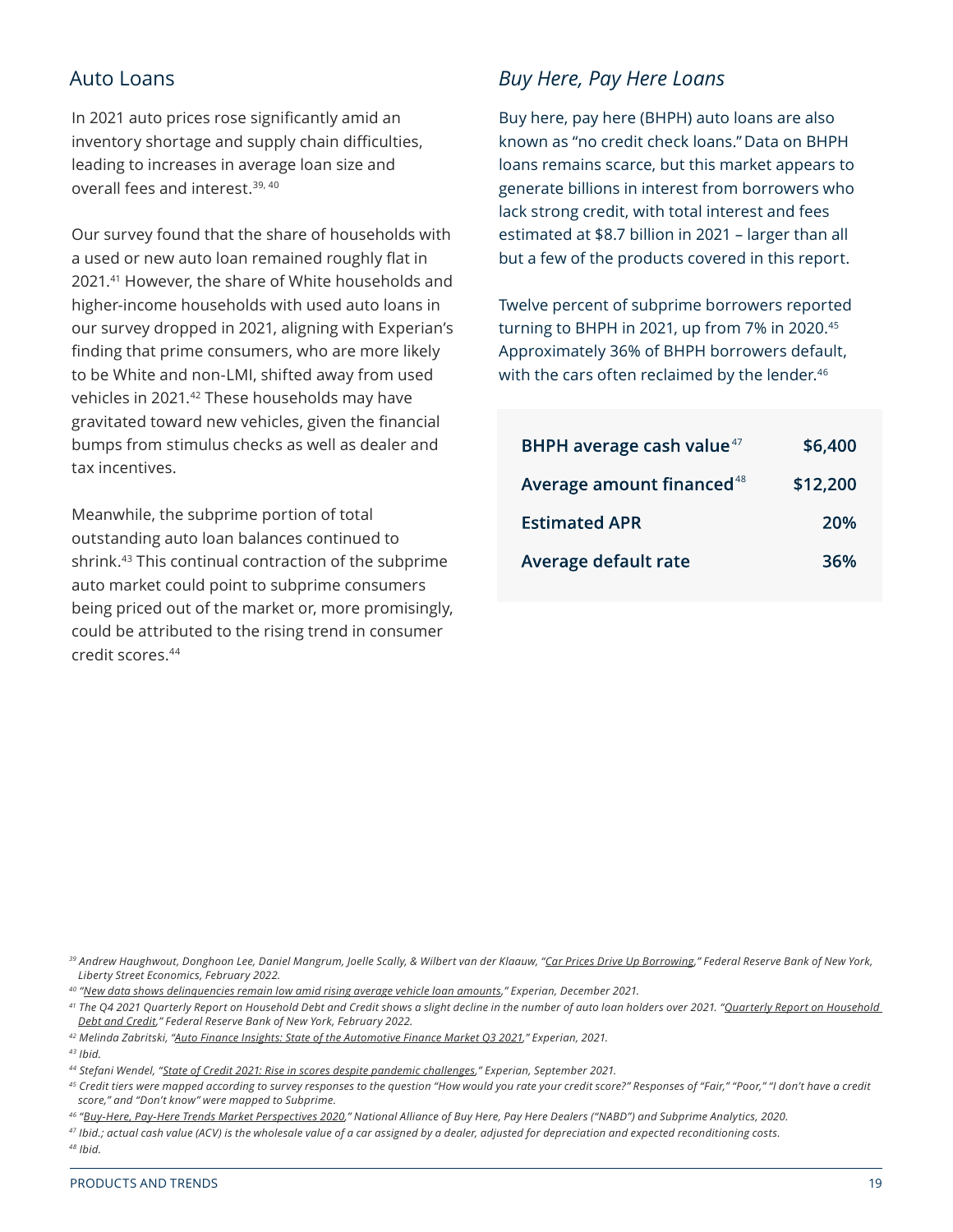### <span id="page-20-0"></span>Installment Loans

U.S. households spent an estimated \$26.2 billion on installment loan products in 2021, a slight drop from \$26.6 billion in 2020.<sup>49</sup> This estimate includes loans originated by banks and credit unions as well as those from online-only lenders and finance companies.

Installment loans look very different depending on the lender and the consumer's profile. Based on both survey data and an analysis of publicly reported credit bureau data, we estimate that the average interest rate for prime credit installment borrowers was 13% in 2021, with such loans more likely to come from a bank or a credit union. Subprime consumers, meanwhile, were more likely to use nonbank lending options and paid an average interest rate of 27%.<sup>50</sup> In fact, subprime consumers were more than twice as likely (7% compared with 3%) to have taken out a nonbank installment loan than their prime credit counterparts. We see similar patterns by financial health status: Financially Vulnerable households were almost three times more likely to use nonbank installment loans than their Financially Healthy peers.

### Student Loans

Marking a dramatic shift from before the pandemic, interest and fees on private student loans exceeded those from federal student loans in 2021, although federal student loans comprise 92% of the \$1.7 trillion student loan portfolio.<sup>51</sup>

Estimated interest and fees on federal student loan totals fell precipitously from \$25 billion in 2019 to \$6.3 billion in 2021, due to the student loan moratorium in place since March 2020. Payments during this period either were made voluntarily or applied to a portion of federal loans originated under the Federal Family Education Loan (FFEL) Program.<sup>52</sup> Private student loans, which were not subject to the moratorium, saw a much more muted change compared with before the pandemic. (See Figure 11.)

As of this publication, the federal student loan moratorium is set to expire after August 31, 2022. We estimate that, before the pandemic, federal Direct Loan borrowers paid \$1.5 billion more in interest each month on average; any extension of the moratorium would thus free this sum – not to mention the principal – for spending on other needs.<sup>53</sup>



#### *Figure 11. Estimated Interest and Fees From Student Loans by Type, 2019-21, in Billions*

*49 Our survey found that the number of households reporting holding installment loans dropped from 2020 to 2021, driven by a decrease in reported loans from banks or credit unions. However, credit bureaus such as [Experian](https://assets.equifax.com/marketing/US/assets/monthly-national-consumer-credit-report-portfolio-oct-2021.pdf) found that the number of personal loans increased over a similar period. This discrepancy may be due to question wording, respondent error, or the overlap between definitions (and consumer understanding of) installment loans and several other credit products.* 

*50 These subprime and prime average APRs were calculated by mapping Bankrate April 2021 interest rates by credit tier to TransUnion volume by credit tier. The subprime APR is the weighted average of near prime and subprime APRs. The prime rate is the weighted average of prime, prime plus, and super prime APRs. Both calculations use the share of balances by credit tier for the weighted average.*

*51 Elan Amir, Jared Teslow, & Christopher Borders, "[The MeasureOne Private Student Loan Report,](https://www.measureone.com/resources)" MeasureOne, December 2021.*

*52 Federal loans under the Federal Family Education Loan (FFEL) Program, which ended in 2010, are either commercially owned or owned by the U.S. Department of Education. The commercially owned portion of FFEL loans was exempt from the CARES Act student loan moratorium.* 

*53 Estimated using monthly average for 2019 federal Direct Loan and FFELP interest payments.*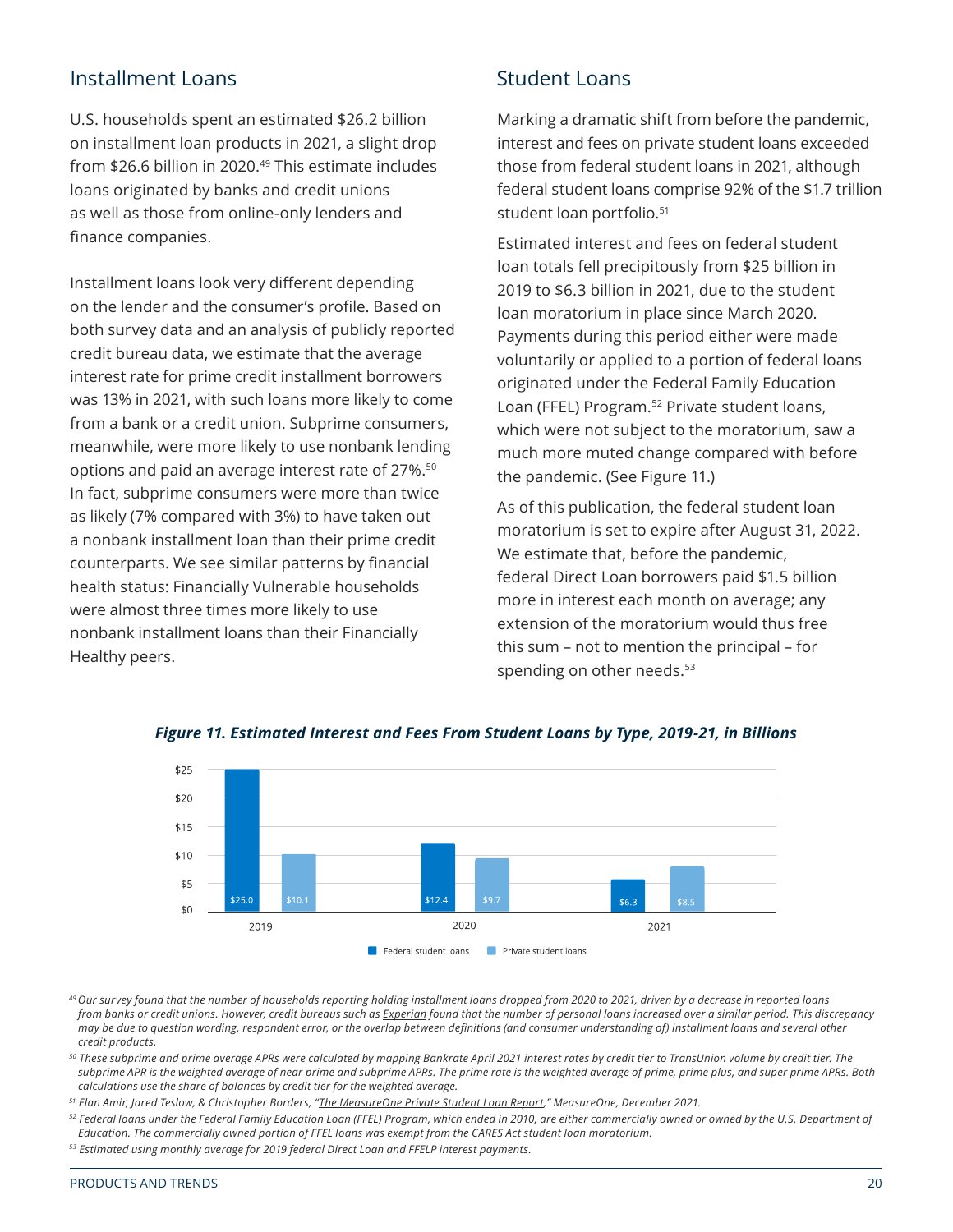### <span id="page-21-0"></span>**Insurance**

Insurance products manage risk by safeguarding against loss. We present these products separately because they do not follow the interest and fee revenue structure of other product categories. Instead, consumers pay recurring premiums for insurance coverage, with cost based on the type of insurance policy, amount of coverage, and the consumer's risk profile. Table 4 below includes estimated premiums and incidence of insurance product use for 2020 and 2021.

| <b>Product</b>            |         | <b>Total estimated premiums, in billions</b> | <b>Household incidence</b> |               |                     |
|---------------------------|---------|----------------------------------------------|----------------------------|---------------|---------------------|
|                           | 2020    | 2021                                         | % change                   | 2020          | 2021                |
| Auto insurance            | \$242.8 | \$244.5                                      | $+1%$                      | $98\%^{\psi}$ | $98\%$ <sup>Ψ</sup> |
| Homeowners insurance      | \$84.8  | \$90.4                                       | $+7%$                      | $91\%^{\psi}$ | $91\%^{\psi}$       |
| Individual life insurance | \$148.0 | \$161.3                                      | $+9%$                      | 38%           | $42%$ *             |
| Renters insurance         | \$3.3   | \$3.3                                        | $+1%$                      | $45%^{\Psi}$  | $45%^{\psi}$        |
| <b>Total</b>              | \$478.9 | \$499.7                                      | $+4%$                      |               |                     |

### *Table 4. Insurance, Estimated Premiums, and Reported Incidence of Product Use*

*\* Statistically significant difference in incidence rate vs. 2020 (p < 0.05).*

*Ψ Household incidence represents the proportion of households reporting said insurance among auto owners (for auto insurance), homeowners (for homeowners insurance), and renters (for renters insurance). Life insurance reflects proportion of households reporting individually purchased life insurance policies. Appendix II lists financial services for which our methodology of calculating estimated premiums has changed since our last published report. All 2020 data have been updated to align with the most recent methodology to make year-over-year comparison possible. Appendix II also lists the changes in survey questions used in calculating household incidence.*

### **Within the insurance category, homeowners insurance and life insurance saw the largest growth in total premiums in 2021.**

Individual life insurance continued the upward trajectory it began at the start of the pandemic, with premiums growing a further 9% in 2021 to an estimated \$161.3 billion. In fact, industry group LIMRA reported that life insurance growth in the first half of 2021 was the largest in almost 40 years.54 Accordingly, our survey also found a jump in households with individual life insurance, with overall incidence growing 4 percentage points to 42% of all households.

Growth occurred across most populations studied, including White households (up 5 percentage points), Black households (up 8 percentage points), and both LMI and non-LMI households (5 and 4

percentage points, respectively). Despite this jump, Black and Latinx households were respectively 6% and 5% less likely than White households to have a group life insurance policy through their employers.

Meanwhile, despite the surge in homebuying over the last few years and accompanying growth of homeowners insurance, stark disparities remain in both home and insurance ownership.<sup>55</sup> Two-thirds of survey respondents reported owning their home, and 91% of owners said they held homeowners insurance. Financially Healthy households were far more likely to own their homes than financially struggling households. Conversely, renters – who were much more likely to be Financially Vulnerable – reported far more limited usage of renters insurance: 45% of renters reported having renters insurance, holding steady from 2020.

*<sup>54 &</sup>quot;[LIMRA: First Half of 2021 Had Highest U.S. Life Insurance Policy Sales Growth Since 1983](https://www.limra.com/en/newsroom/news-releases/2021/limra-first-half-of-2021-had-highest-u.s.-life-insurance-policy-sales-growth-since-1983/)," LIMRA, September 2021.*

*<sup>55 &</sup>quot;[Summary of December 2021 Existing Home Sales Statistics](https://www.nar.realtor/research-and-statistics/housing-statistics/existing-home-sales)," National Association of Realtors, January 2022.*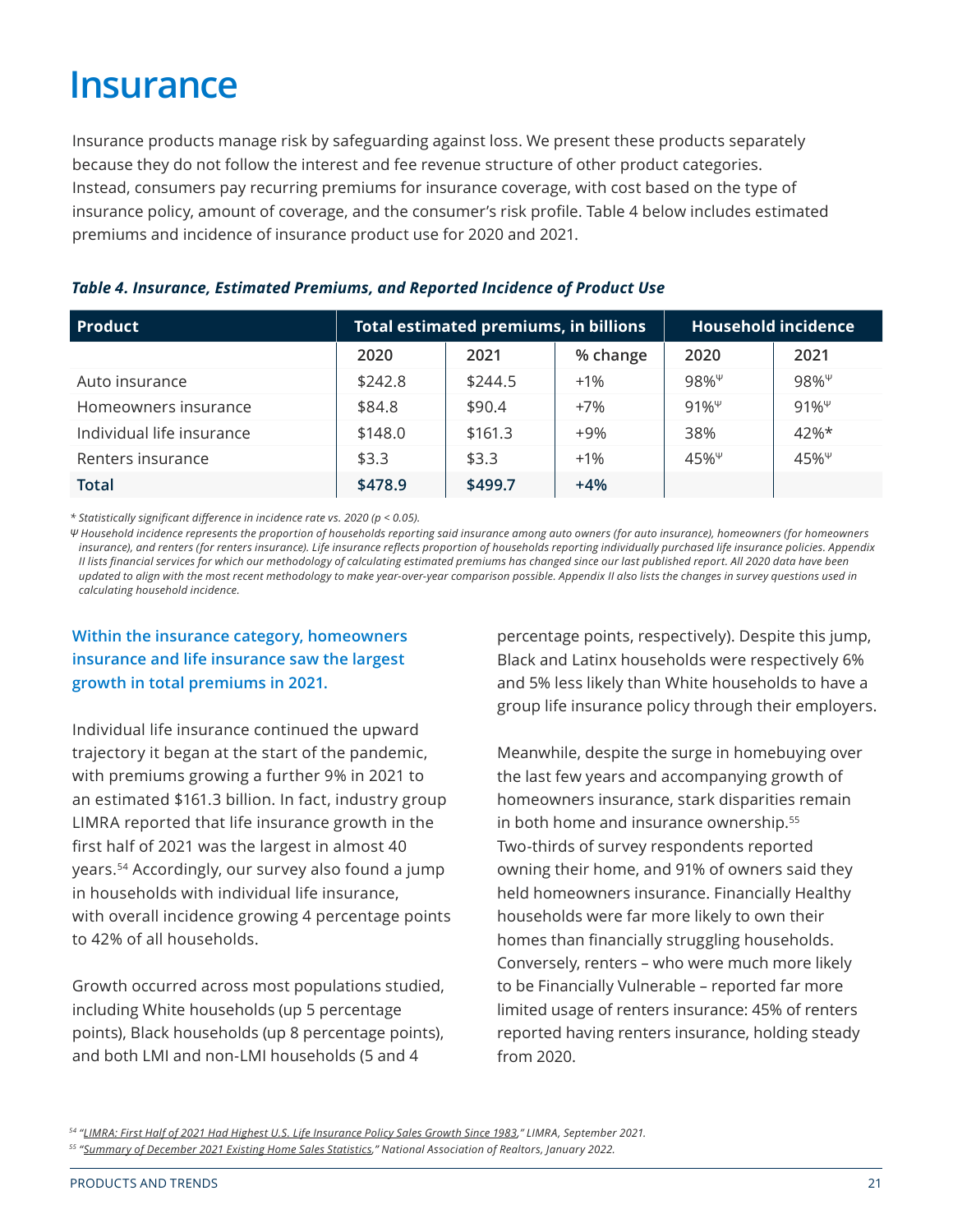<span id="page-22-0"></span>Conclusion

# From Pandemic Disruption Toward Familiar Patterns

The COVID-19 pandemic has upended people's lives in countless ways, with successive variants requiring Americans to continually recalibrate their lives and their finances. In 2021 this meant a rare drop in overall spending on financial services.

Yet, as the year came to a close, several financial services began to trend back toward normal patterns, with credit card and installment balances on the rise. Other products are poised to see a jump in 2022: The student loan moratorium is slated to end after August, meaning millions of borrowers will need to readjust their budgets to resume regular payments. Families facing cash-flow crunches and limited options for credit may indeed return to payday and pawn loans. 2022, therefore, may see a quick return to pre-pandemic levels of consumer spending.

Our analysis adds to the understanding of how households have managed their finances through the pandemic. It also lends insight into the deep, unwavering disparities in our country that impact people's ability to access high-quality, affordable financial services – especially across race, ethnicity, and income.

This report provides a tool for financial services providers, researchers, policymakers, and advocates to better understand trends in consumer spending and identify opportunities to support more equitable financial health policies and products. We continually strive to enhance our analyses and encourage engagement from readers to better understand how our work can support policy and product developments that contribute to financial health. We also welcome outreach from policymakers, researchers, and others who are interested in exploring our dataset in greater detail.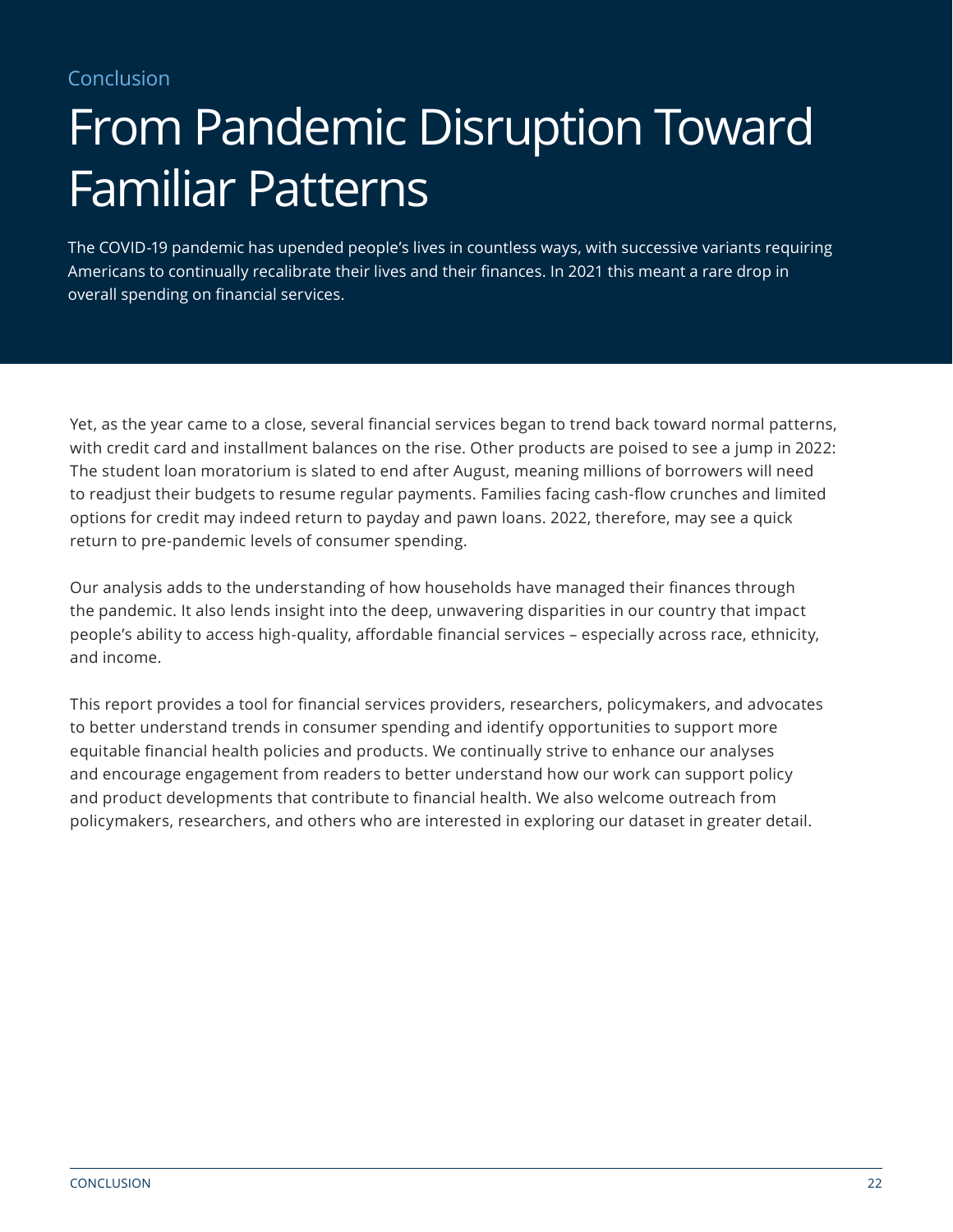# <span id="page-23-0"></span>Appendices

### **Appendix I: Estimated Spending by Population**

### *Table A1. Fees and Interest by Product per Household Type, in Billions*

|                                                             |           | <b>Financial health</b> |                                   |                          |                            | <b>Race and ethnicity</b> |                     | <b>Income</b>     |                       |  |
|-------------------------------------------------------------|-----------|-------------------------|-----------------------------------|--------------------------|----------------------------|---------------------------|---------------------|-------------------|-----------------------|--|
| Product name                                                | 2021 est. | Healthy                 | Coping<br>households   households | Vulnerable<br>households | <b>Black</b><br>households | Latinx<br>households      | White<br>households | LMI<br>households | Non-LMI<br>households |  |
| <b>Transaction and deposit services</b>                     |           |                         |                                   |                          |                            |                           |                     |                   |                       |  |
| Account<br>maintenance fees                                 | \$4.8     | \$0.9                   | \$2.8                             | \$1.0                    | \$0.8                      | \$1.1                     | \$2.5               | \$2.8             | \$2.0                 |  |
| ATM fees                                                    | \$2.3     | \$0.3                   | \$1.2                             | \$0.7                    | \$0.4                      | \$0.5                     | \$1.3               | \$1.4             | \$0.9                 |  |
| Check cashing,<br>nonbank                                   | \$1.5     | \$0.2                   | \$0.7                             | \$0.6                    | \$0.2                      | \$0.5                     | \$0.7               | \$1.2             | \$0.3                 |  |
| International<br>remittances                                | \$8.9     | \$3.0                   | \$4.6                             | \$1.3                    | \$1.0                      | \$3.8                     | \$2.4               | \$4.1             | \$4.9                 |  |
| Money orders                                                | \$0.9     | \$0.1                   | \$0.5                             | \$0.2                    | \$0.2                      | \$0.2                     | \$0.4               | \$0.6             | \$0.3                 |  |
| Overdraft/NSF                                               | \$10.7    | \$0.6                   | \$5.2                             | \$5.0                    | \$1.1                      | \$2.4                     | \$6.7               | \$6.7             | \$4.0                 |  |
| Prepaid cards                                               | \$7.2     | \$2.2                   | \$3.5                             | \$1.4                    | \$1.1                      | \$1.1                     | \$4.3               | \$4.0             | \$3.2                 |  |
| <b>Subtotal</b>                                             | \$36.4    | \$7.3                   | \$18.6                            | \$10.2                   | \$4.8                      | \$9.5                     | \$18.3              | \$20.7            | \$15.7                |  |
|                                                             |           | 20%                     | 51%                               | 28%                      | 13%                        | 26%                       | 50%                 | 57%               | 43%                   |  |
| <b>Credit services</b>                                      |           |                         |                                   |                          |                            |                           |                     |                   |                       |  |
| Auto leases                                                 | \$8.7     | \$2.4                   | \$4.9                             | \$1.4                    | \$1.3                      | \$1.8                     | \$4.7               | \$4.1             | \$4.7                 |  |
| Auto loans -<br><b>BHPH</b>                                 | \$8.7     | \$0.8                   | \$5.5                             | \$2.5                    | \$1.9                      | \$2.0                     | \$4.3               | \$7.3             | \$1.4                 |  |
| Auto loans - new                                            | \$29.9    | \$8.7                   | \$15.8                            | \$5.4                    | \$3.0                      | \$8.1                     | \$16.9              | \$10.5            | \$19.4                |  |
| Auto loans - used                                           | \$55.6    | \$7.4                   | \$33.2                            | \$15.0                   | \$9.6                      | \$11.3                    | \$32.0              | \$28.4            | \$27.2                |  |
| Credit cards -<br>general purpose<br>(revolving<br>balance) | \$95.0    | \$13.9                  | \$61.8                            | \$19.4                   | \$10.5                     | \$16.8                    | \$61.6              | \$32.9            | \$62.1                |  |
| Credit cards -<br>private label<br>(revolving<br>balance)   | \$11.4    | \$0.9                   | \$6.3                             | \$4.1                    | \$1.4                      | \$3.8                     | \$5.6               | \$5.7             | \$5.7                 |  |
| Credit cards -<br>secured                                   | \$0.3     | \$0.0                   | \$0.1                             | \$0.1                    | \$0.0\$                    | \$0.0                     | \$0.1               | \$0.2             | \$0.1                 |  |
| Installment loans                                           | \$26.2    | \$5.3                   | \$15.2                            | \$5.7                    | \$2.5                      | \$5.5                     | \$16.8              | \$8.2             | \$17.9                |  |
| Pawn loans                                                  | \$6.9     | \$0.3\$                 | \$2.7                             | \$3.8                    | \$1.6                      | \$1.4                     | \$3.2               | \$5.8             | \$1.1                 |  |
| Payday loans                                                | \$2.5     | \$0.1                   | \$1.4                             | \$0.9                    | \$0.5                      | \$0.7                     | \$1.1               | \$1.9             | \$0.6                 |  |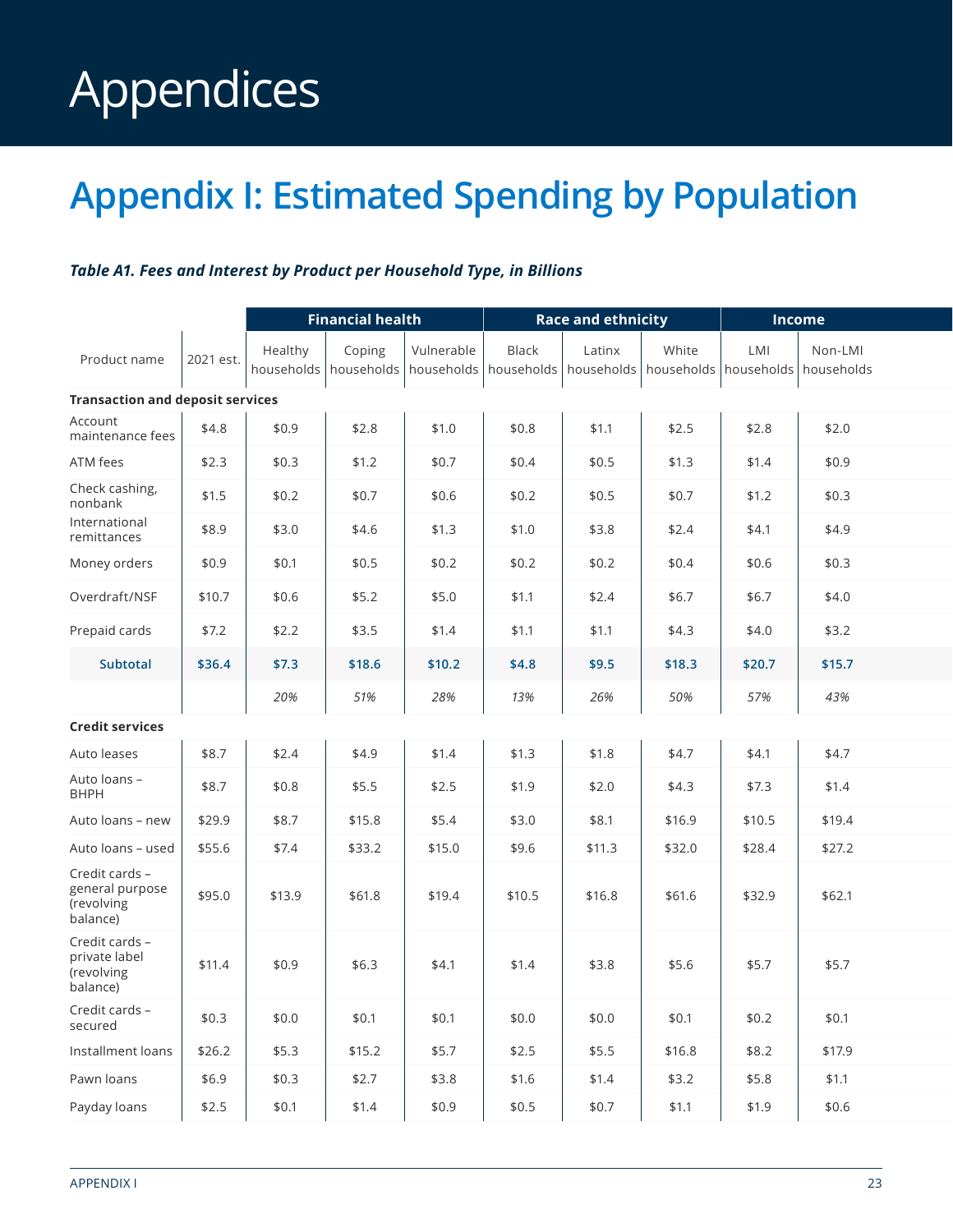|                                             |           | <b>Financial health</b> |            |            |              | <b>Race and ethnicity</b> |                                      | <b>Income</b> |            |
|---------------------------------------------|-----------|-------------------------|------------|------------|--------------|---------------------------|--------------------------------------|---------------|------------|
| Product name                                | 2021 est. | Healthy                 | Coping     | Vulnerable | <b>Black</b> | Latinx                    | White                                | LMI           | Non-LMI    |
|                                             |           | households              | households | households | households   |                           | households   households   households |               | households |
| Refund<br>anticipation<br>checks            | \$1.0     | \$0.1                   | \$0.6      | \$0.3      | \$0.2        | \$0.2                     | \$0.5                                | \$0.9         | \$0.1      |
| Rent-to-own                                 | \$5.2     | \$0.4                   | \$2.7      | \$2.0      | \$0.6        | \$1.0                     | \$3.3                                | \$4.2         | \$1.0      |
| Student loans -<br>federal                  | \$6.3     | \$1.6                   | \$3.6      | \$1.1      | \$0.9        | \$1.1                     | \$3.8                                | \$2.3         | \$3.9      |
| Student loans -<br>private                  | \$8.5     | \$2.6                   | \$4.9      | \$1.0      | \$0.4        | \$1.5                     | \$6.3                                | \$2.5         | \$6.0      |
| <b>Title loans</b>                          | \$2.3     | \$0.1                   | \$1.5      | \$0.6      | \$0.5        | \$0.5                     | \$1.1                                | \$1.9         | \$0.4      |
| <b>Subtotal</b>                             | \$268.4   | \$44.5                  | \$160.2    | \$63.2     | \$34.9       | \$56.0                    | \$161.4                              | \$116.7       | \$151.7    |
|                                             |           | 17%                     | 60%        | 24%        | 13%          | 21%                       | 60%                                  | 43%           | 57%        |
| <b>TOTAL</b>                                | \$304.8   | \$51.8                  | \$178.8    | \$73.4     | \$39.7       | \$65.5                    | \$179.7                              | \$137.4       | \$167.4    |
|                                             |           | 17%                     | 59%        | 24%        | 13%          | 22%                       | 59%                                  | 45%           | 55%        |
| Insurance (premiums, calculated separately) |           |                         |            |            |              |                           |                                      |               |            |
| Auto insurance                              | \$244.5   | \$91.0                  | \$124.6    | \$28.6     | \$24.1       | \$40.2                    | \$159.5                              | \$112.9       | \$131.6    |
| Life insurance                              | \$161.3   | \$69.6                  | \$80.8     | \$10.8     | \$22.8       | \$22.2                    | \$104.6                              | \$66.8        | \$94.5     |
| Homeowners<br>insurance                     | \$90.4    | \$42.9                  | \$41.5     | \$5.8      | \$6.9        | \$12.8                    | \$63.8                               | \$33.7        | \$56.7     |
| Renters<br>insurance                        | \$3.3     | \$0.8                   | \$2.1      | \$0.5      | \$0.5        | \$0.6                     | \$1.8                                | \$1.6         | \$1.7      |
| <b>Subtotal</b>                             | \$499.7   | \$204.3                 | \$249.0    | \$45.7     | \$54.4       | \$75.7                    | \$329.8                              | \$215.0       | \$284.6    |
|                                             |           | 41%                     | 50%        | 9%         | 11%          | 15%                       | 66%                                  | 43%           | 57%        |

*See Appendix II for details on calculations of spending by population and estimates of accuracy.* 

### *Table A2. Reported Incidence, by Household Type*

|                                          |                              | <b>Financial health</b> |                                 |                          |                            | <b>Race and ethnicity</b> | <b>Income</b>         |                              |         |
|------------------------------------------|------------------------------|-------------------------|---------------------------------|--------------------------|----------------------------|---------------------------|-----------------------|------------------------------|---------|
| Product name                             | 2021<br>overall<br>incidence | Healthy                 | Coping<br>households households | Vulnerable<br>households | <b>Black</b><br>households | Latinx<br>households      | White<br>households l | LMI<br>households households | Non-LMI |
| <b>Transaction and account services</b>  |                              |                         |                                 |                          |                            |                           |                       |                              |         |
| Account<br>maintenance fees <sup>4</sup> | 19%                          | 10%                     | 22%                             | 35%                      | 29%                        | 25%                       | 16%                   | 23%                          | 15%     |
| ATM fees $\Psi$                          | 37%                          | 25%                     | 41%                             | 60%                      | 46%                        | 40%                       | 36%                   | 38%                          | 36%     |
| Check cashing,<br>nonbank                | 4%                           | 1%                      | 4%                              | 12%                      | 4%                         | 8%                        | 3%                    | 6%                           | 2%      |
| International<br>remittances             | 9%                           | 8%                      | 9%                              | 9%                       | 8%                         | 22%                       | 4%                    | 8%                           | 9%      |
| Money orders                             | 18%                          | 9%                      | 22%                             | 27%                      | 35%                        | 24%                       | 13%                   | 22%                          | 13%     |
| Overdraft/NSF <sup>Ψ</sup>               | 17%                          | 5%                      | 19%                             | 48%                      | 27%                        | 20%                       | 15%                   | 22%                          | 13%     |
| Prepaid cards                            | 16%                          | 14%                     | 15%                             | 23%                      | 21%                        | 15%                       | 16%                   | 18%                          | 15%     |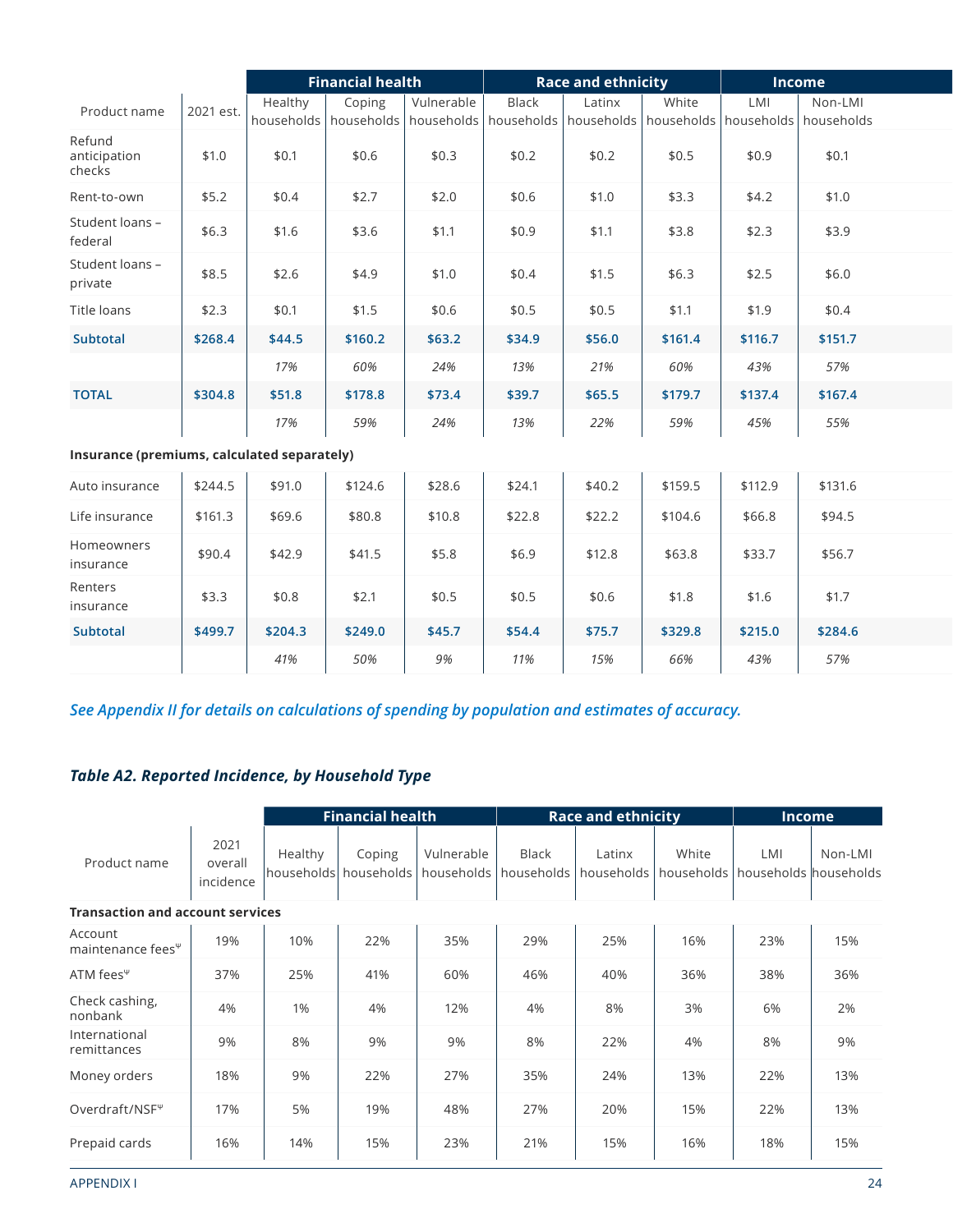|                                                            |                              |         | <b>Financial health</b>         |                          |                            | <b>Race and ethnicity</b> |                     | Income                       |         |  |
|------------------------------------------------------------|------------------------------|---------|---------------------------------|--------------------------|----------------------------|---------------------------|---------------------|------------------------------|---------|--|
| Product name                                               | 2021<br>overall<br>incidence | Healthy | Coping<br>households households | Vulnerable<br>households | <b>Black</b><br>households | Latinx<br>households      | White<br>households | LMI<br>households households | Non-LMI |  |
| <b>Credit services</b>                                     |                              |         |                                 |                          |                            |                           |                     |                              |         |  |
| Auto leases                                                | 12%                          | 10%     | 13%                             | 14%                      | 15%                        | 15%                       | 10%                 | 11%                          | 13%     |  |
| Auto loans - BHPH                                          | 4%                           | 2%      | 5%                              | 7%                       | 6%                         | 6%                        | 4%                  | 8%                           | 1%      |  |
| Auto loans – new                                           | 19%                          | 23%     | 19%                             | 11%                      | 14%                        | 24%                       | 19%                 | 12%                          | 26%     |  |
| Auto loans – used                                          | 23%                          | 15%     | 27%                             | 31%                      | 28%                        | 25%                       | 23%                 | 22%                          | 24%     |  |
| Credit cards -<br>general purpose<br>(revolving balance) Y | 52%                          | 29%     | 66%                             | 86%                      | 76%                        | 66%                       | 48%                 | 57%                          | 49%     |  |
| Credit cards -<br>private label<br>(revolving balance) Y   | 39%                          | 18%     | 50%                             | 73%                      | 76%                        | 58%                       | 31%                 | 52%                          | 31%     |  |
| Credit cards -<br>secured                                  | 6%                           | 3%      | 6%                              | 10%                      | 8%                         | 6%                        | 5%                  | 7%                           | 4%      |  |
| Installment loans                                          | 9%                           | 7%      | 9%                              | 12%                      | 8%                         | 9%                        | 9%                  | 8%                           | 10%     |  |
| Pawn loans                                                 | 4%                           | 1%      | 3%                              | 15%                      | 7%                         | 4%                        | 3%                  | 6%                           | 1%      |  |
| Payday loans                                               | 3%                           | 0%      | 4%                              | 9%                       | 6%                         | 6%                        | 2%                  | 5%                           | 2%      |  |
| Refund<br>anticipation<br>checks                           | 1%                           | 0%      | 1%                              | 2%                       | 2%                         | 1%                        | 1%                  | 2%                           | 0%      |  |
| Rent-to-own                                                | 3%                           | 1%      | 3%                              | 9%                       | 3%                         | 4%                        | 3%                  | 5%                           | 1%      |  |
| Student loans -<br>federal                                 | 17%                          | 13%     | 19%                             | 22%                      | 19%                        | 18%                       | 17%                 | 13%                          | 22%     |  |
| Student loans -<br>private                                 | 5%                           | 4%      | 5%                              | 6%                       | 3%                         | 5%                        | 5%                  | 3%                           | 6%      |  |
| <b>Title loans</b>                                         | 2%                           | 0%      | 2%                              | 3%                       | 3%                         | 2%                        | 1%                  | 2%                           | 1%      |  |
| <b>Insurance</b> <sup>®</sup>                              |                              |         |                                 |                          |                            |                           |                     |                              |         |  |
| Auto insurance                                             | 98%                          | 99%     | 98%                             | 92%                      | 95%                        | 97%                       | 98%                 | 96%                          | 99%     |  |
| Homeowners<br>insurance                                    | 91%                          | 97%     | 89%                             | 72%                      | 85%                        | 88%                       | 93%                 | 83%                          | 97%     |  |
| Individual life<br>insurance                               | 42%                          | 52%     | 41%                             | 21%                      | 50%                        | 34%                       | 44%                 | 35%                          | 49%     |  |
| Renters insurance                                          | 45%                          | 65%     | 47%                             | 28%                      | 36%                        | 36%                       | 52%                 | 32%                          | 71%     |  |

*Ψ Among households who have a checking/savings account or (for 2021) had closed a checking account in the past 12 months.*

*ɣ Among households holding general purpose or private label credit cards.*

*Φ Household incidence represents the proportion of households reporting said insurance among auto owners (for auto insurance), homeowners (for homeowners insurance), and renters (for renters insurance). Life insurance reflects proportion of households reporting individually purchased life insurance policies. Appendix II lists financial services for which our methodology of calculating estimated premiums has changed since our last published report.*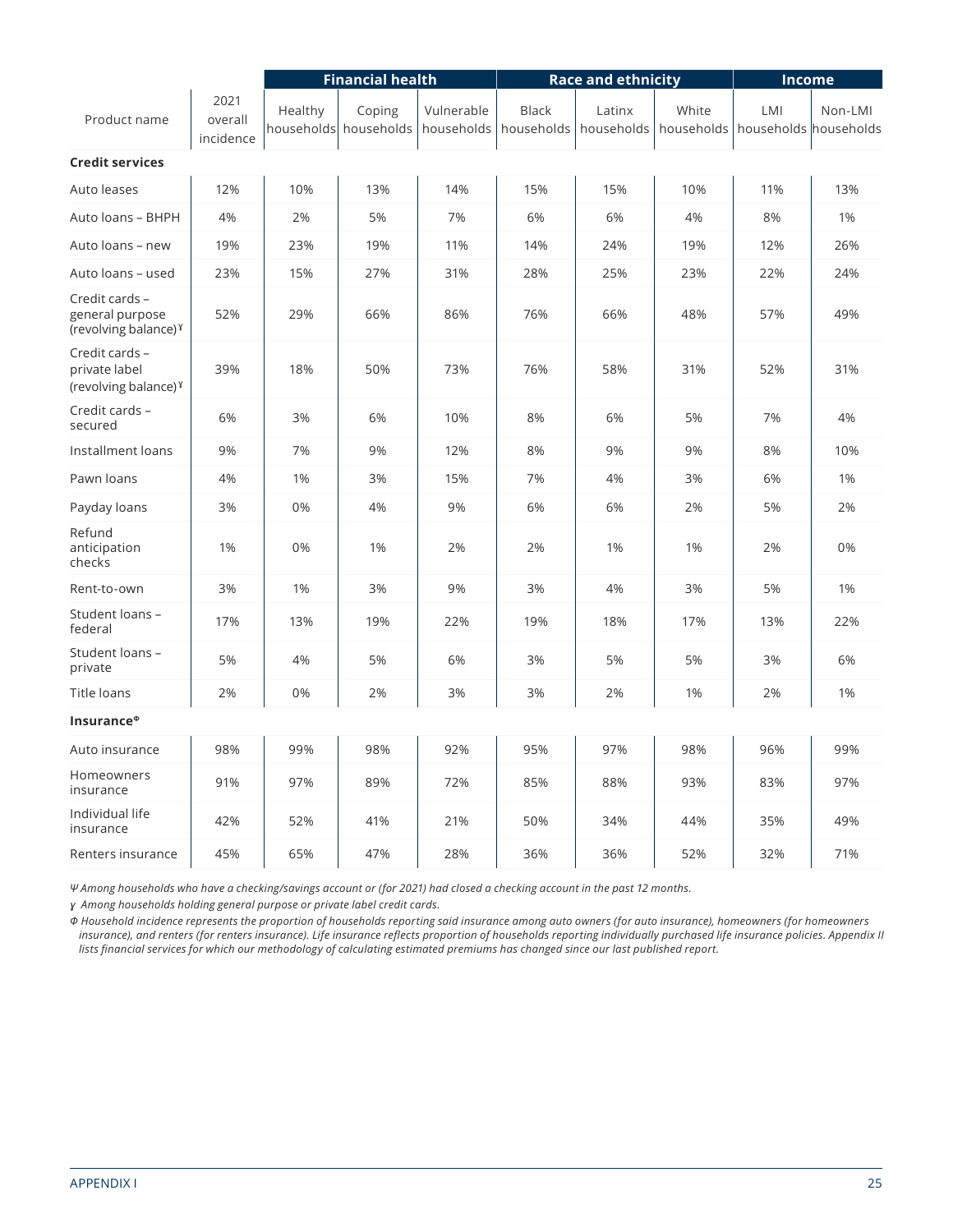### **Appendix II: Methodology**

### A. Summary of Process

Our report reflects extensive primary and secondary research on dozens of financial services in the United States. It is unique in its approach to estimating the market size of these services across different household characteristics by blending findings from both secondary and primary research.

Our secondary analyses leverage data from credible sources and produce estimates that are consistent with other research. In many cases, figures are extrapolated from multiple data sources to arrive at a final estimate for a given product segment. Wherever possible, our analyses include partial or, in some cases, near-complete data for 2021. In other cases, we have applied earlier trends to estimate 2021 spending. Many 2020 estimates have been updated to reflect new data availability.

Our primary research relies on an original survey fielded in partnership with the University of Southern California Dornsife Center for Economic and Social Research. The survey examined usage of the products studied in this report and, where relevant, collected supplemental information on frequency and outstanding balances. The survey also included questions on credit tiers, demographics, and individual financial health.

Total estimates of interest and/or fees rely on secondary sources, while spending proportions for the various demographic and financial health segments are estimated via primary research and overlaid onto total estimates to calculate the dollar value of spending for each segment. For product categories that are relatively small in market size (total spending under \$10 billion) and those for which there is relatively little variation in the cost per user, we apply the proportion of households using a given service to estimate the share of spending driven by that population. For product categories with larger market size and more variability in cost per user, we calculate spending based on reported balance and an estimated APR based on household credit tier.

Sources are summarized in Table A4, and we include our estimates of accuracy – high, medium, or low – for each product category, based on Table A3. We value **[feedback](https://finhealthnetwork.org/about/contact/)** and partnership with stakeholders to continuously improve our analysis.

This study utilizes the household as the primary unit of measurement. We selected this approach to align with our survey, which queried respondents on their household usage of a variety of products. Survey respondents self-identified as the primary or co-decision maker on household financial matters. For person-level characteristics, such as race and ethnicity, we used the characteristics of the respondent to represent the household.56

*<sup>56</sup> This approach is commonly utilized among governmental sources, such as the Federal Deposit Insurance Corporation's "[How America Banks: Household Use of](https://www.fdic.gov/analysis/household-survey/2019report.pdf)  [Banking and Financial Services, 2019 FDIC Survey](https://www.fdic.gov/analysis/household-survey/2019report.pdf)" from October 2020. For further details, please see Appendix II-C.*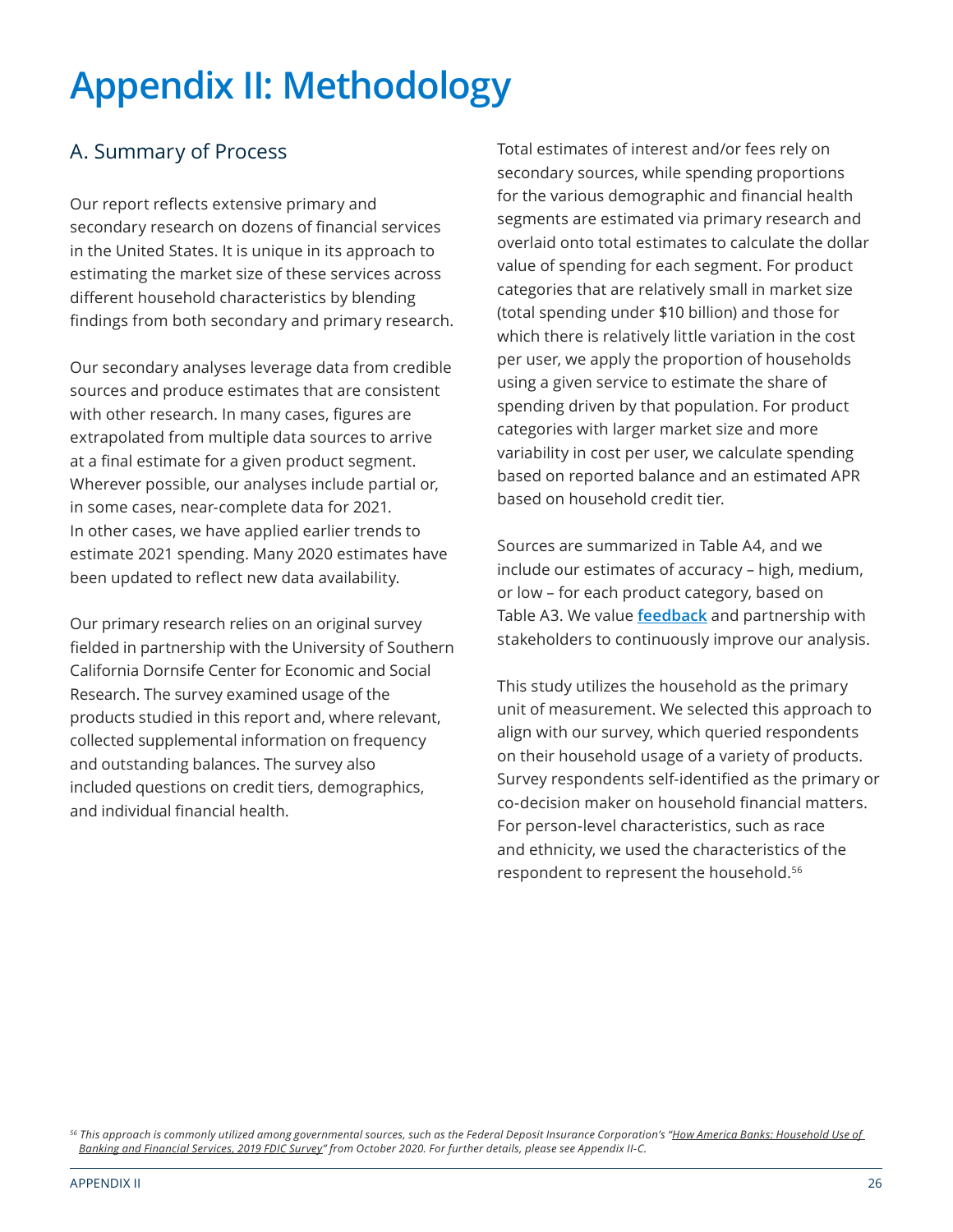### *Table A3. Criteria for estimate accuracy categorization.*

|        | <b>Secondary research estimates</b><br>(total estimates of interest and fees)                                                                                             | Spending estimates by population                                                                                                                                                                                                                                              |
|--------|---------------------------------------------------------------------------------------------------------------------------------------------------------------------------|-------------------------------------------------------------------------------------------------------------------------------------------------------------------------------------------------------------------------------------------------------------------------------|
| High   | Secondary research estimates are based on high-quality<br>surveys or company-specific information and cited by<br>industry leaders, with source methodology disclosed.    | Primary research estimates overlap with secondary<br>research estimates, and 95% confidence intervals for<br>subgroups do not cross zero.                                                                                                                                     |
| Medium | Secondary research estimates are derived from<br>credible market data. Sources disclose methodology,<br>but with significant assumptions.                                 | Primary research estimates are based on household<br>incidence or do not overlap with secondary research<br>estimates, and 95% confidence intervals for subgroups<br>do not cross zero.                                                                                       |
| Low    | Secondary research estimates required significant<br>extrapolations and assumptions; estimates rely<br>on pre-2017 data; and/or no source methodologies<br>are disclosed. | Primary research estimates do not overlap with<br>secondary research estimates and 95% confidence<br>intervals for subgroups cross zero. This is largely due<br>to small sample sizes and primarily affects accuracy<br>around spending allocated to the Financially Healthy. |

### *Table A4. Product definitions, sources and survey measures, and estimates of accuracy.*

| Product                        | <b>Product definition</b>                                                                                                                                                                                                                                                 | <b>Secondary</b><br>sources and notes                                                                                                                                                                                                                                                             | <b>Accuracy of</b><br>secondary<br>estimate of<br>interest and<br>fees | <b>Survey measures</b><br>used to estimate<br>population<br>spending | <b>Accuracy of</b><br>spending<br>estimates by<br>population |
|--------------------------------|---------------------------------------------------------------------------------------------------------------------------------------------------------------------------------------------------------------------------------------------------------------------------|---------------------------------------------------------------------------------------------------------------------------------------------------------------------------------------------------------------------------------------------------------------------------------------------------|------------------------------------------------------------------------|----------------------------------------------------------------------|--------------------------------------------------------------|
|                                | <b>Transaction and deposit services</b>                                                                                                                                                                                                                                   |                                                                                                                                                                                                                                                                                                   |                                                                        |                                                                      |                                                              |
| Account<br>maintenance<br>fees | Monthly service<br>fees that financial<br>institutions charge<br>checking and/or savings<br>account holders who<br>don't meet certain<br>requirements (typically<br>a minimum balance or<br>a minimum monthly<br>deposit). Exclusive of<br>overdraft fees or ATM<br>fees. | Estimate based on Call<br>Report data from the<br><b>Federal Financial Institutions</b><br><b>Examination Council (FFIEC)</b><br>Central Data Repository<br>(2018-21) and the National<br>Credit Union Administration<br>(NCUA) Aggregate Financial<br>Performance Reports (FPRs)<br>$(2018-21).$ | Medium                                                                 | Incidence                                                            | Medium                                                       |
| <b>ATM fees</b>                | Fees charged to<br>consumer account<br>holders for transactions<br>carried out at an ATM,<br>most often incurred<br>when using ATMs<br>outside of the account<br>holder's bank or credit<br>union network.                                                                | Estimate based on Call<br>Report data from the<br><b>Federal Financial Institutions</b><br><b>Examination Council (FFIEC)</b><br>Central Data Repository<br>(2018-21) and the National<br>Credit Union Administration<br>(NCUA) Aggregate Financial<br>Performance Reports (FPRs)<br>$(2018-21).$ | Medium                                                                 | Incidence,<br>frequency                                              | High                                                         |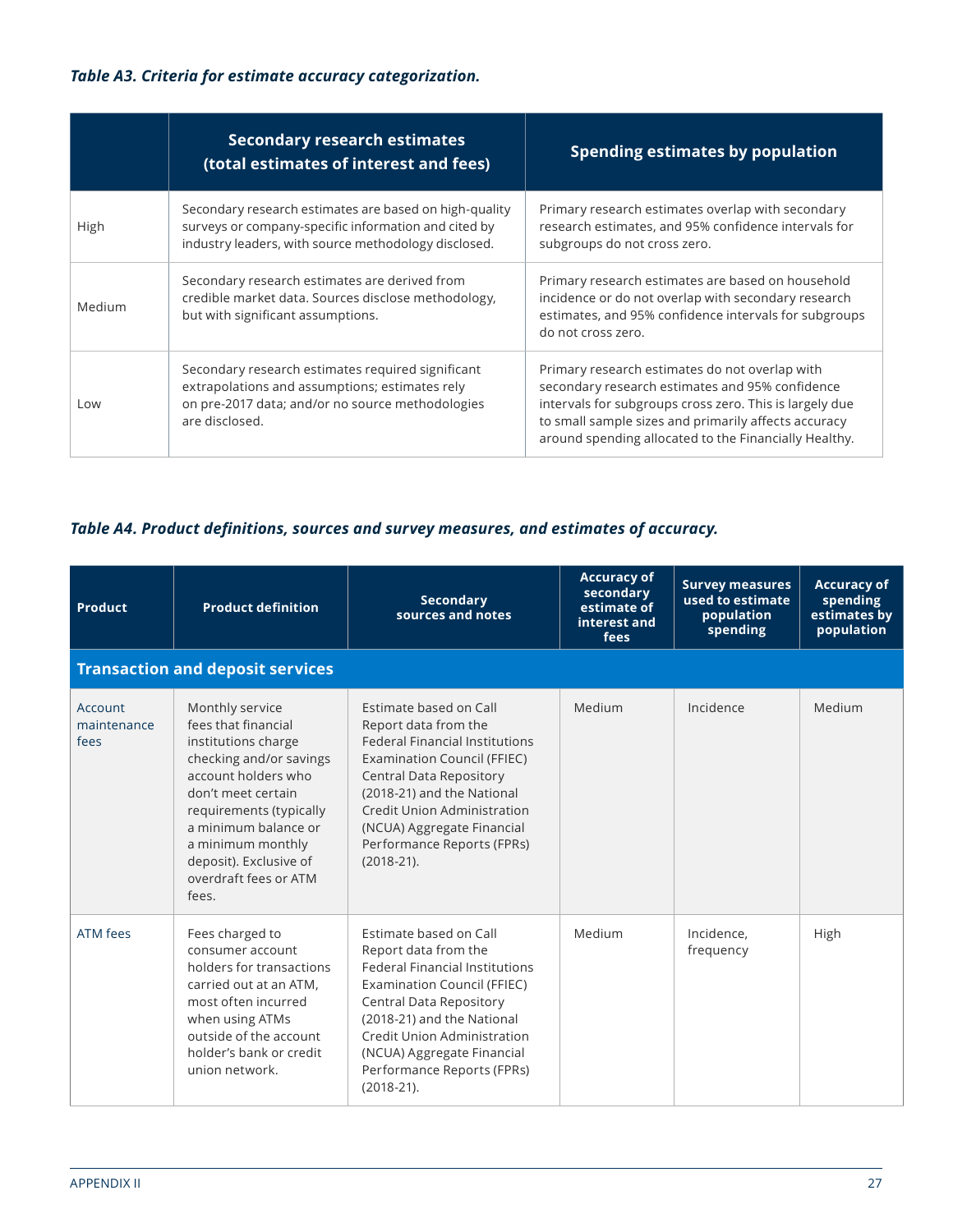| <b>Product</b>               | <b>Product definition</b>                                                                                                                                                                                                                                                               | <b>Secondary</b><br>sources and notes                                                                                                                                                                                                                                                                                                                                                                                                                                                                                                            | <b>Accuracy of</b><br>secondary<br>estimate of<br>interest and<br>fees | <b>Survey measures</b><br>used to estimate<br>population<br>spending | <b>Accuracy of</b><br>spending<br>estimates by<br>population |
|------------------------------|-----------------------------------------------------------------------------------------------------------------------------------------------------------------------------------------------------------------------------------------------------------------------------------------|--------------------------------------------------------------------------------------------------------------------------------------------------------------------------------------------------------------------------------------------------------------------------------------------------------------------------------------------------------------------------------------------------------------------------------------------------------------------------------------------------------------------------------------------------|------------------------------------------------------------------------|----------------------------------------------------------------------|--------------------------------------------------------------|
| Check cashing,<br>nonbank    | A service to quickly<br>convert checks to<br>cash or electronically<br>available funds.                                                                                                                                                                                                 | Revenue estimate from<br>Marketdata Enterprises,<br>Inc. report "Check Cashing<br>& Money Transfer Services:<br>A Market Analysis" (2013).<br>Average customer usage<br>and fees charged by small<br>providers and franchised<br>or co-located providers<br>sourced from company data<br>and the 2013, 2015, and<br>2017 installments of the<br>"FDIC National Survey of<br>Unbanked and Underbanked<br>Households," FDIC (2014,<br>2016, 2018); and "How<br>America Banks: Household<br>Use of Banking and Financial<br>Services," FDIC (2020). | Low                                                                    | Incidence                                                            | Medium                                                       |
| International<br>remittances | A service that transfers<br>cash funds converted<br>into electronic funds<br>between two private<br>individuals across<br>international borders.<br>This study includes only<br>funds remitted from<br>senders in the U.S. to<br>recipients abroad.                                     | Calculation based on the<br>World Bank 2017 Bilateral<br>Remittance Matrix, World<br>Bank estimates of remittance<br>prices worldwide (2009-21),<br>and KNOMAD remittances<br>inflow data (2019-21).                                                                                                                                                                                                                                                                                                                                             | Medium                                                                 | Incidence                                                            | Medium                                                       |
| Money<br>orders              | A service that converts<br>cash to a paper check<br>equivalent with the<br>stated amount of funds<br>guaranteed by the<br>issuing institution.                                                                                                                                          | Estimate based on U.S. Postal<br>Service data (2009-21), fee<br>data from MyBankTracker.com<br>(2020-21), and money order<br>purchase location data from<br>survey data collected for this<br>report (2020-21).                                                                                                                                                                                                                                                                                                                                  | Medium                                                                 | Incidence                                                            | Medium                                                       |
| Overdraft/NSF                | A fee charged for having<br>insufficient funds in<br>one's checking account<br>to pay for a purchase or<br>charge. This includes an<br>overdraft fee charged<br>if the bank covered the<br>item, or an NSF fee or<br>a bounced check fee if<br>the bank returned the<br>item as unpaid. | Estimate based on Call<br>Report data from the<br><b>Federal Financial Institutions</b><br><b>Examination Council (FFIEC)</b><br>Central Data Repository<br>(2019-2021) and "Data Point:<br>Overdraft/NSF Fee Reliance<br>Since 2015 - Evidence from<br>Bank Call Reports," Consumer<br>Financial Protection Bureau<br>(2021).                                                                                                                                                                                                                   | High                                                                   | Incidence,<br>Frequency                                              | Medium                                                       |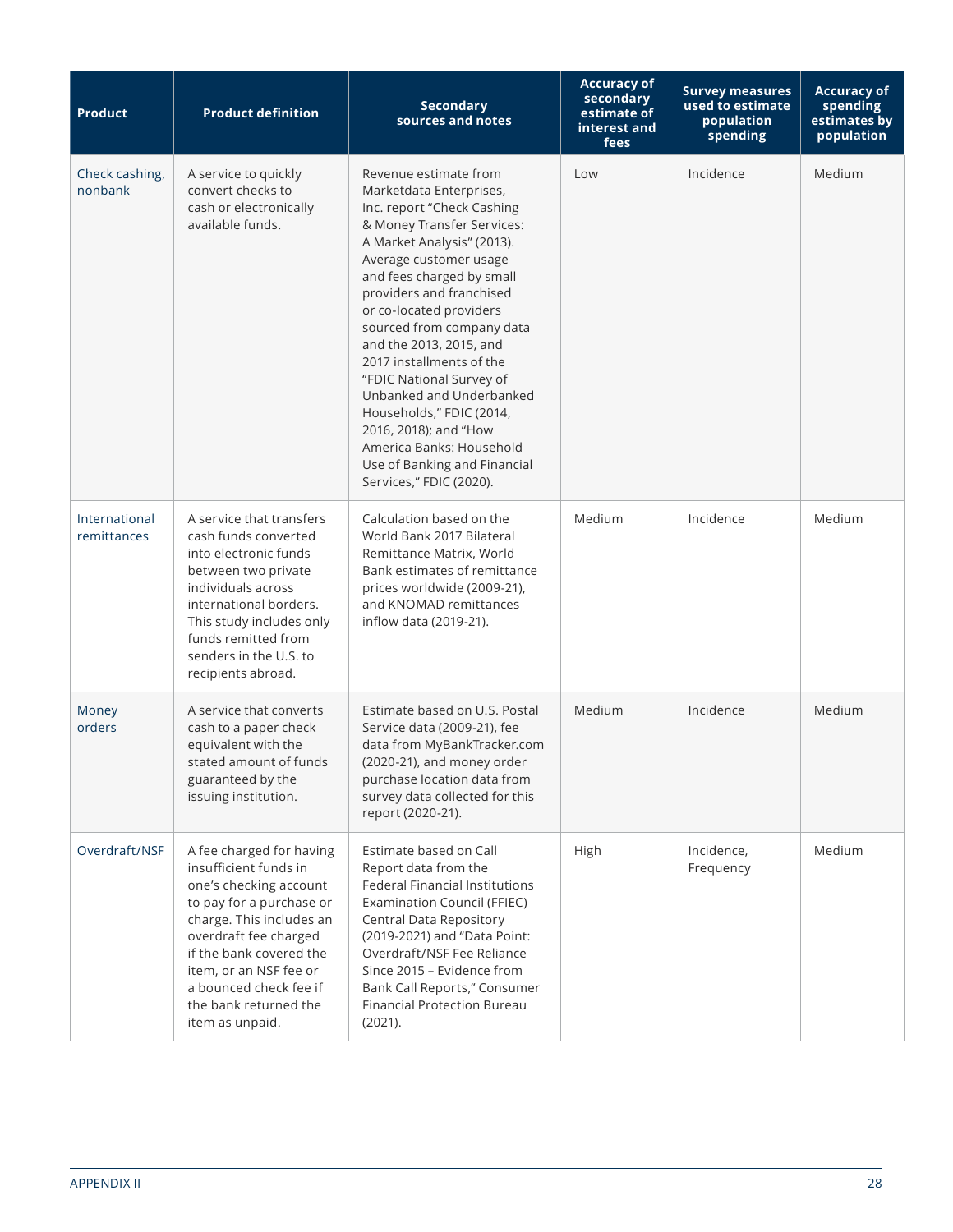| <b>Product</b>                                         | <b>Product definition</b>                                                                                                                                                                                                                                                                                                                                      | <b>Secondary</b><br>sources and notes                                                                                                                                                                                                                                                                                                                                                                      | <b>Accuracy of</b><br>secondary<br>estimate of<br>interest and<br>fees | <b>Survey measures</b><br>used to estimate<br>population<br>spending | <b>Accuracy of</b><br>spending<br>estimates by<br>population |
|--------------------------------------------------------|----------------------------------------------------------------------------------------------------------------------------------------------------------------------------------------------------------------------------------------------------------------------------------------------------------------------------------------------------------------|------------------------------------------------------------------------------------------------------------------------------------------------------------------------------------------------------------------------------------------------------------------------------------------------------------------------------------------------------------------------------------------------------------|------------------------------------------------------------------------|----------------------------------------------------------------------|--------------------------------------------------------------|
| Prepaid-<br>government                                 | A prepaid card used<br>to access, manage,<br>and spend federal<br>government benefits,<br>including Temporary<br>Assistance for Needy<br>Families (TANF), the<br><b>Supplemental Nutrition</b><br>Assistance Program<br>(SNAP), unemployment,<br>Social Security, disability,<br>etc. for all recipients who<br>do not receive benefits<br>by direct deposit.* | Estimate based on the Federal<br>Reserve Board's annual<br>"Report to the Congress on<br>Government-Administered,<br>General-Use Prepaid Cards,"<br>(2011-21) and "13th Annual US<br>Market Prepaid Cards Market<br>Forecast 2016-2019," Mercator<br>Advisory Group (2016).                                                                                                                                | Medium                                                                 | Incidence                                                            | <b>Medium</b>                                                |
| Prepaid<br>- general<br>purpose<br>reloadable<br>(GPR) | An open-loop card that<br>serves as an account<br>for consumers to load,<br>store, and spend funds<br>electronically.                                                                                                                                                                                                                                          | Estimate using "13th Annual<br>US Market Prepaid Cards<br>Market Forecast 2016-2019,"<br>(2016) and statements (2021)<br>from Mercator Advisory<br>Group; and fee estimate<br>based on Green Dot operating<br>revenue and gross dollar<br>volume reported in quarterly<br>and annual public reports<br>$(2009-21).$                                                                                        | Medium                                                                 | Incidence                                                            | Medium                                                       |
| Prepaid-<br>payroll                                    | An open-loop card<br>that serves as an<br>account for employers<br>to deposit employee<br>salaries, wages, or<br>other compensation<br>on a regular basis for<br>employees to store and<br>spend electronically.                                                                                                                                               | Calculation using "15th Annual<br>US Market Prepaid Cards<br>Market Forecast 2017-2021,"<br>(2018) and statements (2021)<br>from Mercator Advisory<br>Group; and fee estimates<br>based on Green Dot operating<br>revenue and gross dollar<br>volume reported in quarterly<br>and annual public reports<br>$(2009-21).$                                                                                    | Medium                                                                 | Incidence                                                            | Medium                                                       |
| <b>Credit services</b>                                 |                                                                                                                                                                                                                                                                                                                                                                |                                                                                                                                                                                                                                                                                                                                                                                                            |                                                                        |                                                                      |                                                              |
| Auto leases                                            | Consumer car leases.                                                                                                                                                                                                                                                                                                                                           | Calculation based on risk<br>segment, annual lease<br>amount and term, and<br>percentage leased reported<br>in "State of the Automotive<br>Finance Market," Experian<br>quarterly reports (2009-21);<br>National Automobile Dealers<br>Association (NADA) and<br>Edmunds data on new vehicle<br>sales and average lease fees<br>(2009-21); and WalletHub<br>data on average interest rates<br>$(2013-21).$ | High                                                                   | Incidence                                                            | <b>Medium</b>                                                |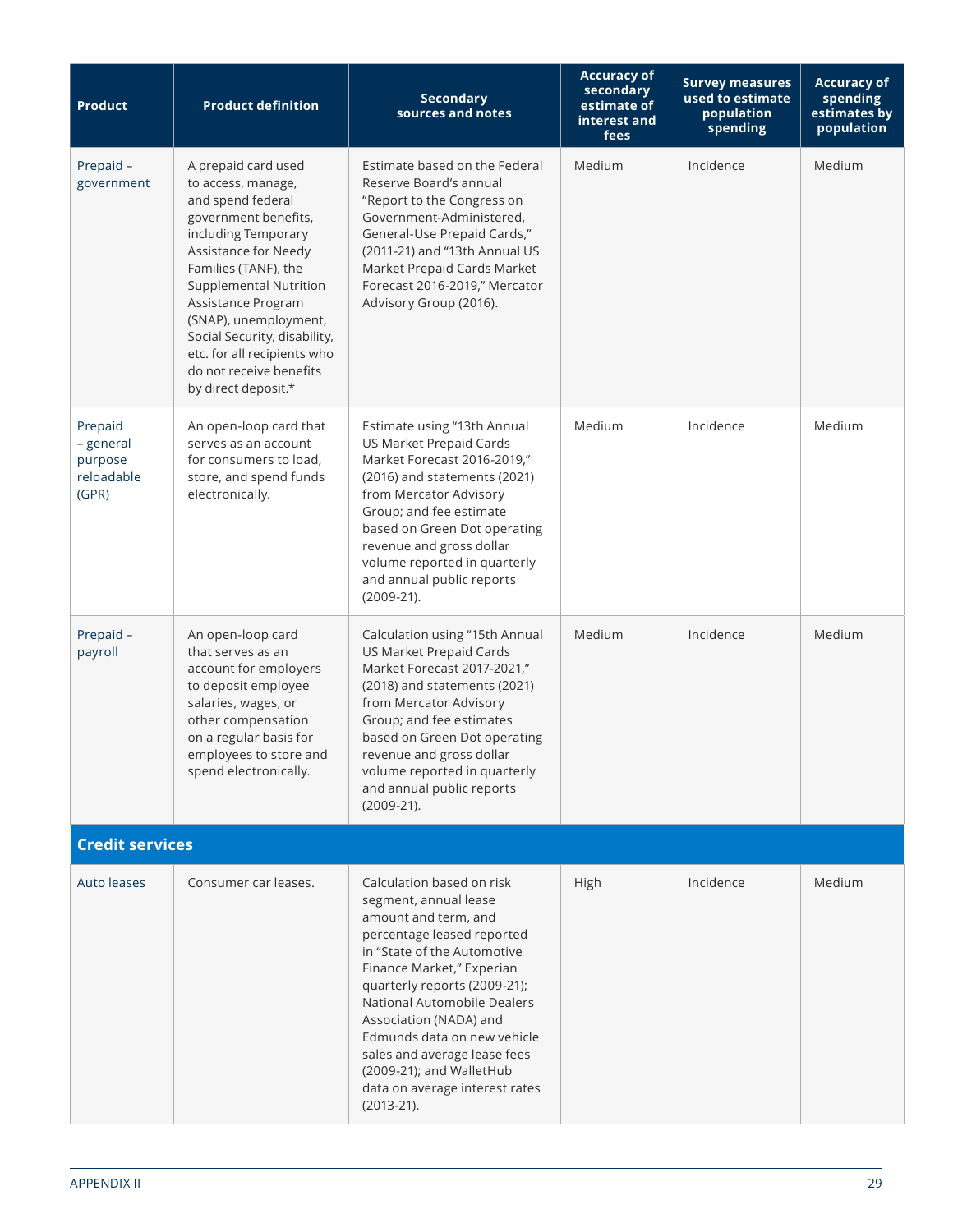| <b>Product</b>                                                 | <b>Product definition</b>                                                                                                                                                                                                                                                               | <b>Secondary</b><br>sources and notes                                                                                                                                                                                                                                                                                                                                                                                                                                     | <b>Accuracy of</b><br>secondary<br>estimate of<br>interest and<br>fees | <b>Survey measures</b><br>used to estimate<br>population<br>spending | <b>Accuracy of</b><br>spending<br>estimates by<br>population |
|----------------------------------------------------------------|-----------------------------------------------------------------------------------------------------------------------------------------------------------------------------------------------------------------------------------------------------------------------------------------|---------------------------------------------------------------------------------------------------------------------------------------------------------------------------------------------------------------------------------------------------------------------------------------------------------------------------------------------------------------------------------------------------------------------------------------------------------------------------|------------------------------------------------------------------------|----------------------------------------------------------------------|--------------------------------------------------------------|
| Auto loans -<br><b>BHPH</b>                                    | Car loans offered<br>through in-house<br>financing, typically with<br>high interest rates,<br>for which monthly or<br>biweekly payments are<br>due at the point of sale;<br>utilized by consumers<br>who lack viable credit<br>scores since credit<br>checks are often not<br>required. | Calculation based on financing<br>market share data reported<br>in "State of the Automotive<br>Finance Market," Experian<br>quarterly reports (2018-21);<br>National Automobile Dealers<br>Association (NADA) and U.S.<br>Bureau of Transportation data<br>on new and used vehicle sales;<br>and National Alliance of BHPH<br>Dealers Industry Benchmarks<br>$(2016-21).$                                                                                                 | Medium                                                                 | Incidence                                                            | Low (for<br>Financially<br>Healthy);<br>Medium<br>elsewhere  |
| Auto loans -<br>new                                            | New consumer car<br>loans.                                                                                                                                                                                                                                                              | Estimate based on risk<br>segment data from TransUnion<br>Monthly Industry Snapshots<br>(2020-21); and interest rate,<br>loan volume, term, and loan<br>amount data reported in "State<br>of the Automotive Finance<br>Market," Experian quarterly<br>reports (2009-21).                                                                                                                                                                                                  | High                                                                   | Incidence,<br>balance, credit<br>tier                                | High                                                         |
| Auto loans -<br>used                                           | Used consumer car<br>loans (exclusive of BHPH<br>auto loans).                                                                                                                                                                                                                           | Estimate for used auto loans<br>based on risk segment data<br>from TransUnion Monthly<br>Industry Snapshots (2020-21)<br>and interest rate, loan volume,<br>term, and loan amount data<br>reported in "State of the<br>Automotive Finance Market,"<br>Experian quarterly reports<br>$(2009-21).$                                                                                                                                                                          | High                                                                   | Incidence,<br>balance, credit<br>tier                                | Medium                                                       |
| Credit cards<br>- general<br>purpose<br>(revolving<br>balance) | A card-based revolving<br>line of credit that can<br>be used at multiple<br>merchants, as opposed<br>to a single store.<br>Measures interest and<br>fees only for cardholders<br>who revolve their<br>balance at least one<br>month of the year.                                        | Estimate based on data from<br>"The Consumer Credit Card<br>Market" (Consumer Financial<br>Protection Bureau, 2021);<br>"The Effects of the COVID-19<br>Shutdown on the Consumer<br>Credit Card Market: Revolvers<br>versus Transactors," (Federal<br>Reserve, 2020); revolver data<br>from the American Bankers<br>Association (ABA) Credit Card<br>Monitor Report (2020-21); and<br>weekly Equifax U.S. National<br><b>Consumer Credit Trends</b><br>Reports (2020-21). | Medium                                                                 | Incidence,<br>balance, credit<br>tier, frequency                     | Medium                                                       |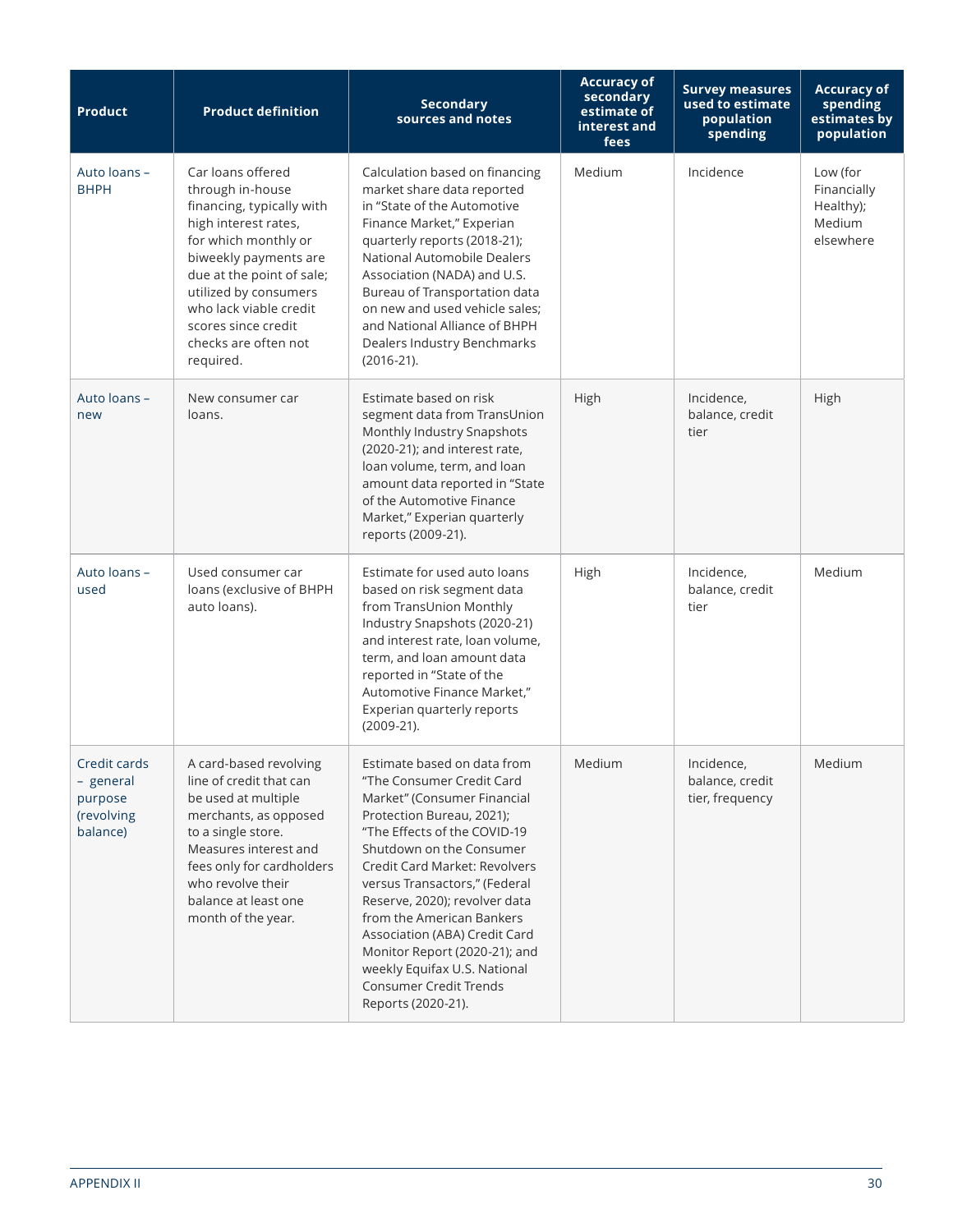| <b>Product</b>                                            | <b>Product definition</b>                                                                                                                                                                                                                                                                                                                         | <b>Secondary</b><br>sources and notes                                                                                                                                                                                                                                                                                                                                                                                                                                            | <b>Accuracy of</b><br>secondary<br>estimate of<br>interest and<br>fees | <b>Survey measures</b><br>used to estimate<br>population<br>spending | <b>Accuracy of</b><br>spending<br>estimates by<br>population |
|-----------------------------------------------------------|---------------------------------------------------------------------------------------------------------------------------------------------------------------------------------------------------------------------------------------------------------------------------------------------------------------------------------------------------|----------------------------------------------------------------------------------------------------------------------------------------------------------------------------------------------------------------------------------------------------------------------------------------------------------------------------------------------------------------------------------------------------------------------------------------------------------------------------------|------------------------------------------------------------------------|----------------------------------------------------------------------|--------------------------------------------------------------|
| Credit cards<br>- private label<br>(revolving<br>balance) | A card-based revolving<br>line of credit issued<br>in partnership with a<br>retail outlet. Includes<br>only private label cards,<br>which are limited to<br>purchases made at<br>the issuing retailer or<br>retailer group. Measures<br>interest and fees only for<br>cardholders who revolve<br>their balance at least one<br>month of the year. | Estimate based on data from<br>"The Consumer Credit Card<br>Market" (Consumer Financial<br>Protection Bureau, 2021);<br>"The Effects of the COVID-19<br>Shutdown on the Consumer<br><b>Credit Card Market: Revolvers</b><br>versus Transactors," (Federal<br>Reserve, 2020); revolver data<br>from the American Bankers<br>Association (ABA) Credit Card<br>Monitor Report (2020-21); and<br>weekly Equifax U.S. National<br><b>Consumer Credit Trends</b><br>Reports (2020-21). | Medium                                                                 | Incidence,<br>balance, credit<br>tier, frequency                     | Medium                                                       |
| Credit cards<br>- secured                                 | Credit cards that are<br>fully or partially backed<br>by funds deposited into<br>a deposit account held<br>by the issuer and used<br>as collateral for the<br>credit available; also<br>used to build credit.                                                                                                                                     | Estimate based on account<br>volume and fee data in "The<br>Secured Credit Card Market"<br>(Federal Reserve Bank of<br>Philadelphia, 2016), fee data<br>from "2019 Credit Card Fee<br>Study" (U.S. News & World<br>Report, 2019), "CFI in Focus:<br>Secured Credit Cards" (Federal<br>Reserve Bank of Philadelphia,<br>2019), and interest rate data<br>from WalletHub's "Credit Card<br>Landscape Report" (2020-21).                                                            | Medium                                                                 | Incidence                                                            | Medium                                                       |
| Installment<br>loans                                      | Short-term loans repaid<br>over time through a set<br>number of scheduled<br>payments. The loan<br>may be provided by<br>a storefront or online<br>lender as well as a bank<br>or credit union.                                                                                                                                                   | Estimate based on unsecured<br>personal loan volume data<br>from quarterly TransUnion<br>Industry Insights Reports<br>(2019-21) and personal loan<br>interest rates reported by<br>Bankrate (2021).                                                                                                                                                                                                                                                                              | Medium                                                                 | Incidence,<br>balance, credit<br>tier                                | Medium                                                       |
| Pawn loans                                                | Loans with amount<br>set and secured<br>based on the value of<br>items provided by the<br>borrower as collateral.<br>Pawn estimate includes<br>both the cost of the loan<br>as well as revenue from<br>forfeited loan collateral.                                                                                                                 | Estimate based on publicly<br>traded industry leaders'<br>annual and quarterly report<br>data (2009-21), market share<br>data, and figures reported<br>by the National Pawnbrokers<br>Association.                                                                                                                                                                                                                                                                               | Medium                                                                 | Incidence                                                            | Medium                                                       |
| Payday loans                                              | Single payment loans<br>offered by<br>nonbank lenders.                                                                                                                                                                                                                                                                                            | Estimate based on data from<br>"Short-Term Lending Update:<br>Moving Forward with Positive<br>Momentum," John Hecht for<br>Jefferies (2018); statements by<br>John Hecht for Jefferies (2020);<br>and "Update: COVID-19 Impact<br>Study on Small-Dollar Lending,"<br>Veritec (2021).                                                                                                                                                                                             | Medium                                                                 | Incidence                                                            | Low (for<br>FinHealthy,<br>Medium<br>elsewhere)              |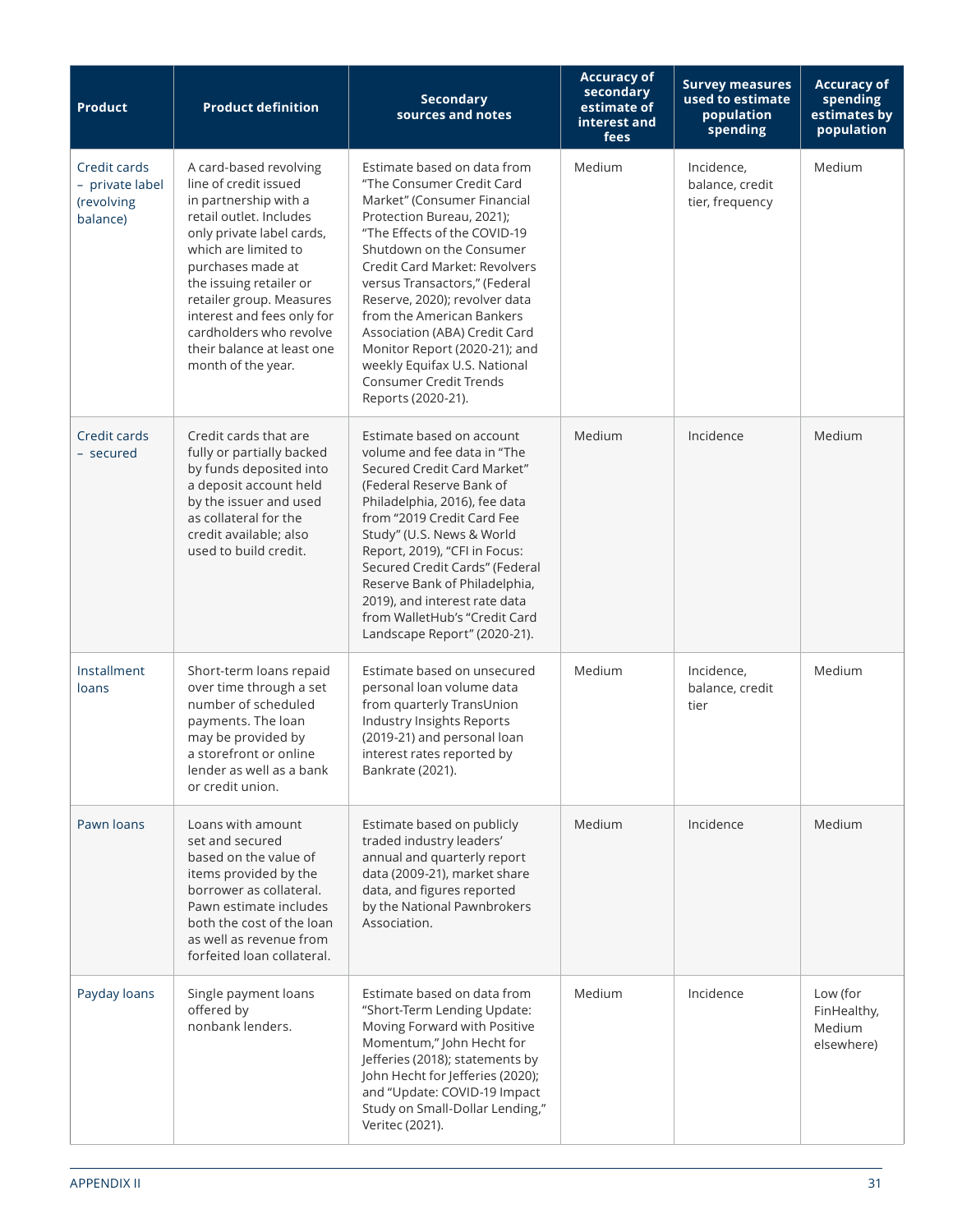| <b>Product</b>                   | <b>Product definition</b>                                                                                                                                                                                                                                                                                            | <b>Secondary</b><br>sources and notes                                                                                                                                                                                                                                                                                                                                                              | <b>Accuracy of</b><br>secondary<br>estimate of<br>interest and<br>fees | <b>Survey measures</b><br>used to estimate<br>population<br>spending | <b>Accuracy of</b><br>spending<br>estimates by<br>population                                                 |
|----------------------------------|----------------------------------------------------------------------------------------------------------------------------------------------------------------------------------------------------------------------------------------------------------------------------------------------------------------------|----------------------------------------------------------------------------------------------------------------------------------------------------------------------------------------------------------------------------------------------------------------------------------------------------------------------------------------------------------------------------------------------------|------------------------------------------------------------------------|----------------------------------------------------------------------|--------------------------------------------------------------------------------------------------------------|
| Refund<br>anticipation<br>checks | Fee-based service that<br>allows tax preparation<br>fees to be paid from<br>the eventual tax refund<br>rather than at the time<br>of preparation.                                                                                                                                                                    | Estimate based on IRS<br>tax return data (Tax Years<br>2015-19), refund anticipation<br>check fee data reported by<br>the National Consumer Law<br>Center, and National Society<br>of Accountants data on tax<br>industry typical fees (2015-18).                                                                                                                                                  | Medium                                                                 | Incidence                                                            | Low (for<br>FinHealthy,<br>Medium<br>elsewhere)                                                              |
| Rent-to-own                      | Service that allows<br>for the purchase of<br>furniture, appliances,<br>and other big-ticket<br>household items<br>through payments due<br>in regular installments<br>over a period of time.<br>The customer does not<br>own the rented item<br>until all payments are<br>complete.                                  | Estimate based on market<br>share and gross margin data<br>provided in quarterly and<br>annual public reports from<br>industry leaders Rent-A-<br>Center (2019-21), Aaron's<br>(2019-21), and Progressive<br>Holdings (2021); market share<br>information sourced from the<br>Association of Progressive<br>Rental Organizations at<br>RTOHQ.com.                                                  | Low                                                                    | Incidence                                                            | Medium                                                                                                       |
| Student loans<br>- federal       | Student loans (also<br>known as government<br>student loans) that allow<br>students and parents/<br>guardians to borrow<br>money for college<br>directly from the federal<br>government. Includes<br>loans made directly by<br>the federal government<br>and privately made<br>loans purchased by the<br>government. | Estimate based on data from<br>MeasureOne reports (2013-21);<br>data from the Budget of the<br>United States Government,<br>Appendix (fiscal years 2020-<br>22); interest rate data from<br>publicly traded Federal<br>Family Education Loan (FFEL)<br>Program commercial lenders<br>(2018-21); and federal student<br>loan location data from the<br>U.S. Department of Education<br>$(2017-21).$ | High                                                                   | Incidence                                                            | Medium<br>(Note:<br>outstanding<br>balance<br>is not<br>factored into<br>estimated<br>spend<br>calculations) |
| Student loans<br>- private       | Private loans provided<br>to individuals for<br>the pursuit of higher<br>education and related<br>costs.                                                                                                                                                                                                             | Estimate based on interest<br>rate data from publicly traded<br>industry leaders (2011-21) and<br>volume data from MeasureOne<br>reports (2013-21).                                                                                                                                                                                                                                                | High                                                                   | Incidence,<br>balance                                                | Medium                                                                                                       |
| <b>Title loans</b>               | Loans secured with a<br>vehicle, in which the<br>auto title is provided to<br>the lender as collateral.<br>While the majority of<br>loan industry volume<br>is based on auto title<br>loans structured as<br>installment loans, some<br>are also structured as<br>single payment loans.                              | Estimate based on revenue<br>data from the Center for<br>Responsible Lending, "Payday<br>and Car Title Lenders Drain<br>\$8 Billion in Fees Every Year,"<br>(2019); reporting on regulatory<br>changes in Ohio, California,<br>Illinois, and Virginia; and<br>quarterly and annual state<br>regulator reports.                                                                                     | Medium                                                                 | Incidence                                                            | Low (for<br>Financially<br>Healthy);<br>Medium<br>elsewhere                                                  |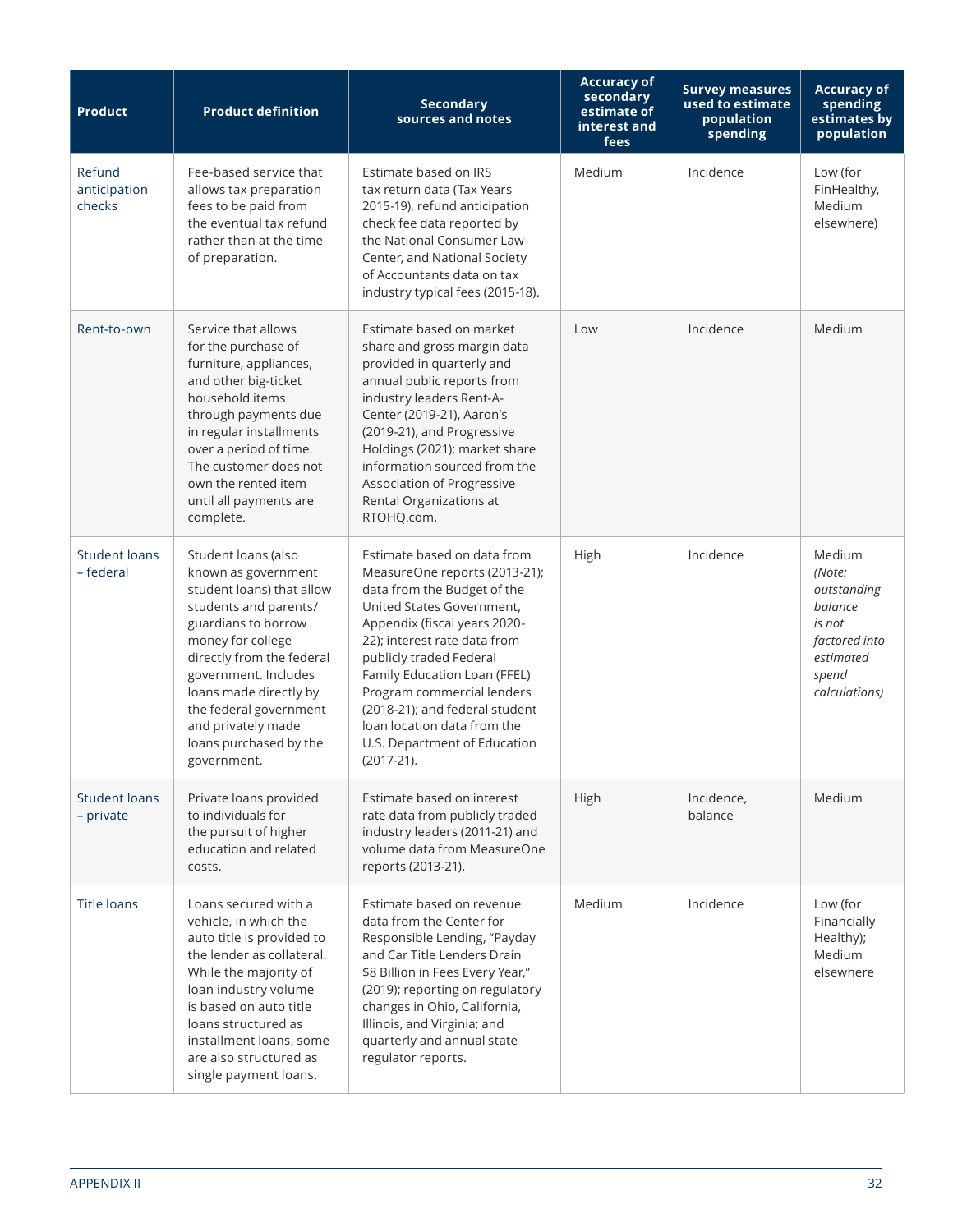| <b>Product</b>                 | <b>Product definition</b>                                                                                                                                                                                                                                                                                                                                                          | <b>Secondary</b><br>sources and notes                                                                                                                                                                                                                                                                                                             | <b>Accuracy of</b><br>secondary<br>estimate of<br>interest and<br>fees | <b>Survey measures</b><br>used to estimate<br>population<br>spending | <b>Accuracy of</b><br>spending<br>estimates by<br>population |
|--------------------------------|------------------------------------------------------------------------------------------------------------------------------------------------------------------------------------------------------------------------------------------------------------------------------------------------------------------------------------------------------------------------------------|---------------------------------------------------------------------------------------------------------------------------------------------------------------------------------------------------------------------------------------------------------------------------------------------------------------------------------------------------|------------------------------------------------------------------------|----------------------------------------------------------------------|--------------------------------------------------------------|
| <b>Insurance</b>               |                                                                                                                                                                                                                                                                                                                                                                                    |                                                                                                                                                                                                                                                                                                                                                   |                                                                        |                                                                      |                                                              |
| Auto insurance                 | Property/casualty<br>insurance coverage<br>for private (i.e.,<br>noncommercial)<br>passenger vehicles that<br>protects the driver from<br>property, liability, and/<br>or medical costs in the<br>event of an accident<br>or theft. Most states<br>require by law that<br>drivers possess, at<br>minimum, bodily injury<br>liability and property<br>damage liability<br>coverage. | Volume estimate based on<br>private passenger auto net<br>written premiums from<br>the Insurance Information<br>Institute (III) "Insurance<br>Factbook" (2019 and 2021);<br>average premium estimate<br>from the National Association<br>of Insurance Commissioners<br>(NAIC) "Auto Insurance<br>Database Report" (2016/2017<br>and 2017/2018).** | Medium                                                                 | Incidence                                                            | Medium                                                       |
| <b>Homeowners</b><br>insurance | Property insurance<br>coverage for losses<br>and/or damage to an<br>individual's owned<br>home and their<br>belongings in the event<br>of a destructive event,<br>such as a fire. Coverage<br>is typically required by<br>mortgage lenders.                                                                                                                                        | Volume estimate based on<br>aggregate written premiums<br>and average premium<br>estimates from the National<br>Association of Insurance<br>Commissioners (NAIC)<br>"Dwelling Fire, Homeowners<br>Owner-Occupied, and<br>Homeowners Tenant and<br>Condominium/Cooperative<br>Unit Owner's Insurance<br>Report" (2019-20).***                      | Medium                                                                 | Incidence                                                            | Medium                                                       |
| Life insurance                 | Individual life insurance<br>coverage (i.e., not<br>employer-sponsored)<br>meant to cover lost<br>wages, funeral costs,<br>and estate taxes in the<br>event of death, exclusive<br>of annuities.                                                                                                                                                                                   | Volume estimate based on<br>direct written premiums<br>for ordinary (i.e., individual)<br>life insurance policies from<br>the Insurance Information<br>Institute (III) (2017-20).                                                                                                                                                                 | Low                                                                    | Incidence                                                            | Medium                                                       |
| Renters<br>insurance           | Property insurance<br>coverage for losses and/<br>or damage to a renter's<br>personal belongings in<br>the case of a loss event,<br>such as a fire.<br>Increasingly, proof of<br>renters insurance is<br>required by landlords.                                                                                                                                                    | Estimates based on aggregate<br>written premiums and average<br>premium estimates from<br>the National Association of<br><b>Insurance Commissioners</b><br>(NAIC) "Dwelling Fire,<br>Homeowners Owner<br>Occupied, and Homeowners<br>Tenant and Condominium/<br>Cooperative Unit Owner's<br>Insurance Report" (2019-20).                          | Low                                                                    | Incidence                                                            | Medium                                                       |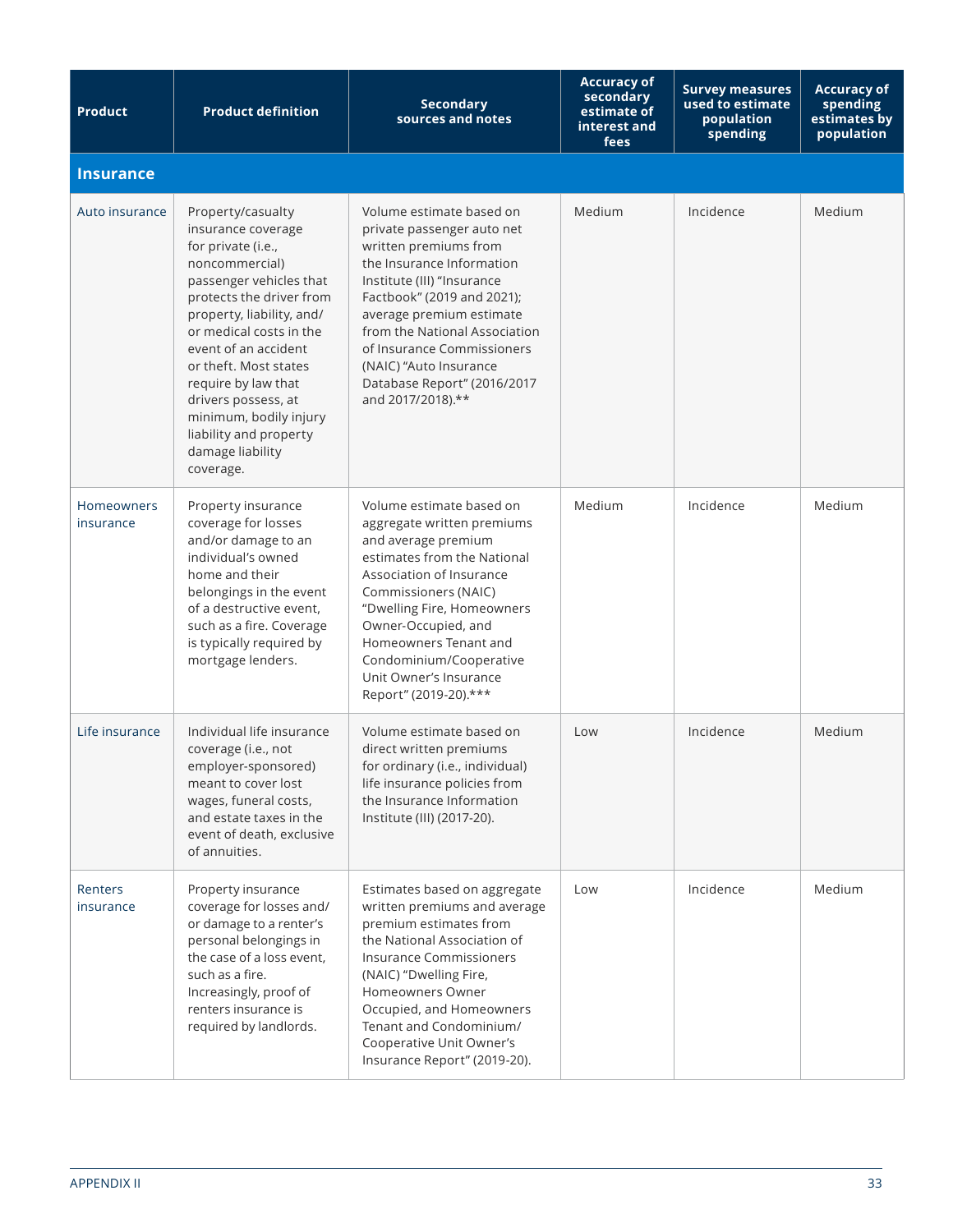| <b>Product</b> | <b>Product definition</b>                                                                                                                                                                                                                                                                                                                         | <b>Secondary</b><br>sources and notes | <b>Accuracy of</b><br>secondary<br>estimate of<br>interest and<br>fees | <b>Survey measures</b><br>used to estimate<br>population<br>spending | <b>Accuracy of</b><br>spending<br>estimates by<br>population |
|----------------|---------------------------------------------------------------------------------------------------------------------------------------------------------------------------------------------------------------------------------------------------------------------------------------------------------------------------------------------------|---------------------------------------|------------------------------------------------------------------------|----------------------------------------------------------------------|--------------------------------------------------------------|
| <b>BNPL</b>    | Retail payment option<br>that enables consumers<br>to split a purchase into<br>smaller installments,<br>with the first installment<br>typically due at<br>checkout. Shoppers<br>generally are promised<br>no interest and fees - as<br>long as payments are<br>made on time - and<br>can apply for the loan<br>through a quick online<br>process. | N/A                                   | N/A                                                                    | N/A                                                                  | N/A                                                          |
| <b>EWA</b>     | EWA providers partner<br>with an employer or<br>payroll system to gain<br>insight into earned<br>wages and provide a<br>means for consumers<br>to access those wages<br>before payday or<br>the day funds are<br>accessible.                                                                                                                      | N/A                                   | N/A                                                                    | N/A                                                                  | N/A                                                          |

*Notes*

*\* All federal government benefits not accessed through direct deposit are legally required to be provided by prepaid cards as of March 2013.*

*\*\* Net written premiums is the sum of the premiums written by an insurance company in a given period of time, less any premiums turned over to reinsurers.*

*\*\*\* Aggregate written premiums, or direct written premiums, are the sum of the premiums written by an insurance company in a given period of time before considering deductions for reinsurance.*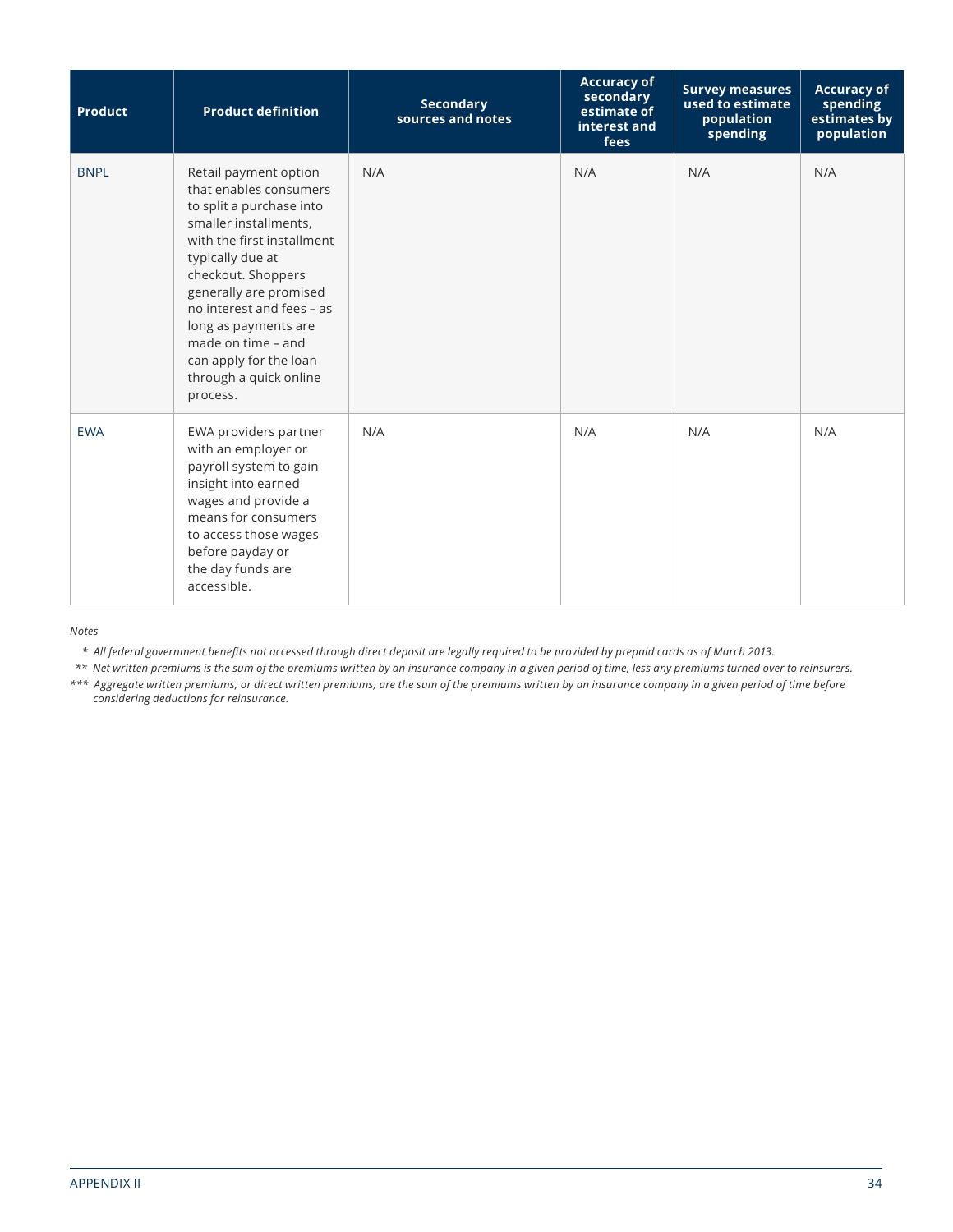### B. Methodology Updates

#### Secondary Research

- **• Account maintenance fees:** The 2021 report estimated maintenance fees based on the number of household checking and savings accounts and the share of account holders paying fees for said accounts. To improve accuracy and better match our methodology for overdraft fees, this year's report utilizes Call Report data to estimate total consumer account maintenance fees across consumer bank and credit union transaction accounts.
- **• Auto loans BHPH:** Prior estimates were built using risk distribution data and an assumed BHPH market share of total outstanding loan volume. To better account for the average loan term and high charge-off rates for BHPH loans, this year's more conservative estimate was modeled based on annual auto unit sales, accounting for average BHPH market share, loan term, and charge-offs to arrive at average annual receivables.
- **• Prepaid payroll:** Load volume data, upon which our fee estimate is built, have been updated to reflect adjustments to product definitions, in turn significantly increasing our spend estimate from prior years.
- **• Auto leases:** In prior reports, estimates were based on new authorized leases in the given year. To account for leases that originated in earlier years but are still active, we altered the model to account for the average lease term of three years (i.e., leases originating in 2019 would terminate in 2021) by summing the interest revenue and fees across the life of the lease.
- **• Installment loans:** In prior estimates, we estimated interest and fees on installment loans that were from nonbank, non-credit union providers. This year, we estimate the whole market.
- **• Overdraft:** Prior estimates relied on reporting by Oliver Wyman along with Federal Financial Institutions Examination Council (FFIEC) Call Report data to estimate the whole overdraft market. This year, we relied on a 2021 CFPB overdraft/NSF data point report instead of Oliver Wyman.

### Primary Research

### **Updates to Survey Language**

The language in our questionnaire for the following products was adjusted in the FinHealth Spend survey deployed November 2021:

- Account fees<sup>57</sup>
- BHPH loans
- Installment loans (incidence and balance)
- Payday loans
- Pawn loans
- Student loans, federal (incidence and balance)
- Student loans, private (incidence and balance)

This may result in slight variations from the 2020 data, though we believe all adjustments to be minor.

### **Adjustments to Spending Allocations by Segment**

- **• Credit cards:** Allocations for interest and fees for general purpose and private label credit cards have been updated to reflect the portion of the year the household reported carrying a balance.
- **• Auto loans BHPH:** Incidence of a household owning a BHPH loan was used for spending allocations this year, given the small number of reported households. Last year, costs were built into used auto balances.

#### **Products Excluded Since Last Publication**

• Retirement leakage

*<sup>57</sup> We added a question regarding whether a household had closed a checking account in the past 12 months. Households who do not currently have a checking account but had closed one in the past 12 months were asked about their experiences with overdraft, maintenance fees, and ATM fees.*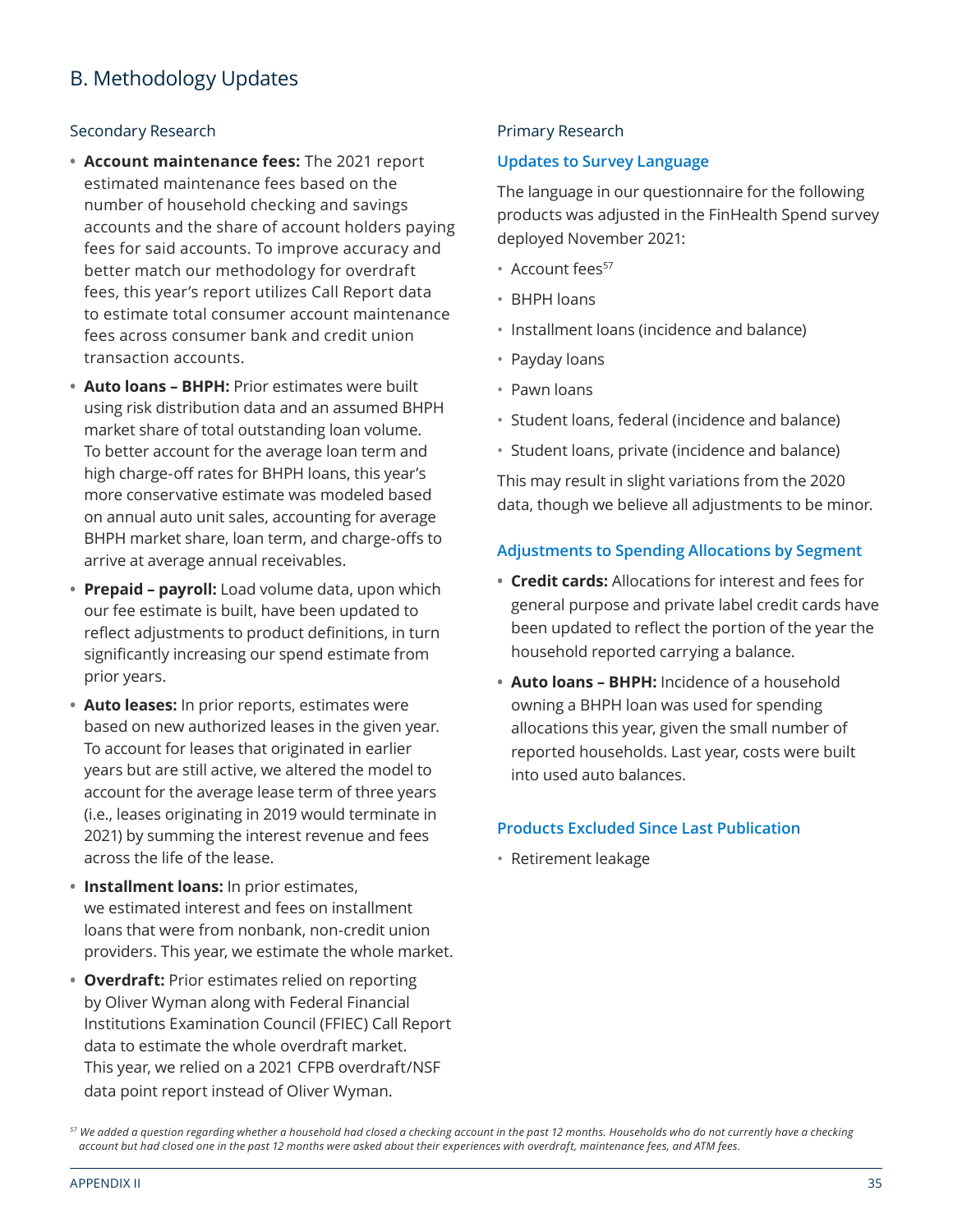### C. Survey Details

The Financial Health Network collaborated with researchers at the University of Southern California (USC) Dornsife Center for Economic and Social Research to design and field a survey of financial decision-makers within households. We utilized USC's online panel, the Understanding America Study (UAS), a nationally representative probabilitybased internet panel.

In our survey, all the information on financial product and service use is collected at the household level (i.e., we ask each respondent how much their household owes on new car loans, used car loans, etc.). Note that only individuals who participate in the financial decision-making of their household were part of the final sample, and each represents a unique household.

We then extrapolate these 5,033 responses to the roughly 120 million U.S. households. We applied post-stratification weights to this sample to make it nationally representative with respect to gender, race/ethnicity, education, age, and Census region.

### **Study Overview**

| Population          | All non-institutionalized U.S. residents<br>age 18 and older                            |
|---------------------|-----------------------------------------------------------------------------------------|
| Sample<br>selection | Active respondents from the<br>nationally representative<br>Understanding America Study |
| Language(s)         | Respondent choice of English or Spanish                                                 |
| Field dates         | November 1-23, 2021                                                                     |
| Length              | Median: 10 minutes, 55 seconds                                                          |

#### **Selection overview**

| Number of panelists invited to complete<br>the survey        | 7,786 |
|--------------------------------------------------------------|-------|
| Did not begin the survey                                     | 2,473 |
| Started but did not complete the survey                      | 43    |
| Panelist did not participate in financial<br>decision-making | 265   |
| <b>Total study sample</b>                                    | 5,033 |

*The survey margin of error is 1.4%.*



*<sup>58</sup> The "Other" segment within race/ethnicity includes respondents who indicated they were American Indian or Alaska Native, Asian, Native Hawaiian or Other Pacific Islander, or multiple races. We were unable to analyze these segments separately because of small sample sizes. Our financial health distribution differs slightly from the Financial Health Pulse™ 2021 U.S. Trends Report because of survey timing and use of households as the unit of analysis.*

### **Sample Characteristics**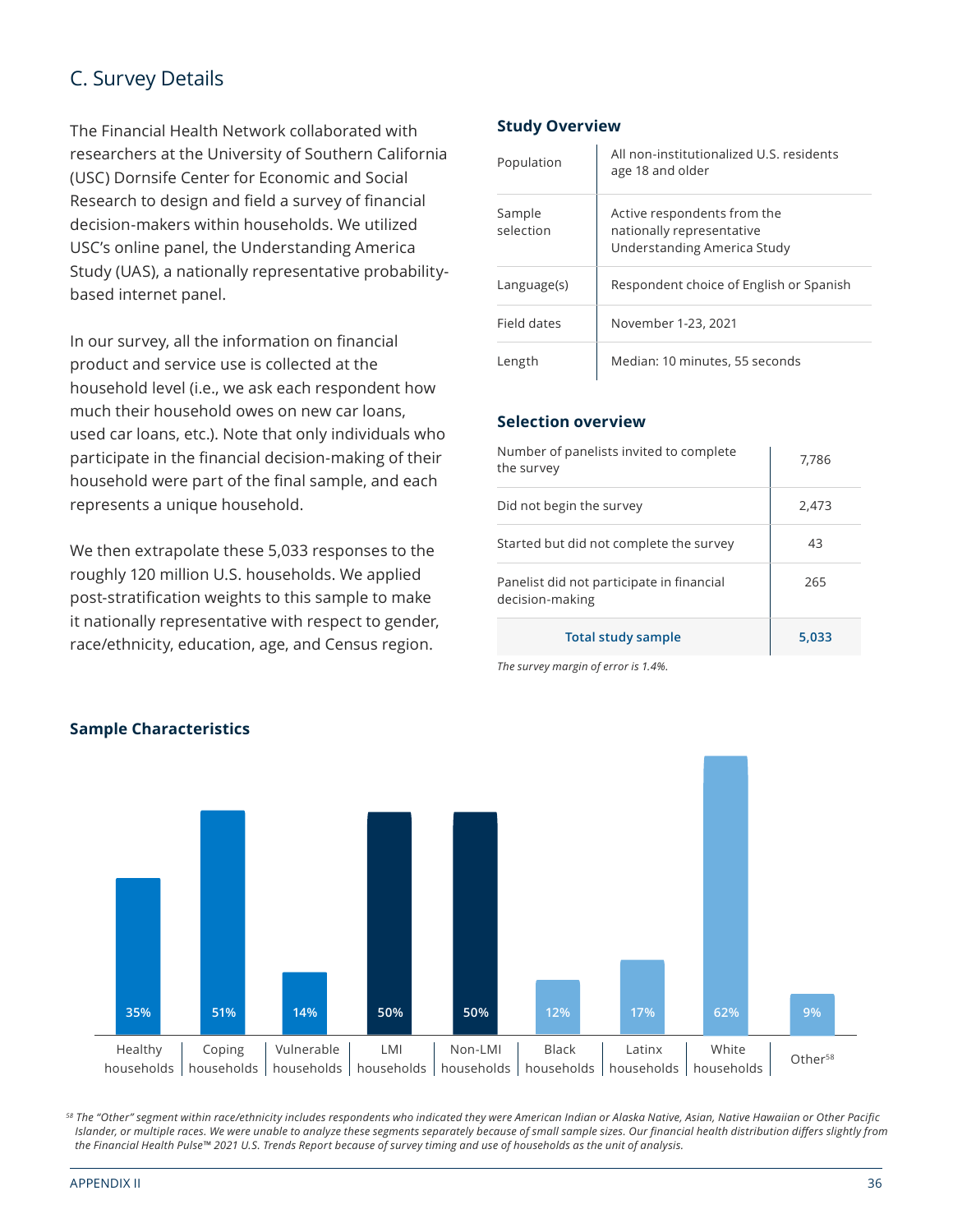### Defining Households as Low-to-Moderate Income (LMI)

Categorizing households as LMI hinges on accurate information on their household income, geographic location, and household size. We used the midrange values of a categorical income variable as a close approximation of household income in this study. Moreover, for participants on whom we did not have detailed geographic information, we used the average area median income for the state in which they are located.

### Race and Ethnicity Definitions

Throughout this report, we discuss findings across race and ethnicity. We define race and ethnicity using a single, mutually exclusive variable. We use this single variable due to the lack of consensus over how to categorize Latinx survey respondents in addition to their racial identity. For example, there is debate over whether race and Latinx ethnicity should be viewed as the same concept or treated as separate facets of an individual's identity. In lieu of consensus, we follow the typical race and ethnicity definition conventions and treat race/ethnicity as a single variable, acknowledging the difficulty and complexity in doing so.

Respondents answer two questions that are used to determine their race/ethnicity categorization. Respondents who answer "yes" to the question, "Are you Spanish, Hispanic, or Latino?" are categorized as Latinx, regardless of their answer to an additional question asking them about their race. We use the term "Latinx" to include people who identify as nonbinary, agender, genderqueer, or gender fluid, and because the term includes individuals who may not identify as Hispanic.

Respondents who do not indicate that they are Latinx are categorized based on their response to the statement: "Here is a list of five race categories. Please choose all that apply." Response options were: "White," "Black or African American," "American Indian or Alaska Native," "Asian," and "Native Hawaiian or Other Pacific Islander." Individuals who select multiple races are categorized as "Multiple Races," regardless of their specific responses. While there are inherent challenges in grouping all people that selected multiple races together, we have elected to do so in the absence of a consensus on how to subdivide this group further.

To analyze the spending of households of different demographic segments, we classify a household's race/ethnicity based on the response of the household respondent. For example, a Latinx household is one in which the survey respondent identifies as Latinx. A Black household is one in which the survey respondent identifies as Black. While there are clear limitations to this approach, including misidentifying households who comprise people from varying races/ethnicities, we follow a common approach used by the U.S. Office of Management and Budget (OMB) and the Federal Deposit Insurance Corporation (FDIC).<sup>59</sup> Black and Latinx households have been highlighted in this report, given the disparities in access to affordable financial services, as well as their large sample size. We welcome feedback on how to improve upon our approach in future reports.

*59 "[How America Banks: Household Use of Banking and Financial Services, 2019 FDIC Survey,"](https://www.fdic.gov/analysis/household-survey/2019report.pdf) Federal Deposit Insurance Corporation, October 2020.*